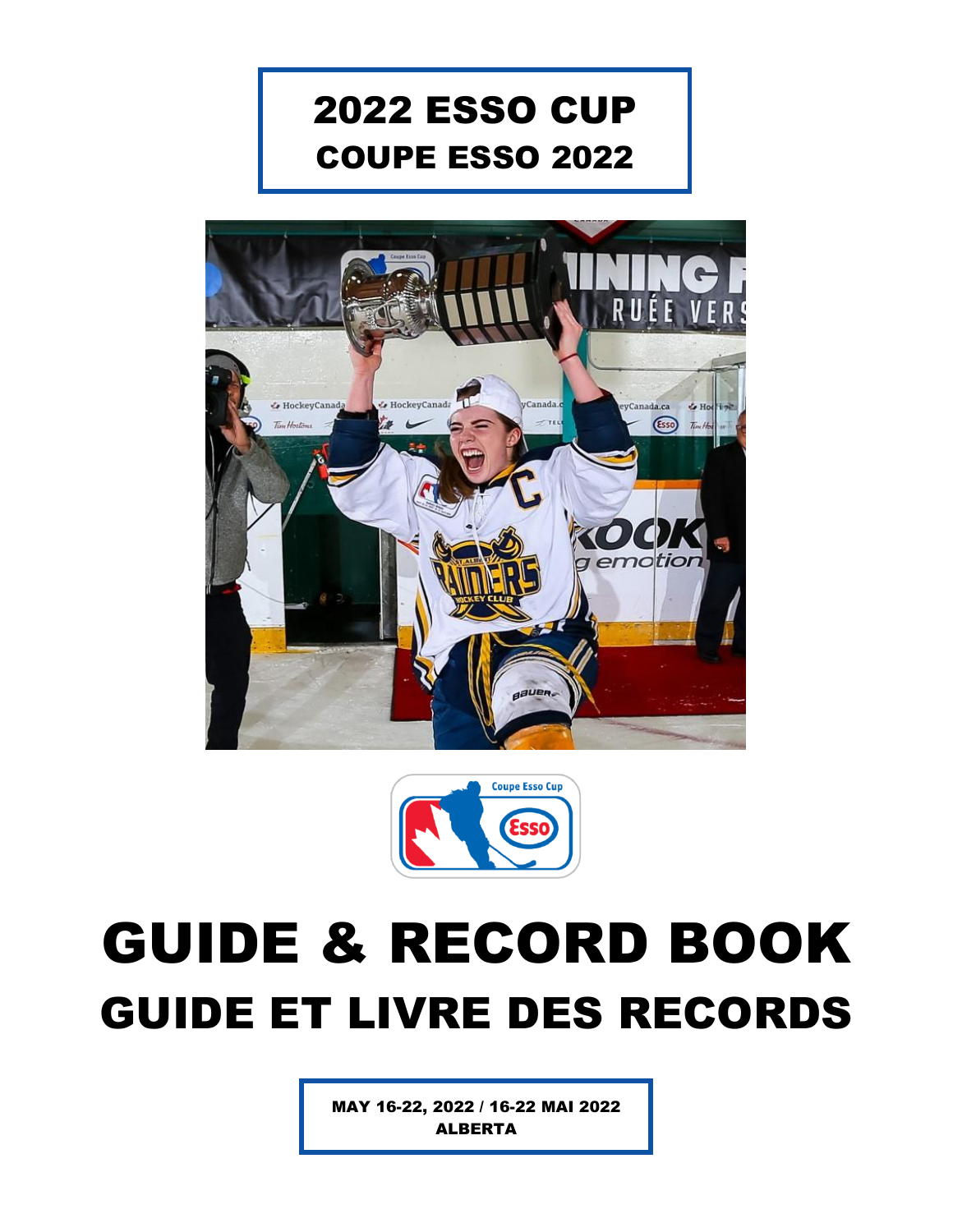# **ALL-TIME CHAMPIONS** | **CHAMPIONNES DE TOUS LES TEMPS**

| Year  | Gold                       | <b>Silver</b>                         | <b>Bronze</b>                 |
|-------|----------------------------|---------------------------------------|-------------------------------|
| Année | <b>Or</b>                  | Argent                                | <b>Bronze</b>                 |
| 2021  |                            | Tournament cancelled / Tournoi annulé |                               |
| 2020  |                            | Tournament cancelled / Tournoi annulé |                               |
| 2019  | St. Albert Slash           | <b>Sudbury Lady Wolves</b>            | <b>Stoney Creek Sabres</b>    |
| 2018  | St. Albert Slash           | Saskatoon Stars                       | Pionnières de Lanaudière      |
| 2017  | St. Albert Slash           | Harfangs du Triolet                   | Durham West Lightning         |
| 2016  | <b>Brantford Ice Cats</b>  | Express du Richelieu                  | <b>Rocky Mountain Raiders</b> |
| 2015  | <b>Sudbury Lady Wolves</b> | <b>Red Deer Chiefs</b>                | Saskatoon Stars               |
| 2014  | <b>Weyburn Gold Wings</b>  | <b>Edmonton Thunder</b>               | <b>Sudbury Lady Wolves</b>    |
| 2013  | <b>LHFDQ Nord</b>          | North Bay Ice Boltz                   | <b>Edmonton Thunder</b>       |
| 2012  | Pembina Valley Hawks       | <b>Thunder Bay Queens</b>             | <b>Edmonton Thunder</b>       |
| 2011  | <b>Notre Dame Hounds</b>   | <b>Edmonton Thunder</b>               | <b>Toronto Aeros</b>          |
| 2010  | <b>Thunder Bay Queens</b>  | Notre Dame Hounds                     | <b>Edmonton Thunder</b>       |
| 2009  | <b>Westman Wildcats</b>    | <b>Scarborough Sharks</b>             | <b>Calgary Flyers</b>         |

# **ALL-TIME RESULTS BY REGION** | **RÉSULTATS DE TOUS LES TEMPS PAR RÉGION**

| <b>Region</b>         | <b>GP</b> | W  | <b>OTW</b> | <b>OTL</b> |    | GF        | <b>GA</b> | Gold      | <b>Silver</b> | <b>Bronze</b>  |
|-----------------------|-----------|----|------------|------------|----|-----------|-----------|-----------|---------------|----------------|
| Région                | PJ        |    | <b>VP</b>  | <b>DP</b>  | D  | <b>BP</b> | <b>BC</b> | <b>Or</b> | <b>Argent</b> | <b>Bronze</b>  |
| Ontario               | 76        | 43 | 4          | 4          | 25 | 267       | 185       | 3         |               | $\overline{4}$ |
| West / Ouest          | 81        | 49 | 3          | 8          | 21 | 268       | 172       | 4         |               |                |
| Pacific / Pacifique   | 79        | 36 | 11         | 6          | 26 | 219       | 161       | 3         |               | $\overline{4}$ |
| Host / Hôte           | 66        | 23 |            | 4          | 32 | 162       | 181       | 0         | າ             |                |
| Québec                | 50        | 18 | 3          |            | 27 | 127       | 160       | 1         |               |                |
| Atlantic / Atlantique | 56        |    | 0          | 4          | 45 | 89        | 273       | 0         | 0             |                |

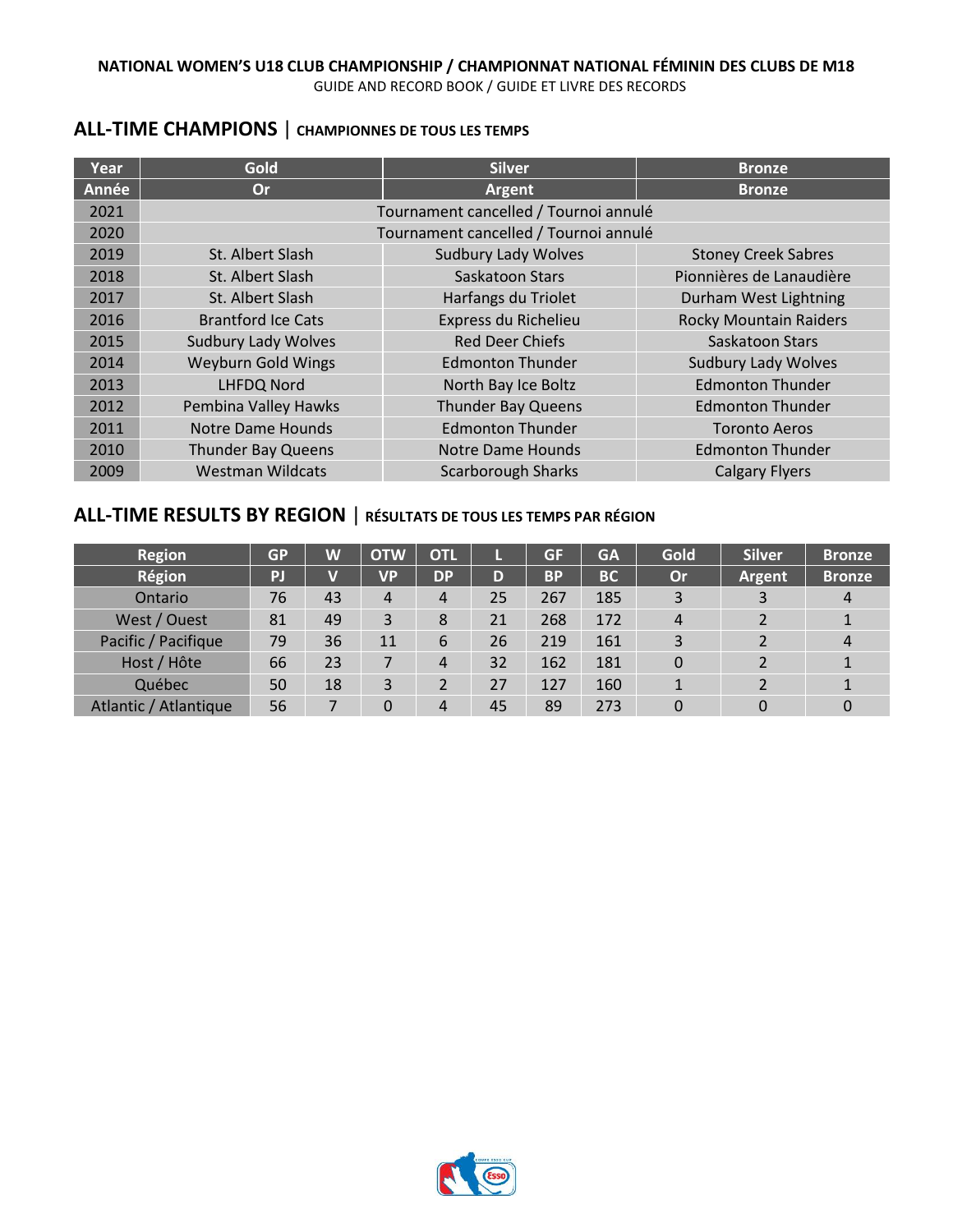# 2021 **ESSO CUP | COUPE ESSO** NATIONAL WOMEN'S U18 CLUB CHAMPIONSHIP | CHAMPIONNAT NATIONAL FÉMININ DES CLUBS DE M18

#### PRINCE ALBERT, SASKATCHEWAN

The 2021 Esso Cup was cancelled February 5, 2021, due to the coronavirus (COVID-19) pandemic. La Coupe Esso 2021 a été annulée le 5 février 2021 en raison de la pandémie du coronavirus (COVID-19).

# 2020

### **ESSO CUP | COUPE ESSO** NATIONAL FEMALE MIDGET CHAMPIONSHIP | CHAMPIONNAT NATIONAL MIDGET FÉMININ

#### PRINCE ALBERT, SASKATCHEWAN

The 2020 Esso Cup was cancelled March 12, 2020, due to the coronavirus (COVID-19) pandemic. La Coupe Esso 2020 a été annulée le 12 mars 2020 en raison de la pandémie du coronavirus (COVID-19).

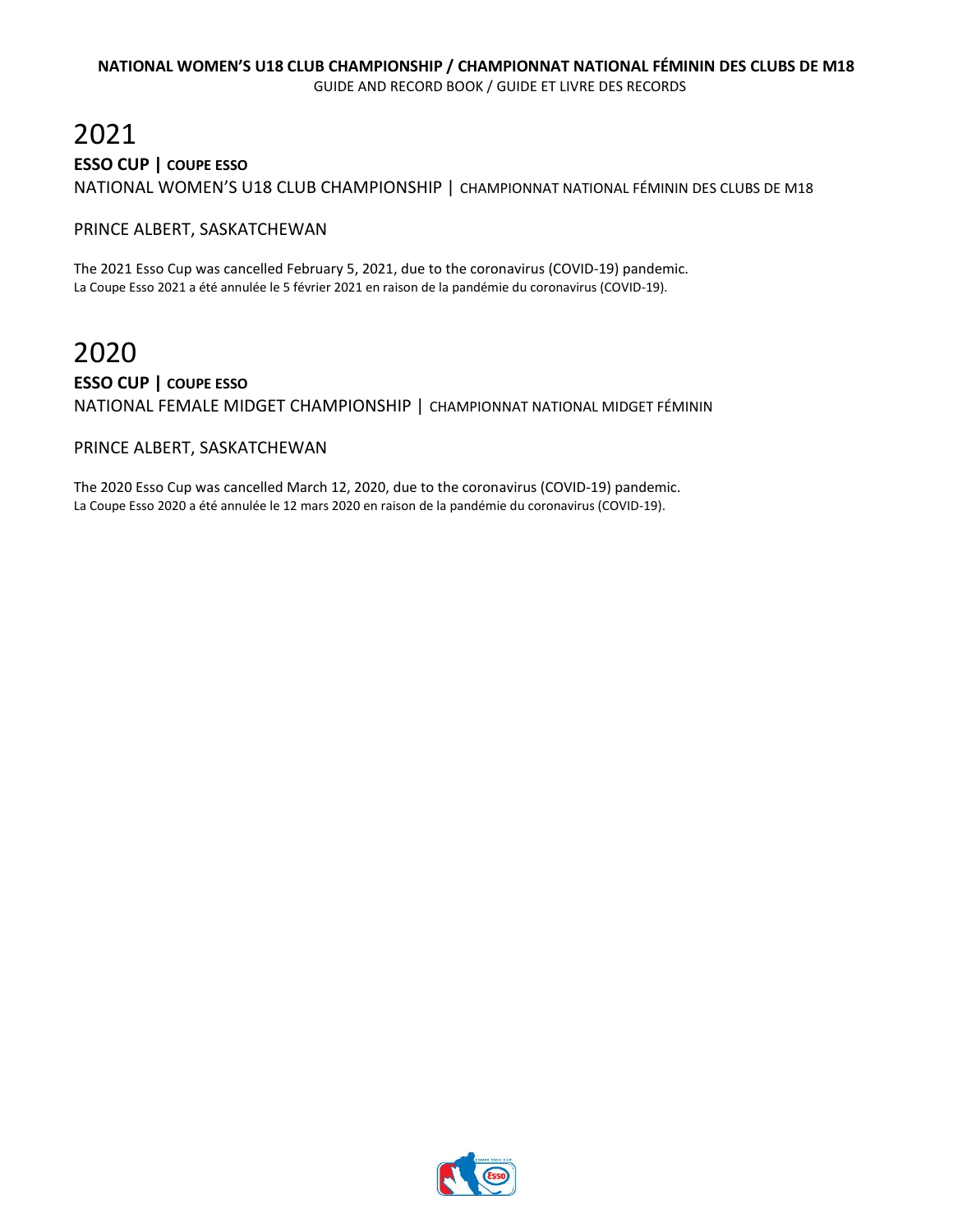# 2019 **ESSO CUP | COUPE ESSO** NATIONAL FEMALE MIDGET CHAMPIONSHIP | CHAMPIONNAT NATIONAL MIDGET FÉMININ

SUDBURY, ONTARIO

#### **PARTICIPANTS** | **ÉQUIPES PARTICIPANTES**

Pacific Region / Région du Pacifique – **St. Albert Slash** West Region / Région de l'Ouest **– Saskatoon Stars** Ontario Region / Région de l'Ontario – **Stoney Creek Sabres** Quebec Region / Région du Québec – **As de Québec** Atlantic Region / Région de l'Atlantique – **Halifax Fire** Host Team / Équipe hôte – **Sudbury Lady Wolves**

# **PRELIMINARY ROUND RESULTS** | **RÉSULTATS DU TOURNOI À LA RONDE**

| Saskatoon Stars            | 6              | <b>Stoney Creek Sabres</b> | 1              |
|----------------------------|----------------|----------------------------|----------------|
| <b>Stoney Creek Sabres</b> | 4              | Sudbury Lady Wolves        | 2              |
| As de Québec               | 1              | St. Albert Slash           | 4              |
| St. Albert Slash           | 3              | <b>Halifax Fire</b>        | 0              |
| Halifax Fire               | $\overline{2}$ | As de Québec               | $\overline{2}$ |
| Sudbury Lady Wolves        | 6              | <b>Stoney Creek Sabres</b> | 3              |
| Saskatoon Stars            | 3              | Sudbury Lady Wolves        | $\overline{2}$ |
| As de Québec               | 7              | Saskatoon Stars            | 3              |
| <b>Stoney Creek Sabres</b> | 9              | St. Albert Slash           | 0              |
| <b>Halifax Fire</b>        | $\overline{2}$ | <b>Stoney Creek Sabres</b> | 4              |
| Sudbury Lady Wolves        | 3              | <b>Halifax Fire</b>        | 1              |
| St. Albert Slash           | $2$ (OT/PROL.) | Saskatoon Stars            | 11             |
| <b>Halifax Fire</b>        | 6              | As de Québec               | 2              |
| As de Québec               | 4              | Sudbury Lady Wolves        | 5              |
| St. Albert Slash           | $\overline{2}$ |                            |                |
| Saskatoon Stars            | 3              |                            |                |
|                            |                |                            |                |

|                            | GP | W | <b>OTW</b> | OTL       |   | GF        | GΑ | <b>PTS</b> |
|----------------------------|----|---|------------|-----------|---|-----------|----|------------|
|                            | PJ | v | VP         | <b>DP</b> | D | <b>BP</b> | BC | <b>PTS</b> |
| Saskatoon Stars            |    | 4 | 0          | 0         |   | 26        | 16 | 12         |
| Sudbury Lady Wolves        |    | 3 |            | 0         |   | 18        | 10 | 11         |
| <b>Stoney Creek Sabres</b> |    |   | 0          | 0         |   | 21        | 12 | 9          |
| St. Albert Slash           |    |   | 0          |           |   | 11        | 11 |            |
| <b>Halifax Fire</b>        |    |   | 0          | 0         | 4 | 11        | 34 | 3          |
| As de Québec               |    |   | 0          | 0         | 4 | 16        | 20 |            |

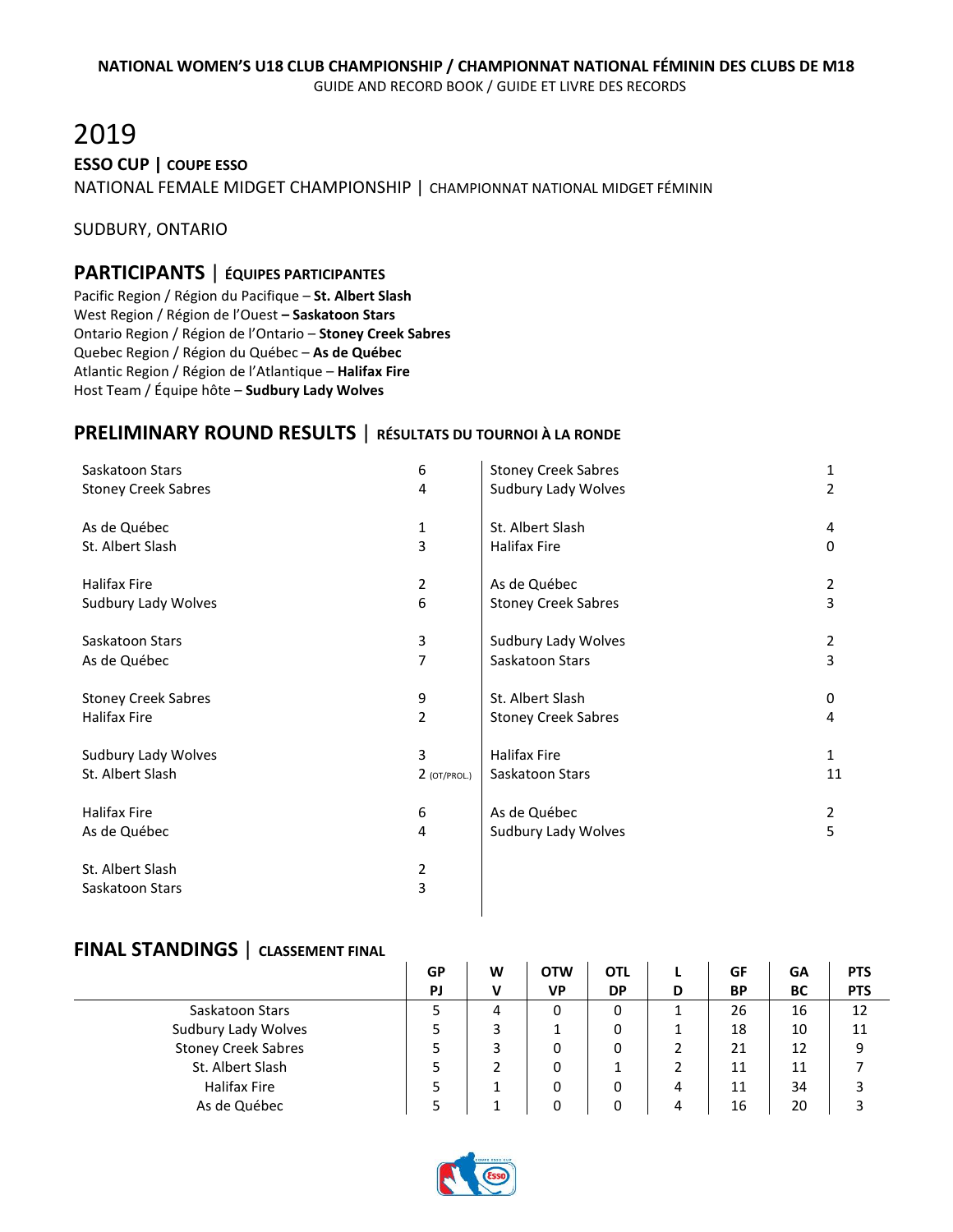# **PLAYOFF RESULTS** | **RÉSULTATS DES ÉLIMINATOIRES**

#### SEMIFINALS | DEMI-FINALES

| Saskatoon Stars            | 1              |
|----------------------------|----------------|
| St. Albert Slash           | $2$ (OT/PROL.) |
| <b>Stoney Creek Sabres</b> | 0              |
| Sudbury Lady Wolves        | 5              |
| <b>BRONZE</b>              |                |
| Saskatoon Stars            | 2              |
| <b>Stoney Creek Sabres</b> | $3$ (SO/TB)    |
| $GOLD$   OR                |                |
| St. Albert Slash           | 4              |
| Sudbury Lady Wolves        | 1              |

# **INDIVIDUAL AWARDS** | **PRIX INDIVIDUELS**

Most Valuable Player / Joueuse par excellence – **Mireille Kingsley (Sudbury)** Top Scorer / Meilleure pointeuse – **Anna Leschyshyn (Saskatoon)** Top Forward / Meilleure avant – **Alyssa Kawa (Stoney Creek)** Top Defenceman / Meilleure défenseure – **Ashley Messier (Saskatoon)** Top Goaltender / Meilleure gardienne de but – **Mireille Kingsley (Sudbury)** Most Sportsmanlike Player / Joueuse ayant le meilleur esprit sportif – **Isabelle Lajoie (St. Albert)**

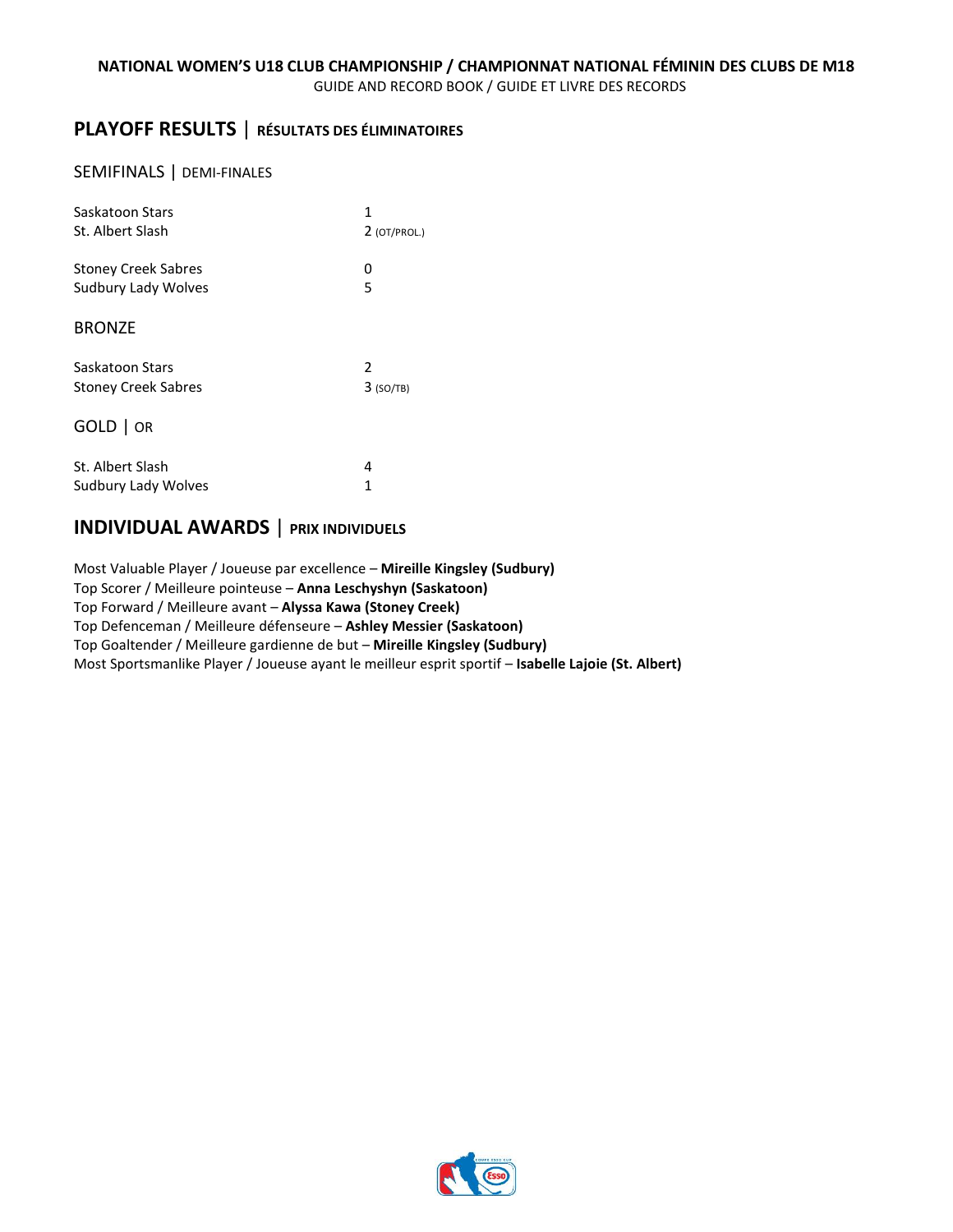# 2018

**ESSO CUP | COUPE ESSO**

NATIONAL FEMALE MIDGET CHAMPIONSHIP | CHAMPIONNAT NATIONAL MIDGET FÉMININ

#### BRIDGEWATER, NOVA SCOTIA/NOUVELLE-ÉCOSSE

### **PARTICIPANTS** | **ÉQUIPES PARTICIPANTES**

Pacific Region / Région du Pacifique – **St. Albert Slash** West Region / Région de l'Ouest **– Saskatoon Stars** Ontario Region / Région de l'Ontario – **Brampton Canadettes** Quebec Region / Région du Québec – **Pionnières de Lanaudière** Atlantic Region / Région de l'Atlantique – **Northern Selects** Host Team / Équipe hôte– **Metro Boston Pizza**

# **PRELIMINARY ROUND RESULTS** | **RÉSULTATS DU TOURNOI À LA RONDE**

| Saskatoon Stars            | 5              | <b>Brampton Canadettes</b> | 4           |
|----------------------------|----------------|----------------------------|-------------|
| <b>Brampton Canadettes</b> | 0              | <b>Metro Boston Pizza</b>  | $3$ (SO/TB) |
| Pionnières de Lanaudière   | $\overline{2}$ | St. Albert Slash           | 4           |
| St. Albert Slash           | $3$ (SO/TB)    | <b>Northern Selects</b>    | 1           |
| <b>Northern Selects</b>    | 3              | Pionnières de Lanaudière   | 2           |
| Metro Boston Pizza         | 1              | <b>Brampton Canadettes</b> | 8           |
| Saskatoon Stars            | 3              | <b>Metro Boston Pizza</b>  | 0           |
| Pionnières de Lanaudière   | 0              | Saskatoon Stars            | 6           |
| <b>Brampton Canadettes</b> | 5              | St. Albert Slash           | 6           |
| <b>Northern Selects</b>    | $4$ (SO/TB)    | <b>Brampton Canadettes</b> | 2           |
| <b>Metro Boston Pizza</b>  | 0              | <b>Northern Selects</b>    | 2           |
| St. Albert Slash           | 8              | Saskatoon Stars            | 5           |
| <b>Northern Selects</b>    | $\overline{2}$ | Pionnières de Lanaudière   | 3           |
| Pionnières de Lanaudière   | 4              | <b>Metro Boston Pizza</b>  | 1           |
| St. Albert Slash           | 1              |                            |             |
| Saskatoon Stars            | 4              |                            |             |

|                            | GP        | W | <b>OTW</b> | <b>OTL</b> |   | GF        | GΑ | <b>PTS</b> |
|----------------------------|-----------|---|------------|------------|---|-----------|----|------------|
|                            | <b>PJ</b> | v | <b>VP</b>  | <b>DP</b>  | D | <b>BP</b> | BC | <b>PTS</b> |
| Saskatoon Stars            |           | 5 | 0          | 0          | 0 | 23        | 3  | 15         |
| St. Albert Slash           |           | 3 |            | 0          | ᅩ | 22        | 9  | 11         |
| <b>Brampton Canadettes</b> |           |   |            | 0          |   | 19        | 20 |            |
| Pionnières de Lanaudière   |           |   | 0          |            |   | 11        | 17 |            |
| Northern Selects           |           |   | 0          |            |   | 12        | 19 |            |
| <b>Metro Boston Pizza</b>  |           |   | n          |            |   |           | 24 |            |

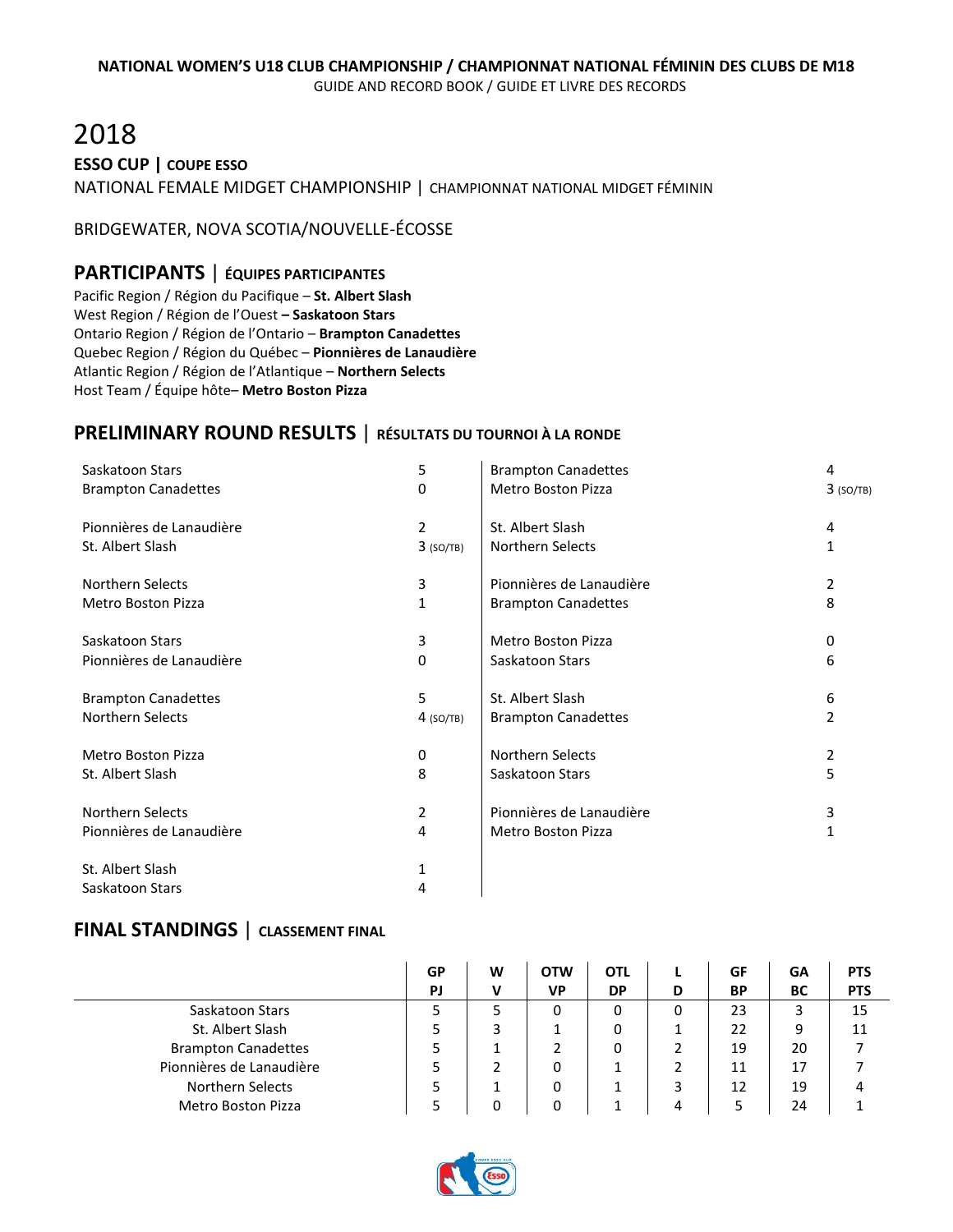# **PLAYOFF RESULTS** | **RÉSULTATS DES ÉLIMINATOIRES**

#### SEMIFINALS | DEMI-FINALES

| Pionnières de Lanaudière   | 1           |
|----------------------------|-------------|
| Saskatoon Stars            | 5           |
| <b>Brampton Canadettes</b> | 1           |
| St. Albert Slash           | $2$ (SO/TB) |
| <b>BRONZE</b>              |             |
| Pionnières de Lanaudière   | 2           |
| <b>Brampton Canadettes</b> | 1           |
| GOLD   OR                  |             |
| St. Albert Slash           | 2           |
| Saskatoon Stars            | 1           |

# **INDIVIDUAL AWARDS** | **PRIX INDIVIDUELS**

Most Valuable Player / Joueuse par excellence – **Mackenna Parker (Saskatoon)** Top Scorer / Meilleure pointeuse – **Mackenna Parker (Saskatoon)** Top Forward / Meilleure avant – **McKenzie Hewett (St. Albert)** Top Defenceman / Meilleure défenseure – **Ashley Messier (Saskatoon)** Top Goaltender / Meilleure gardienne de but – **Sarah Vanier (Lanaudière)** Most Sportsmanlike Player / Joueuse ayant le meilleur esprit sportif – **Paige Whaley (Brampton)**

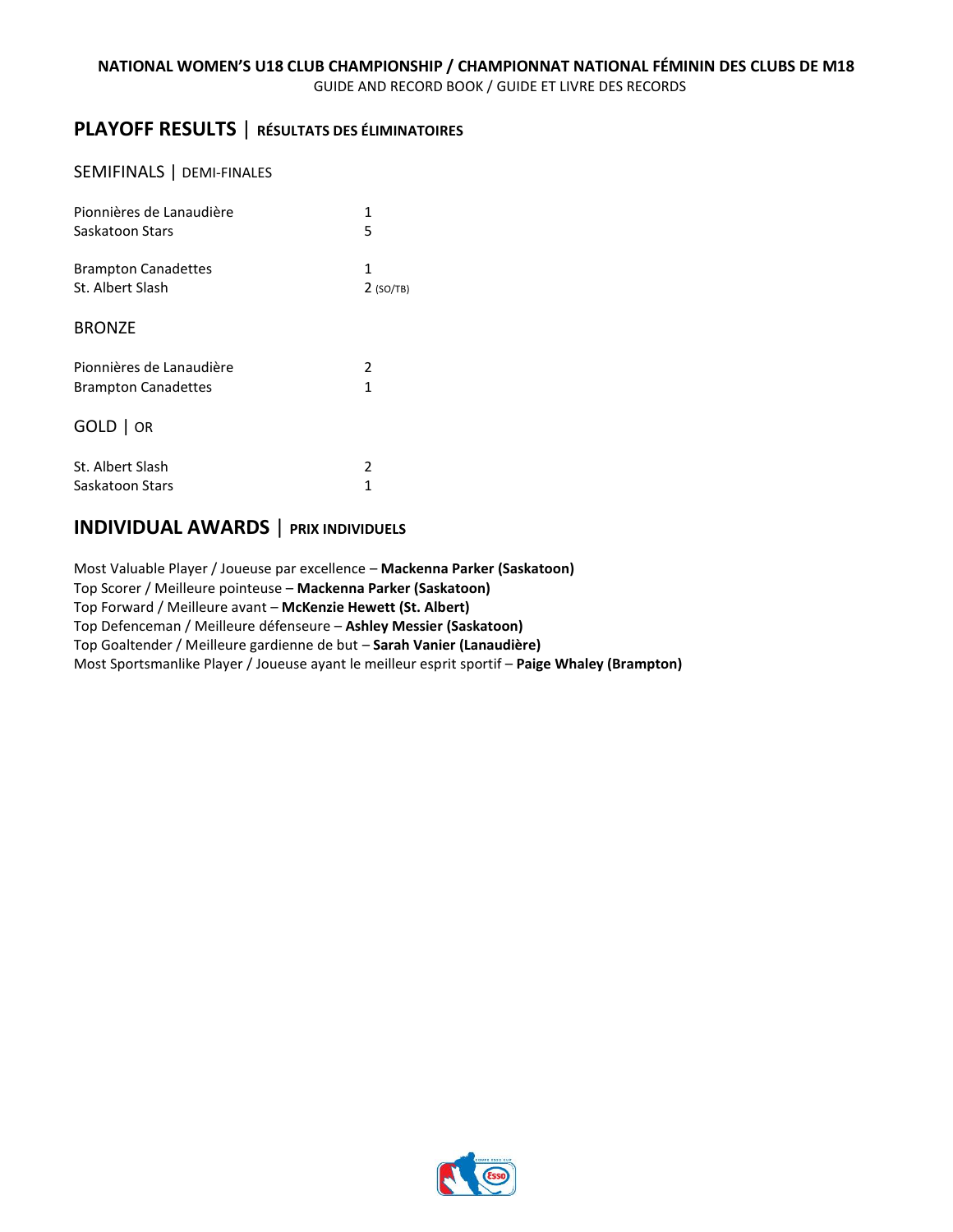# 2017 **ESSO CUP | COUPE ESSO** NATIONAL FEMALE MIDGET CHAMPIONSHIP | CHAMPIONNAT NATIONAL MIDGET FÉMININ

#### MORDEN, MANITOBA

#### **PARTICIPANTS** | **ÉQUIPES PARTICIPANTES**

Pacific Region / Région du Pacifique – **St. Albert Slash** West Region / Région de l'Ouest **– Prince Albert Bears** Ontario Region / Région de l'Ontario – **Durham West Lightning** Quebec Region / Région du Québec – **Harfangs du Triolet** Atlantic Region / Région de l'Atlantique – **Mid-Isle Wildcats** Host Team / Équipe hôte – **Pembina Valley Hawks**

# **PRELIMINARY ROUND RESULTS** | **RÉSULTATS DU TOURNOI À LA RONDE**

| Durham West Lightning      | 1              | Pembina Valley Hawks       | 4 |
|----------------------------|----------------|----------------------------|---|
| Harfangs du Triolet        | 4              | Durham West Lightning      | 1 |
| Mid-Isle Wildcats          | 0              | St. Albert Slash           | 4 |
| St. Albert Slash           | 6              | <b>Prince Albert Bears</b> | 0 |
| Pembina Valley Hawks       | 2              | Durham West Lightning      | 8 |
| <b>Prince Albert Bears</b> | 1              | Mid-Isle Wildcats          | 1 |
| Mid-Isle Wildcats          | 1              | Harfangs du Triolet        |   |
| Harfangs du Triolet        | 4              | Pembina Valley Hawks       | 0 |
| <b>Prince Albert Bears</b> | 1              | Durham West Lightning      | 3 |
| Durham West Lightning      | 5              | St. Albert Slash           |   |
| St. Albert Slash           | $\overline{2}$ | Harfangs du Triolet        | 2 |
| Pembina Valley Hawks       | 1              | <b>Prince Albert Bears</b> | 3 |
| <b>Prince Albert Bears</b> | 6              | Mid-Isle Wildcats          | 1 |
| Mid-Isle Wildcats          | 1              | Pembina Valley Hawks       | 6 |
| Harfangs du Triolet        | 3              |                            |   |
| St. Albert Slash           | 4              |                            |   |

|                            | GP | W | <b>OTW</b> | <b>OTL</b> |   | GF        | <b>GA</b> | <b>PTS</b> |
|----------------------------|----|---|------------|------------|---|-----------|-----------|------------|
|                            | PJ | v | <b>VP</b>  | <b>DP</b>  | D | <b>BP</b> | BC        | <b>PTS</b> |
| St. Albert Slash           |    |   | 0          |            | 0 | 23        |           | 15         |
| Harfangs du Triolet        |    |   | 0          |            |   | 14        | 9         | 9          |
| Pembina Valley Hawks       |    |   | 0          |            |   | 13        | 6         | 9          |
| Durham West Lightning      |    |   | 0          | 0          |   | 18        | 17        | 6          |
| <b>Prince Albert Bears</b> |    |   | 0          |            |   | 11        | 14        | 6          |
| Mid-Isle Wildcats          |    |   |            |            |   |           | 30        |            |

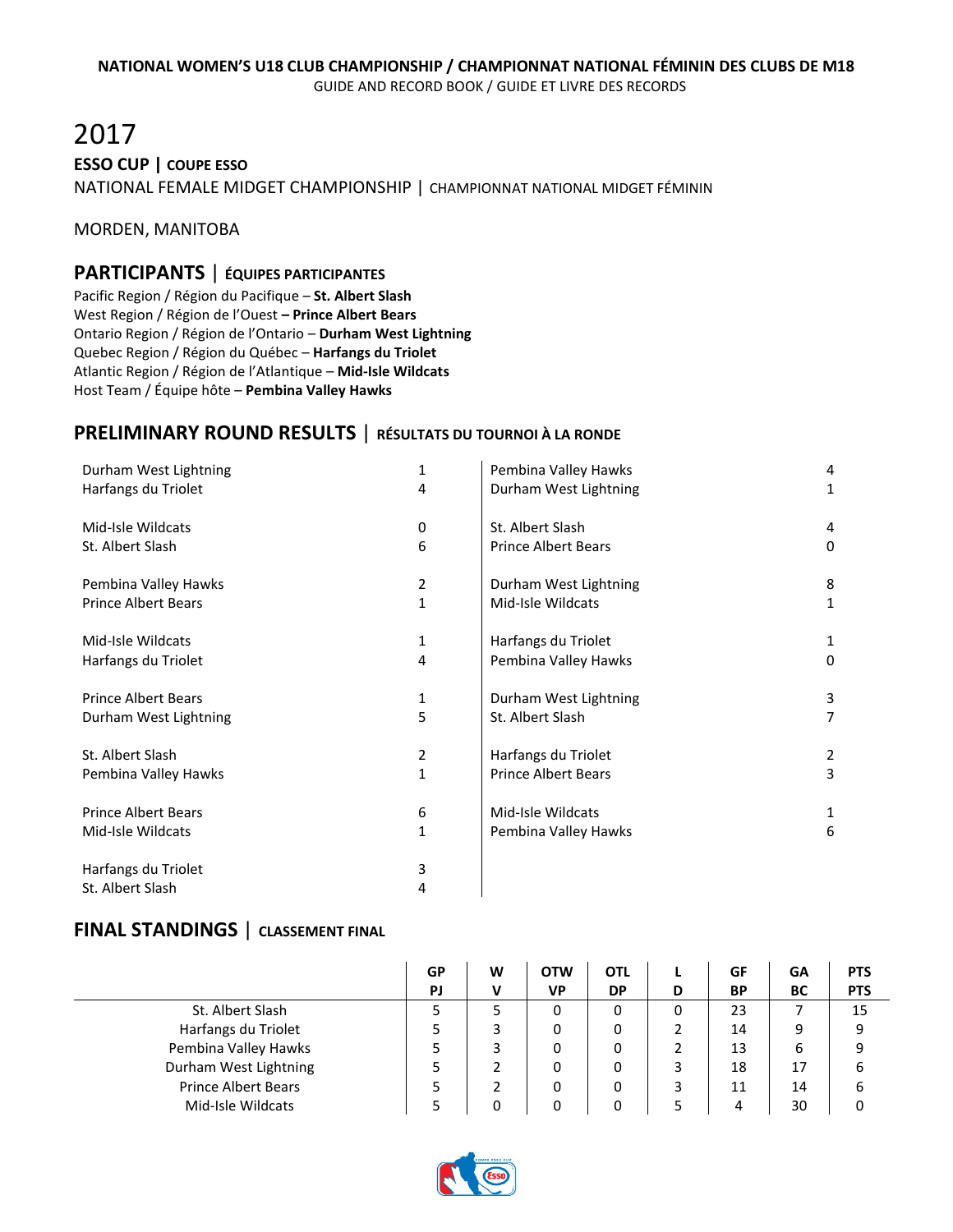# **PLAYOFF RESULTS** | **RÉSULTATS DES ÉLIMINATOIRES**

#### SEMIFINALS | DEMI-FINALES

| Durham West Lightning<br>St. Albert Slash | 1              |
|-------------------------------------------|----------------|
| Pembina Valley Hawks                      | 1              |
| Harfangs du Triolet                       | $\mathfrak{p}$ |
| <b>BRONZE</b>                             |                |
| Durham West Lightning                     | 4              |
| Pembina Valley Hawks                      | 1              |
| GOLD   OR                                 |                |
| Harfangs du Triolet                       | O              |
| St. Albert Slash                          | $1$ (OT/PROL.) |

# **INDIVIDUAL AWARDS** | **PRIX INDIVIDUELS**

Most Valuable Player / Joueuse par excellence – **Halle Oswald (Pembina Valley)** Top Scorer / Meilleure pointeuse – **Kate Gallant (Durham West)** Top Forward / Meilleure avant – **Chloé Gendreau (Triolet)** Top Defenceman / Meilleure défenseure – **Katelyn Heppner (Pembina Valley)** Top Goaltender / Meilleure gardienne de but – **Camryn Drever (St. Albert)** Most Sportsmanlike Player / Joueuse ayant le meilleur esprit sportif – **Kate Gallant (Durham West)**

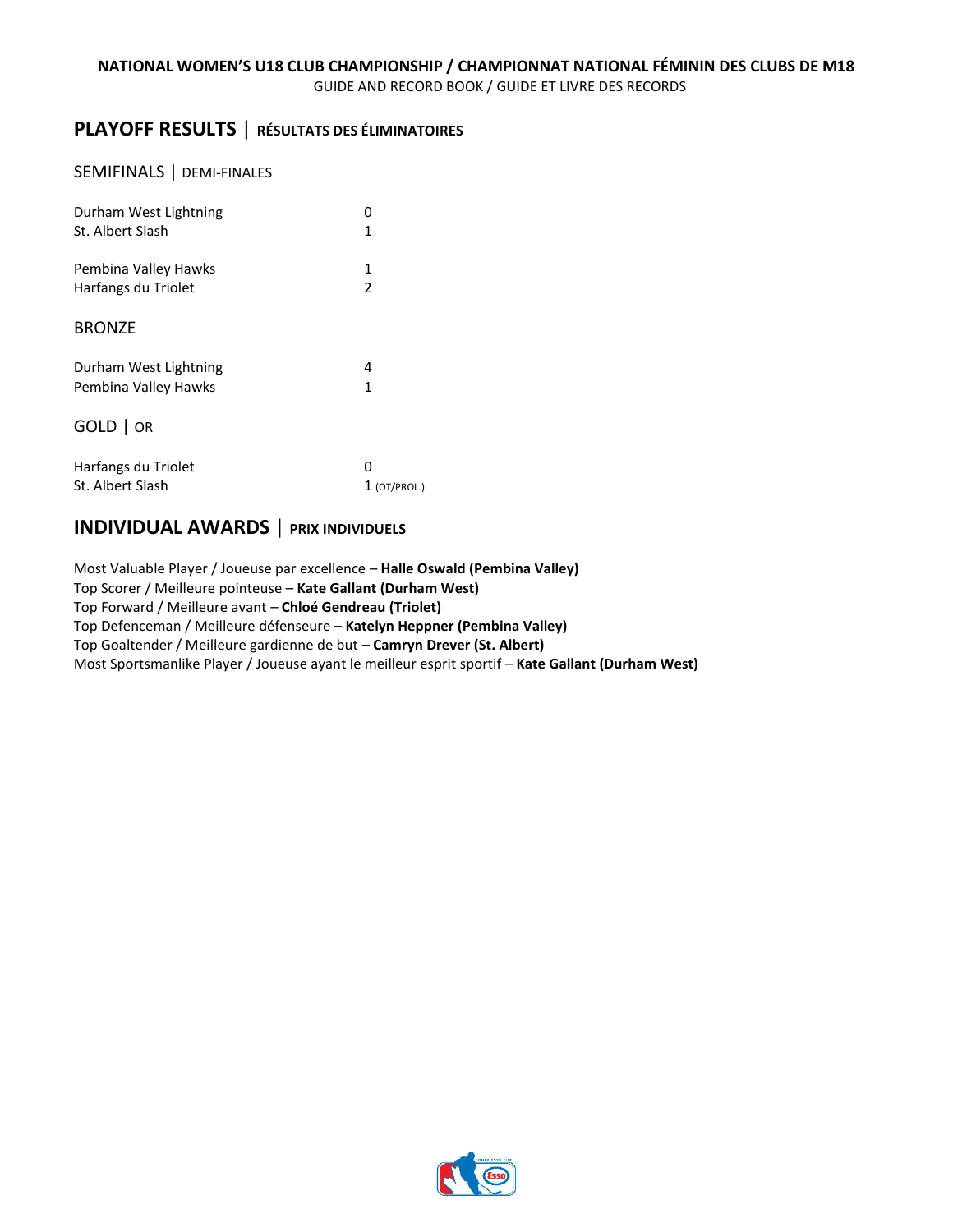# 2016 **ESSO CUP | COUPE ESSO** NATIONAL FEMALE MIDGET CHAMPIONSHIP | CHAMPIONNAT NATIONAL MIDGET FÉMININ

#### WEYBURN, SASKATCHEWAN

# **PARTICIPANTS** | **ÉQUIPES PARTICIPANTES**

Pacific Region / Région du Pacifique – **Rocky Mountain Raiders** West Region / Région de l'Ouest **– Saskatoon Stars** Ontario Region / Région de l'Ontario – **Brantford Ice Cats** Quebec Region / Région du Québec – **Express du Richelieu** Atlantic Region / Région de l'Atlantique – **Metro Boston Pizza** Host Team / Équipe hôte – **Weyburn Gold Wings**

# **PRELIMINARY ROUND RESULTS** | **RÉSULTATS DU TOURNOI À LA RONDE**

| Express du Richelieu      | 1              | Express du Richelieu          | 5              |
|---------------------------|----------------|-------------------------------|----------------|
| Metro Boston Pizza        | 0              | Weyburn Red Wings             | 3              |
| <b>Brantford Ice Cats</b> | 1              | Saskatoon Stars               | 2              |
| Rocky Mountain Raiders    | 2              | <b>Brantford Ice Cats</b>     | 3              |
| Saskatoon Stars           | 2              | Rocky Mountain Raiders        | 3              |
| Weyburn Gold Wings        | 0              | Express du Richelieu          | 2              |
| <b>Metro Boston Pizza</b> | 2              | Weyburn Red Wings             | 3              |
| Rocky Mountain Raiders    | 0              | <b>Metro Boston Pizza</b>     | $2$ (OT/PROL.) |
| Express du Richelieu      | $\overline{2}$ | Express du Richelieu          | 5              |
| Saskatoon Stars           | 4              | <b>Brantford Ice Cats</b>     | $4$ (SO/TB)    |
| Weyburn Gold Wings        | 2              | Saskatoon Stars               | 2              |
| <b>Brantford Ice Cats</b> | 4              | Metro Boston Pizza            | 1              |
| Rocky Mountain Raiders    | 3              | Weyburn Gold Wings            | 3              |
| Saskatoon Stars           | $\mathbf{1}$   | <b>Rocky Mountain Raiders</b> | $2$ (SO/TB)    |
| <b>Brantford Ice Cats</b> | 4              |                               |                |
| Metro Boston Pizza        | 0              |                               |                |

|                           | GP | W | <b>OTW</b> | OTL       |   | GF        | GA | <b>PTS</b> |
|---------------------------|----|---|------------|-----------|---|-----------|----|------------|
|                           | PJ | v | VP         | <b>DP</b> | D | <b>BP</b> | ВC | <b>PTS</b> |
| Rocky Mountain Raiders    |    | 3 | 0          |           |   | 10        | 9  | 10         |
| <b>Brantford Ice Cats</b> |    |   | 0          |           |   | 16        | 11 | 10         |
| Saskatoon Stars           |    | 3 | 0          | 0         |   | 11        | 9  | 9          |
| Express du Richelieu      |    |   |            | 0         |   | 15        | 14 | 8          |
| Weyburn Gold Wings        |    | 0 |            | 0         |   | 11        | 15 | 4          |
| <b>Metro Boston Pizza</b> |    |   | 0          |           |   |           | 10 |            |

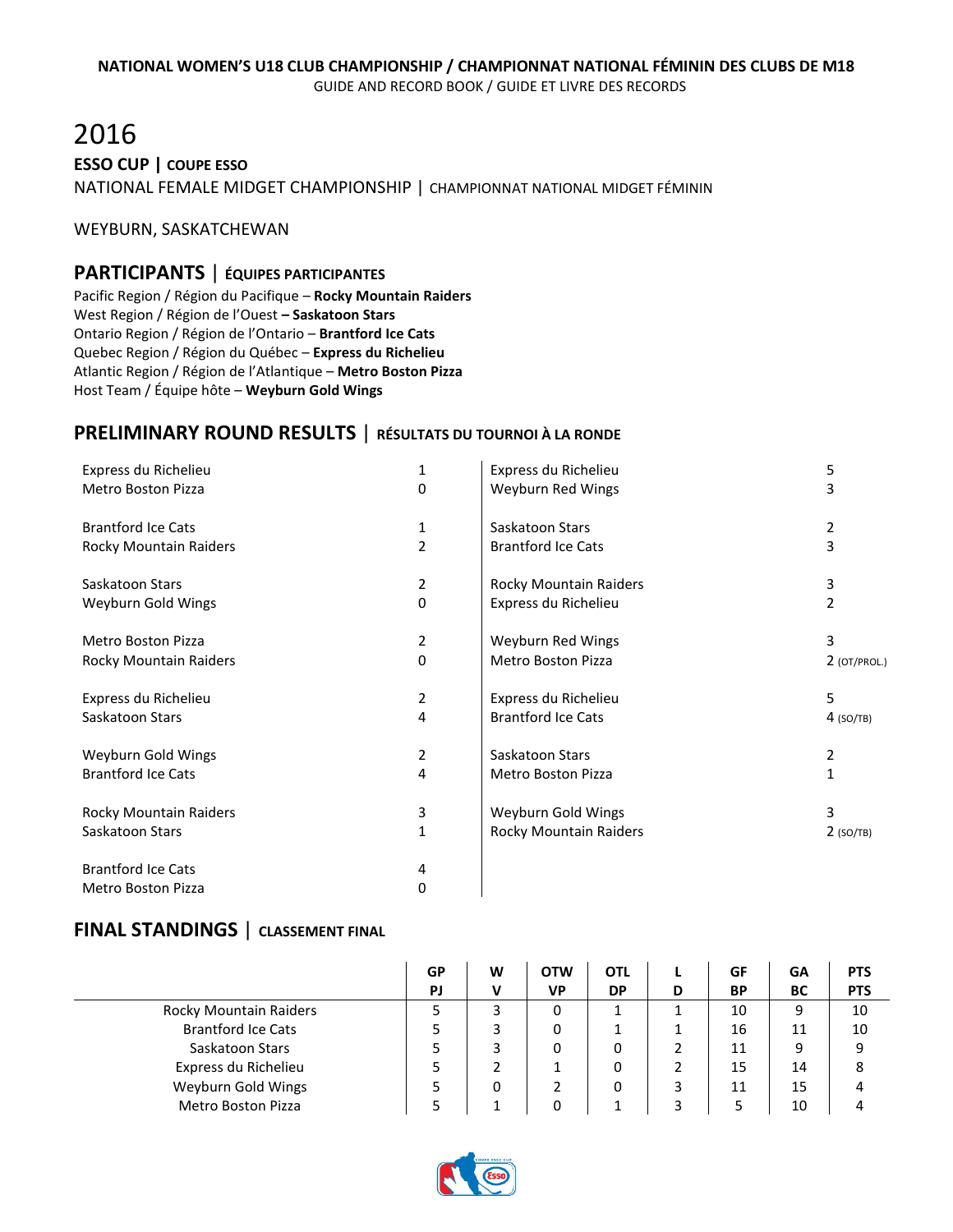# **PLAYOFF RESULTS** | **RÉSULTATS DES ÉLIMINATOIRES**

#### SEMIFINALS | DEMI-FINALES

| Saskatoon Stars               | n           |
|-------------------------------|-------------|
| <b>Brantford Ice Cats</b>     | 4           |
| Express du Richelieu          | 4           |
| Rocky Mountain Raiders        | $3$ (SO/TB) |
| <b>BRONZE</b>                 |             |
| Saskatoon Stars               | ი           |
| <b>Rocky Mountain Raiders</b> | 3           |
| $GOLD$   OR                   |             |
| Express du Richelieu          | 3           |
| <b>Brantford Ice Cats</b>     | 10          |

# **INDIVIDUAL AWARDS** | **PRIX INDIVIDUELS**

Most Valuable Player / Joueuse par excellence – **Nicole Kelly (Brantford)** Top Scorer / Meilleure pointeuse – **Nicole Kelly (Brantford)** Top Forward / Meilleure avant – **Nicole Kelly (Brantford)** Top Defenceman / Meilleure défenseure – **Paige Cohoon (Brantford)** Top Goaltender / Meilleure gardienne de but – **Kate Lloyd (Rocky Mountain)** Most Sportsmanlike Player / Joueuse ayant le meilleur esprit sportif – **Léonie Philbert (Richelieu)**

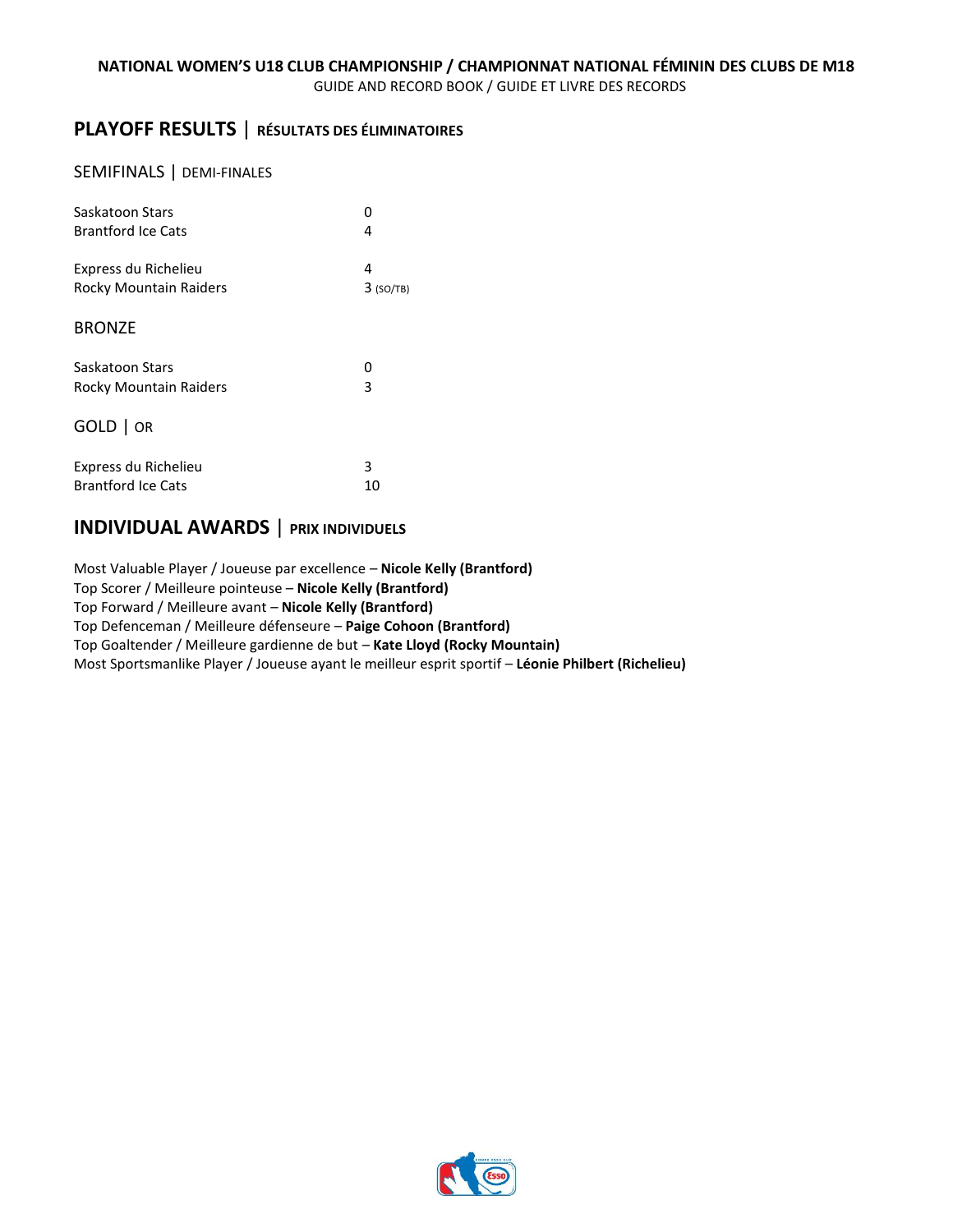# 2015 **ESSO CUP | COUPE ESSO** NATIONAL FEMALE MIDGET CHAMPIONSHIP | CHAMPIONNAT NATIONAL MIDGET FÉMININ

RED DEER, ALBERTA

### **PARTICIPANTS** | **ÉQUIPES PARTICIPANTES**

Pacific Region / Région du Pacifique – **Edmonton Thunder** West Region (SK) / Région de l'Ouest (SK) **– Saskatoon Stars** West Region (MB) / Région de l'Ouest (MB) – **Central Plains Capitals** Ontario Region / Région de l'Ontario – **Sudbury Lady Wolves** Atlantic Region / Région de l'Atlantique – **Moncton Rockets** Host Team / Équipe hôte – **Red Deer Chiefs**

### **ROUND ROBIN RESULTS** | **RÉSULTATS DU TOURNOI À LA RONDE**

| Sudbury Lady Wolves            | 3              | Sudbury Lady Wolves            | 7           |
|--------------------------------|----------------|--------------------------------|-------------|
| Saskatoon Stars                | $\overline{2}$ | Red Deer Chiefs                | 2           |
| <b>Central Plains Capitals</b> | 0              | <b>Edmonton Thunder</b>        | 4           |
| <b>Edmonton Thunder</b>        | $1$ (SO/TB)    | <b>Moncton Rockets</b>         | 1           |
| <b>Moncton Rockets</b>         | 1              | <b>Central Plains Capitals</b> | 4           |
| Red Deer Chiefs                | 4              | Sudbury Lady Wolves            | 1           |
| Saskatoon Stars                | 3              | <b>Red Deer Chiefs</b>         | 2           |
| <b>Central Plains Capitals</b> | $\overline{2}$ | Saskatoon Stars                | 3           |
| Sudbury Lady Wolves            | 9              | <b>Edmonton Thunder</b>        | 1           |
| <b>Moncton Rockets</b>         | 1              | Sudbury Lady Wolves            | 2           |
| <b>Red Deer Chiefs</b>         | 2              | <b>Moncton Rockets</b>         | 1           |
| <b>Edmonton Thunder</b>        | 0              | Saskatoon Stars                | 7           |
| <b>Moncton Rockets</b>         | 1              | <b>Central Plains Capitals</b> | 2           |
| <b>Central Plains Capitals</b> | 6              | <b>Red Deer Chiefs</b>         | $3$ (SO/TB) |
| <b>Edmonton Thunder</b>        | 3              |                                |             |
| Saskatoon Stars                | 5              |                                |             |

|                                | GP | W | <b>OTW</b> | OTL       |   | GF        | GΑ | <b>PTS</b> |
|--------------------------------|----|---|------------|-----------|---|-----------|----|------------|
|                                | PJ | v | VP         | <b>DP</b> | D | <b>BP</b> | BC | <b>PTS</b> |
| Sudbury Lady Wolves            |    | 4 | 0          | 0         |   | 22        | 10 | 12         |
| Saskatoon Stars                |    | 4 | 0          | 0         |   | 20        | 11 | 12         |
| <b>Red Deer Chiefs</b>         |    |   |            | 0         |   | 13        | 13 | 8          |
| <b>Central Plains Capitals</b> |    |   | 0          |           |   | 14        | 9  | 8          |
| <b>Edmonton Thunder</b>        |    |   |            | 0         |   | q         | 10 |            |
| <b>Moncton Rockets</b>         |    |   | 0          |           |   |           | 30 |            |

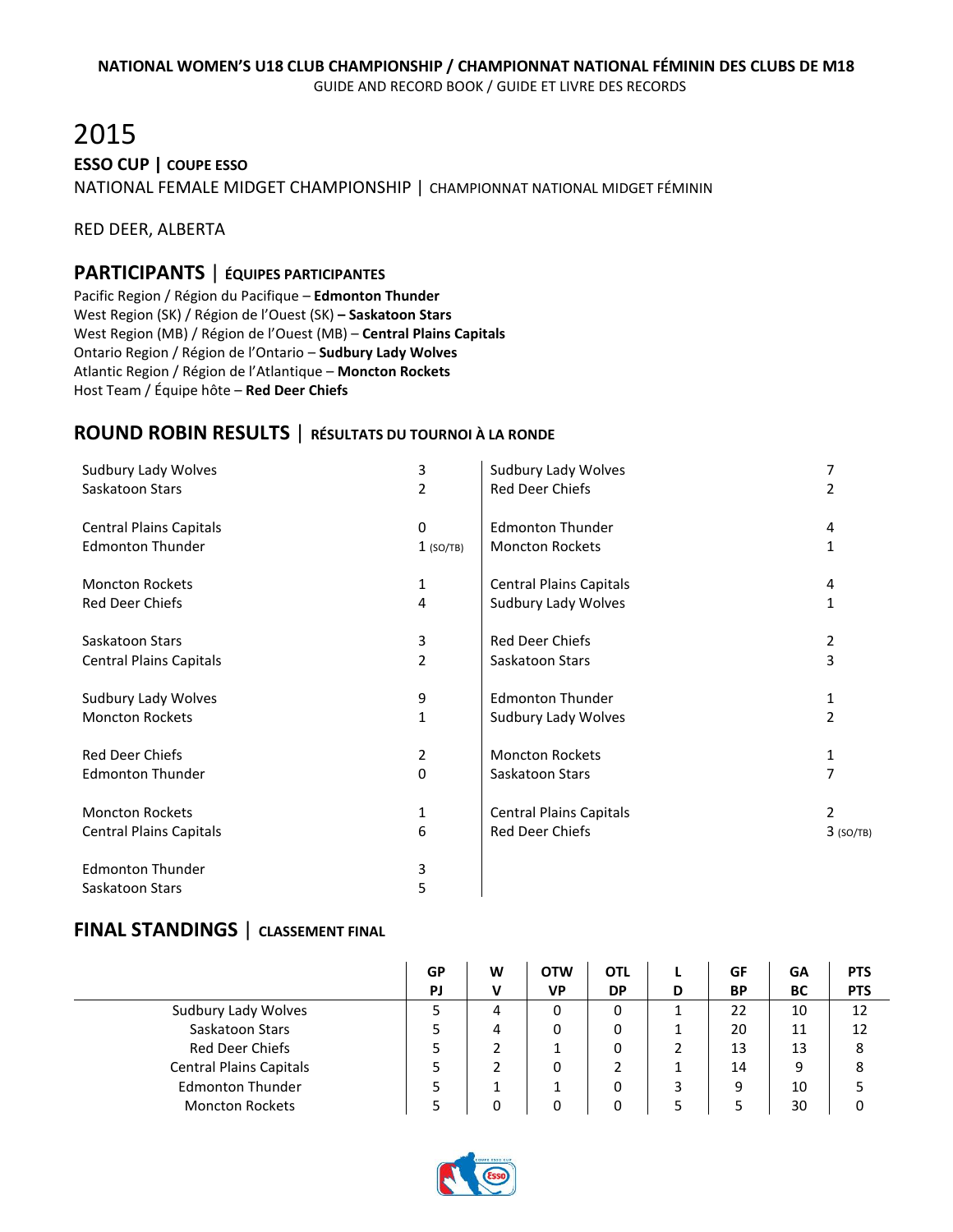# **PLAYOFF RESULTS** | **RÉSULTATS DES ÉLIMINATOIRES**

#### SEMIFINALS | DEMI-FINALES

| <b>Central Plains Capitals</b> | n           |
|--------------------------------|-------------|
| Sudbury Lady Wolves            | 3           |
| <b>Red Deer Chiefs</b>         | 2           |
| Saskatoon Stars                | $1$ (SO/TB) |
| <b>BRONZE</b>                  |             |
| <b>Central Plains Capitals</b> | 1           |
| Saskatoon Stars                | 5           |
| $GOLD$   OR                    |             |
| <b>Red Deer Chiefs</b>         | 1           |
| Sudbury Lady Wolves            | 2           |

# **INDIVIDUAL AWARDS** | **PRIX INDIVIDUELS**

Most Valuable Player / Joueuse par excellence – **Sophie Shirley (Saskatoon)** Top Scorer / Meilleure pointeuse – **Sophie Shirley (Saskatoon)** Top Forward / Meilleure avant – **Karli Shell (Sudbury)** Top Defenceman / Meilleure défenseure – **Tamara McVannel (Central Plains)** Top Goaltender / Meilleure gardienne de but – **Danika Ranger (Sudbury)** Most Sportsmanlike Player / Joueuse ayant le meilleur esprit sportif – **Nara Elia (Saskatoon)**

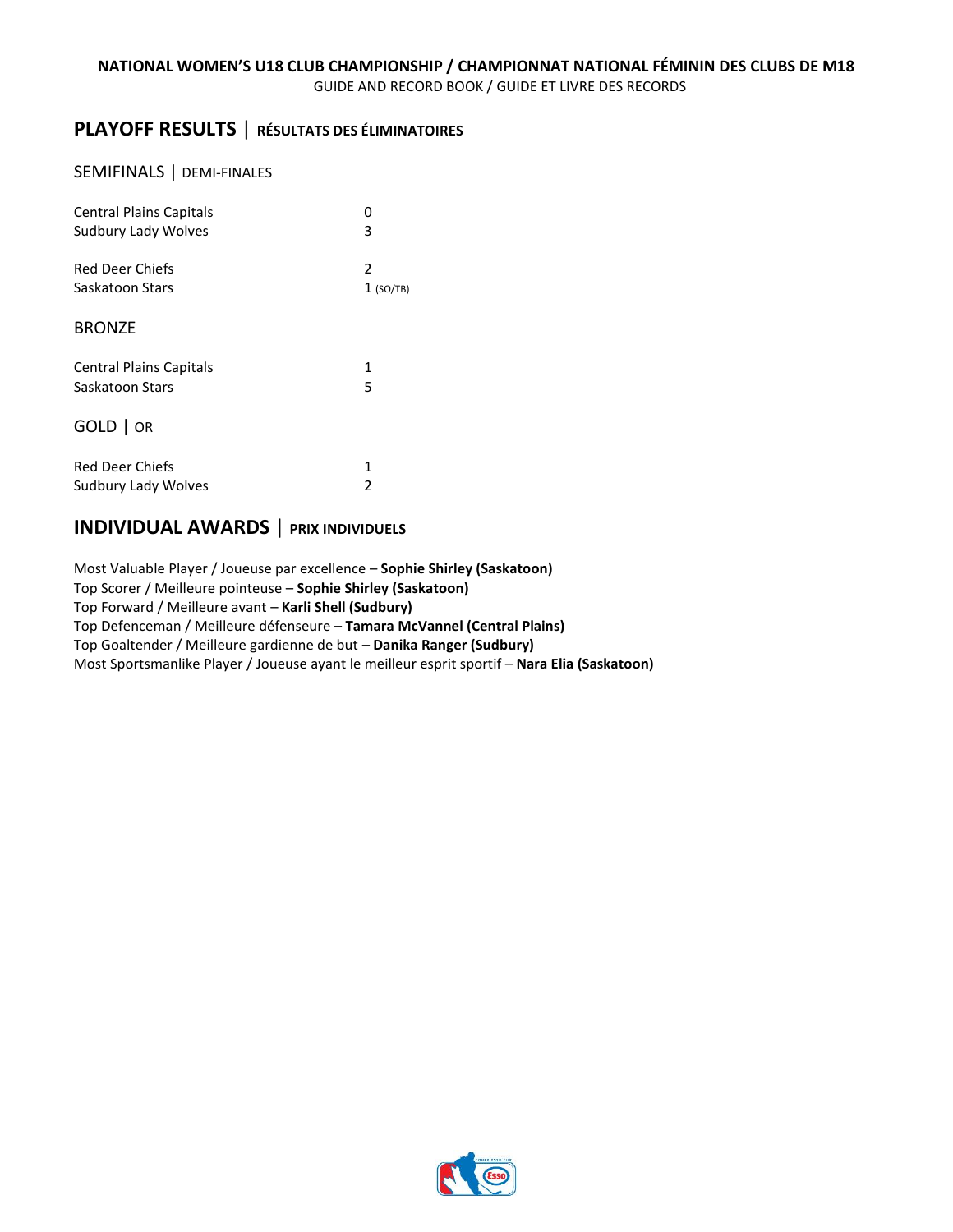# 2014 **ESSO CUP | COUPE ESSO** NATIONAL FEMALE MIDGET CHAMPIONSHIP | CHAMPIONNAT NATIONAL MIDGET FÉMININ

#### STONEY CREEK, ONTARIO

# **PARTICIPANTS** | **ÉQUIPES PARTICIPANTES**

Pacific Region (AB) / Région du Pacifique (AB) – **Edmonton Thunder** Pacific Region (BC) / Région du Pacifique (BC) **– Fraser Valley Phantom** West Region / Région de l'Ouest – **Weyburn Gold Wings** Ontario Region / Région de l'Ontario – **Sudbury Lady Wolves** Atlantic Region / Région de l'Atlantique – **Moncton Rockets** Host Team / Équipe hôte – **Stoney Creek Sabres**

# **PRELIMINARY ROUND RESULTS** | **RÉSULTATS DU TOURNOI À LA RONDE**

| Weyburn Gold Wings         | 2              | Sudbury Lady Wolves        | 1              |
|----------------------------|----------------|----------------------------|----------------|
| Sudbury Lady Wolves        | $\mathbf{1}$   | <b>Stoney Creek Sabres</b> | 2              |
| <b>Edmonton Thunder</b>    | 1              | Fraser Valley Phantom      | 7              |
| Fraser Valley Phantom      | 0              | <b>Moncton Rockets</b>     | $\overline{2}$ |
| <b>Moncton Rockets</b>     | 1              | <b>Edmonton Thunder</b>    | 2              |
| <b>Stoney Creek Sabres</b> | 8              | Sudbury Lady Wolves        | 3              |
| Weyburn Gold Wings         | 4              | <b>Stoney Creek Sabres</b> | 3              |
| <b>Edmonton Thunder</b>    | $\overline{2}$ | Weyburn Gold Wings         | 2              |
| Sudbury Lady Wolves        | 5              | Sudbury Lady Wolves        | 6              |
| <b>Moncton Rockets</b>     | 1              | Fraser Valley Phantom      | 3              |
| <b>Stoney Creek Sabres</b> | 3              | <b>Moncton Rockets</b>     | 2              |
| Fraser Valley Phantom      | 0              | Weyburn Gold Wings         | 3              |
| <b>Moncton Rockets</b>     | 5              | <b>Edmonton Thunder</b>    | 4              |
| <b>Edmonton Thunder</b>    | 4              | <b>Stoney Creek Sabres</b> | $3$ (OT/PROL.) |
| Fraser Valley Phantom      | 2              |                            |                |
| Weyburn Gold Wings         | 3              |                            |                |

|                            | GP        | W | <b>OTW</b> | OTL       |   | GF        | GΑ | <b>PTS</b> |
|----------------------------|-----------|---|------------|-----------|---|-----------|----|------------|
|                            | <b>PJ</b> | v | <b>VP</b>  | <b>DP</b> | D | <b>BP</b> | BC | <b>PTS</b> |
| <b>Stoney Creek Sabres</b> |           | 4 | 0          |           |   | 19        | 8  | 13         |
| Weyburn Gold Wings         |           | 4 | 0          | 0         |   | 14        | 10 | 12         |
| Sudbury Lady Wolves        |           |   | 0          | 0         |   | 16        | 10 | 9          |
| <b>Edmonton Thunder</b>    |           |   |            | 0         |   | 13        | 15 |            |
| Fraser Valley Phantom      |           |   | 0          | 0         | 4 | 12        | 15 |            |
| <b>Moncton Rockets</b>     |           |   |            | 0         | 4 | 11        | 27 |            |

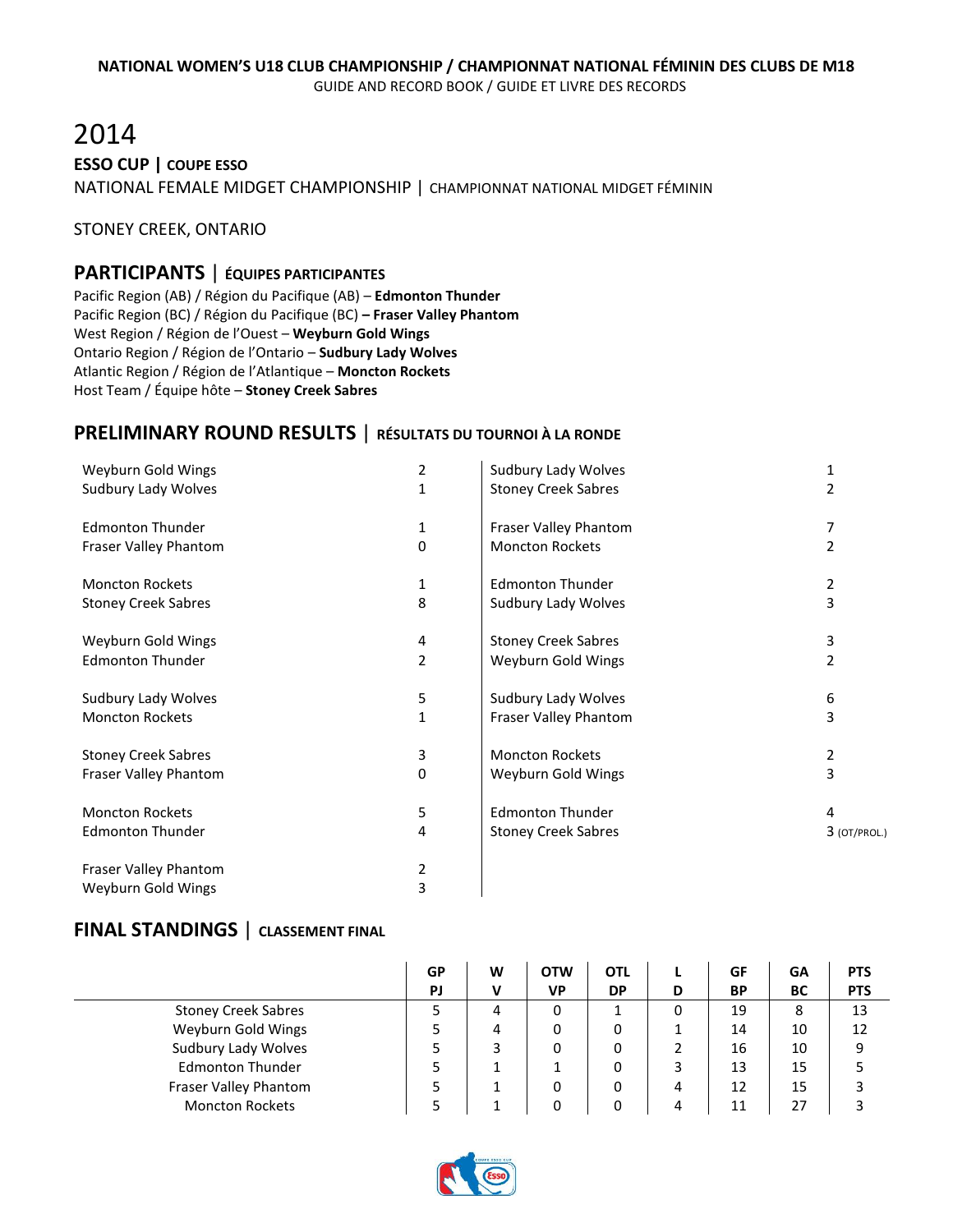# **PLAYOFF RESULTS** | **RÉSULTATS DES ÉLIMINATOIRES**

#### SEMIFINALS | DEMI-FINALES

| Sudbury Lady Wolves        | n             |
|----------------------------|---------------|
| Weyburn Gold Wings         | 3             |
| Edmonton Thunder           | 2             |
| <b>Stoney Creek Sabres</b> | $1$ (SO/TB)   |
| <b>BRONZE</b>              |               |
| Sudbury Lady Wolves        | 3             |
| <b>Stoney Creek Sabres</b> | $\mathfrak z$ |
| GOLD   OR                  |               |
| <b>Edmonton Thunder</b>    | 1             |
| Weyburn Gold Wings         | 2             |

# **INDIVIDUAL AWARDS** | **PRIX INDIVIDUELS**

Most Valuable Player / Joueuse par excellence – **Alexandra Poznikoff (Edmonton)** Top Scorer / Meilleure pointeuse – **Karli Shell (Sudbury)** Top Forward / Meilleure avant – **Karli Shell (Sudbury)** Top Defenceman / Meilleure défenseure – **Jessica Healey (Edmonton)** Top Goaltender / Meilleure gardienne de but – **Jane Kish (Weyburn)** Most Sportsmanlike Player / Joueuse ayant le meilleur esprit sportif – **Claire Merrick (Stoney Creek)**

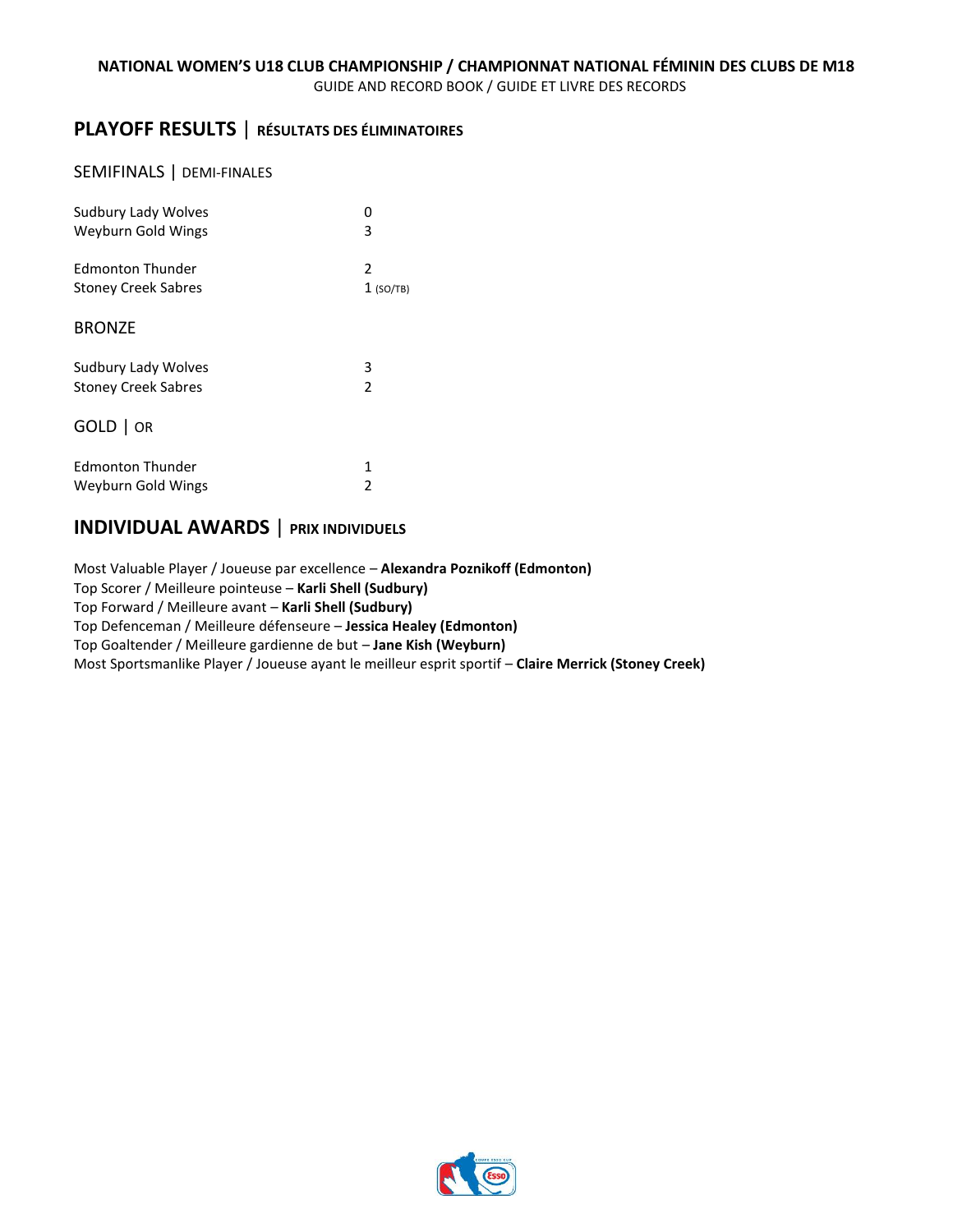# 2013 **ESSO CUP | COUPE ESSO**

NATIONAL FEMALE MIDGET CHAMPIONSHIP | CHAMPIONNAT NATIONAL MIDGET FÉMININ

#### BURNABY, BRITISH COLUMBIA/COLOMBIE-BRITANNIQUE

# **PARTICIPANTS** | **ÉQUIPES PARTICIPANTES**

Pacific Region / Région du Pacifique – **Edmonton Thunder** West Region / Région de l'Ouest – **Regina Rebels** Ontario Region / Région de l'Ontario – **North Bay Ice Boltz** Quebec Region / Région du Québec **– LHFDQ Nord** Atlantic Region / Région de l'Atlantique – **Metro Boston Pizza** Host Team / Équipe hôte – **Fraser Valley Phantom**

# **PRELIMINARY ROUND RESULTS** | **RÉSULTATS DU TOURNOI À LA RONDE**

| <b>Metro Boston Pizza</b> | 0              | Regina Rebels             | 5            |
|---------------------------|----------------|---------------------------|--------------|
| North Bay Ice Boltz       | 3              | Fraser Valley Phantom     | 1            |
| Regina Rebels             | 5              | LHFDQ Nord                | 3            |
| LHFDQ Nord                | $\overline{2}$ | North Bay Ice Boltz       |              |
| Fraser Valley Phantom     | 2              | <b>Edmonton Thunder</b>   | 5.           |
| <b>Edmonton Thunder</b>   | 4              | Regina Rebels             | 4 (OT/PROL.) |
| North Bay Ice Boltz       | $\overline{2}$ | Metro Boston Pizza        | 1            |
| Regina Rebels             | $1$ (SO/TB)    | Fraser Valley Phantom     | 3            |
| <b>Edmonton Thunder</b>   | 4              | LHFDQ Nord                | 2            |
| Metro Boston Pizza        | 1              | <b>Edmonton Thunder</b>   | 3            |
| Fraser Valley Phantom     | 1              | Regina Rebels             | 2            |
| LHFDQ Nord                | 5              | <b>Metro Boston Pizza</b> | 1            |
| LHFDQ Nord                | 8              | Fraser Valley Phantom     | 0            |
| Metro Boston Pizza        | 1              | North Bay Ice Boltz       | 1            |
| North Bay Ice Boltz       | 4              |                           |              |
| <b>Edmonton Thunder</b>   | $5$ (SO/TB)    |                           |              |

|                           | GP        | W | <b>OTW</b> | <b>OTL</b> |   | GF | GΑ        | <b>PTS</b> |
|---------------------------|-----------|---|------------|------------|---|----|-----------|------------|
|                           | <b>PJ</b> | v | VP         | <b>DP</b>  | D | BP | <b>BC</b> | <b>PTS</b> |
| <b>Edmonton Thunder</b>   |           | 3 |            | 0          | 0 | 21 | 13        | 13         |
| Regina Rebels             |           |   | 0          |            | 0 | 17 | 11        | 11         |
| LHFDQ Nord                |           |   | 0          | 0          | 2 | 20 | 11        | 9          |
| North Bay Ice Boltz       |           |   |            |            |   | 11 | 9         | 9          |
| Fraser Valley Phantom     |           |   | 0          | 0          | 4 |    | 16        |            |
| <b>Metro Boston Pizza</b> |           |   | 0          | 0          |   | 4  | 20        | 0          |

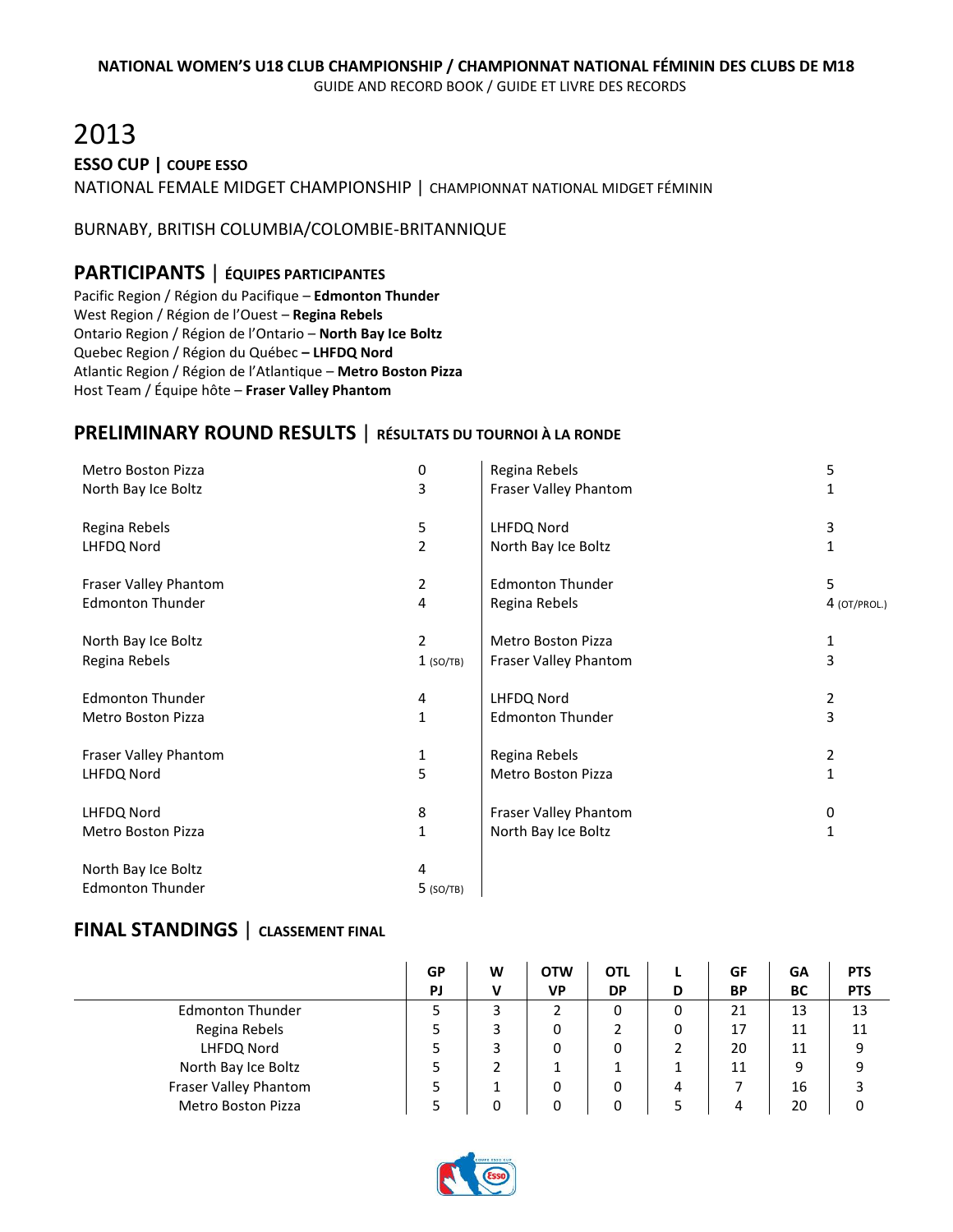# **PLAYOFF RESULTS** | **RÉSULTATS DES ÉLIMINATOIRES**

#### SEMIFINALS | DEMI-FINALES

| LHFDQ Nord              | 6 |
|-------------------------|---|
| Regina Rebels           | 3 |
| North Bay Ice Boltz     | 5 |
| <b>Edmonton Thunder</b> | 1 |
| <b>BRONZE</b>           |   |
| Regina Rebels           | Ω |
| <b>Edmonton Thunder</b> | 1 |
| GOLD   OR               |   |
| North Bay Ice Boltz     | 2 |
| LHFDQ Nord              | 5 |

# **INDIVIDUAL AWARDS** | **PRIX INDIVIDUELS**

Most Valuable Player / Joueuse par excellence – **Mikaeli Cavell (Edmonton)** Top Scorer / Meilleure pointeuse – **Valérie Audet (LHFDQ Nord)** Top Forward / Meilleure avant – **Jade Downie-Landry (LHFDQ Nord)** Top Defenceman / Meilleure défenseure – **Corie Jacobson (North Bay)** Top Goaltender / Meilleure gardienne de but – **Sabrina Picard (North Bay)** Most Sportsmanlike Player / Joueuse ayant le meilleur esprit sportif – **Jodi Gentile (Fraser Valley)**

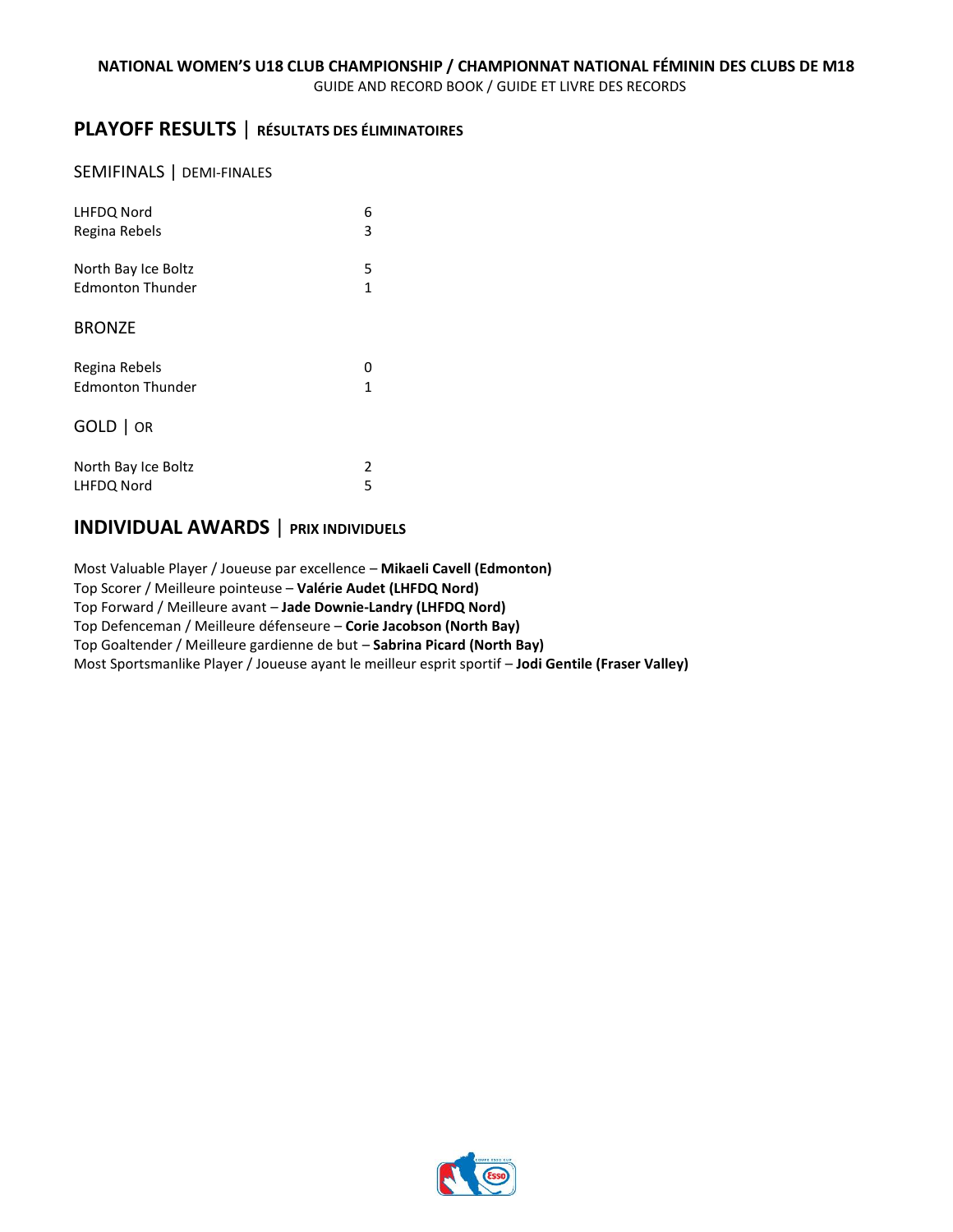# 2012 **ESSO CUP | COUPE ESSO** NATIONAL FEMALE MIDGET CHAMPIONSHIP | CHAMPIONNAT NATIONAL MIDGET FÉMININ

### CHARLOTTETOWN, PRINCE EDWARD ISLAND/ÎLE-DU-PRINCE-ÉDOUARD

# **PARTICIPANTS** | **ÉQUIPES PARTICIPANTES**

Pacific Region / Région du Pacifique – **Edmonton Thunder** West Region / Région de l'Ouest – **Pembina Valley Hawks** Ontario Region / Région de l'Ontario – **Thunder Bay Queens** Quebec Region / Région du Québec **– Rebelles du Saguenay–Lac-St-Jean** Atlantic Region / Région de l'Atlantique – **Metro Boston Pizza** Host Team / Équipe hôte – **Capital District Cyclones**

# **PRELIMINARY ROUND RESULTS** | **RÉSULTATS DU TOURNOI À LA RONDE**

| Rebelles du Saguenay-Lac-St-Jean    | 1           | <b>Capital District Cyclones</b>    | 0           |
|-------------------------------------|-------------|-------------------------------------|-------------|
| <b>Metro Boston Pizza</b>           | 5           | <b>Edmonton Thunder</b>             | 4           |
| Pembina Valley Hawks                | 1           | <b>Metro Boston Pizza</b>           | 2           |
| <b>Edmonton Thunder</b>             | $0$ (SO/TB) | Thunder Bay Queens                  | 5           |
| Thunder Bay Queens                  | 12          | <b>Edmonton Thunder</b>             | 1           |
| Capital District Cyclones           | 1           | Rebelles du Saguenay-Lac-St-Jean    | $2$ (SO/TB) |
| Rebelles du Saguenay-Lac-St-Jean    | 0           | <b>Capital District Cyclones</b>    | 2           |
| Pembina Valley Hawks                | 4           | Pembina Valley Hawks                | 4           |
| <b>Edmonton Thunder</b>             | 1           | Metro Boston Pizza                  | 0           |
| Thunder Bay Queens                  | 6           | <b>Edmonton Thunder</b>             | 4           |
| <b>Metro Boston Pizza</b>           | 5           | Pembina Valley Hawks                | 4           |
| Capital District Cyclones           | 2           | Thunder Bay Queens                  | 5           |
| Thunder Bay Queens                  | 8           | Capital District Cyclones           | 3           |
| Rebelles du Saguenay-Lac-Saint-Jean | 1           | Rebelles du Saguenay-Lac-Saint-Jean | 2           |
| Pembina Valley Hawks                | 2           |                                     |             |
| <b>Metro Boston Pizza</b>           | 1           |                                     |             |

|                                     | GP | W | <b>OTW</b> | <b>OTL</b> |   | GF        | GA | <b>PTS</b> |
|-------------------------------------|----|---|------------|------------|---|-----------|----|------------|
|                                     | PJ |   | <b>VP</b>  | <b>DP</b>  | D | <b>BP</b> | BC | <b>PTS</b> |
| Thunder Bay Queens                  |    |   |            | 0          | 0 | 36        | 9  | 15         |
| Pembina Valley Hawks                |    |   |            | 0          |   | 15        | 8  | 11         |
| <b>Edmonton Thunder</b>             |    |   |            |            |   | 10        | 9  | 8          |
| <b>Metro Boston Pizza</b>           |    |   |            | 0          |   | 13        | 14 | 6          |
| Capital District Cyclones           |    |   |            | 0          |   | 8         | 27 |            |
| Rebelles du Saguenay-Lac-Saint-Jean |    | 0 |            | 0          |   | b         | 21 |            |

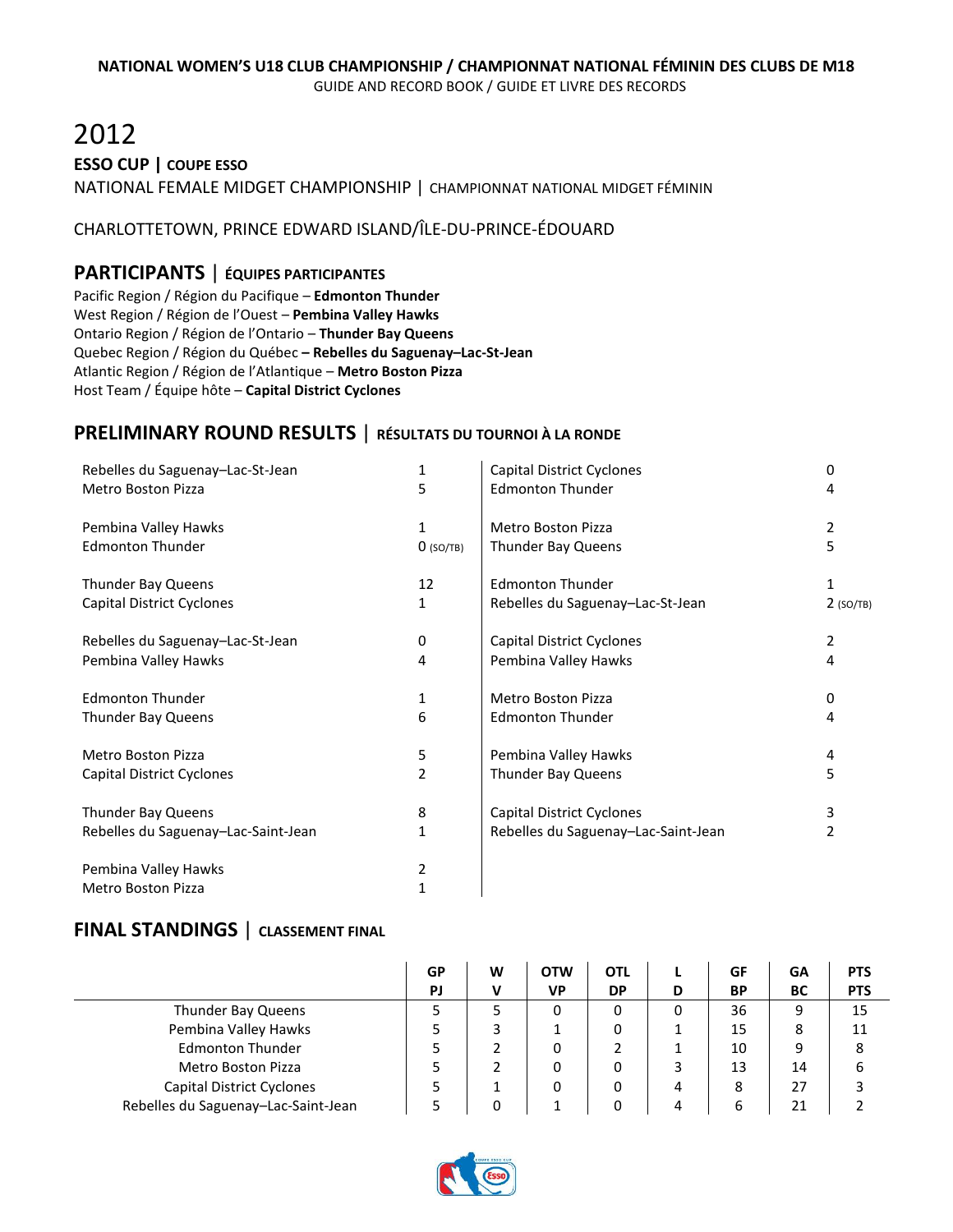# **PLAYOFF RESULTS** | **RÉSULTATS DES ÉLIMINATOIRES**

#### SEMIFINALS | DEMI-FINALES

| <b>Edmonton Thunder</b>   | 1             |
|---------------------------|---------------|
| Pembina Valley Hawks      | 2             |
| Metro Boston Pizza        | 2             |
| <b>Thunder Bay Queens</b> | 4             |
| <b>BRONZE</b>             |               |
| Metro Boston Pizza        | 1             |
| Edmonton Thunder          | 4             |
| GOLD   OR                 |               |
| Pembina Valley Hawks      | 4             |
| <b>Thunder Bay Queens</b> | $\mathfrak z$ |

# **INDIVIDUAL AWARDS** | **PRIX INDIVIDUELS**

Most Valuable Player / Joueuse par excellence – **Michela Cava (Thunder Bay)** Top Scorer / Meilleure pointeuse – **Michela Cava (Thunder Bay)** Top Forward / Meilleure avant – **Jessica Gazzola (Thunder Bay)** Top Defenceman / Meilleure défenseure – **Madison Hutchinson (Pembina Valley)** Top Goaltender / Meilleure gardienne de but – **Brittni Mowat (Pembina Valley)** Most Sportsmanlike Player / Joueuse ayant le meilleur esprit sportif – **Breanna Lanceleve (Metro)**

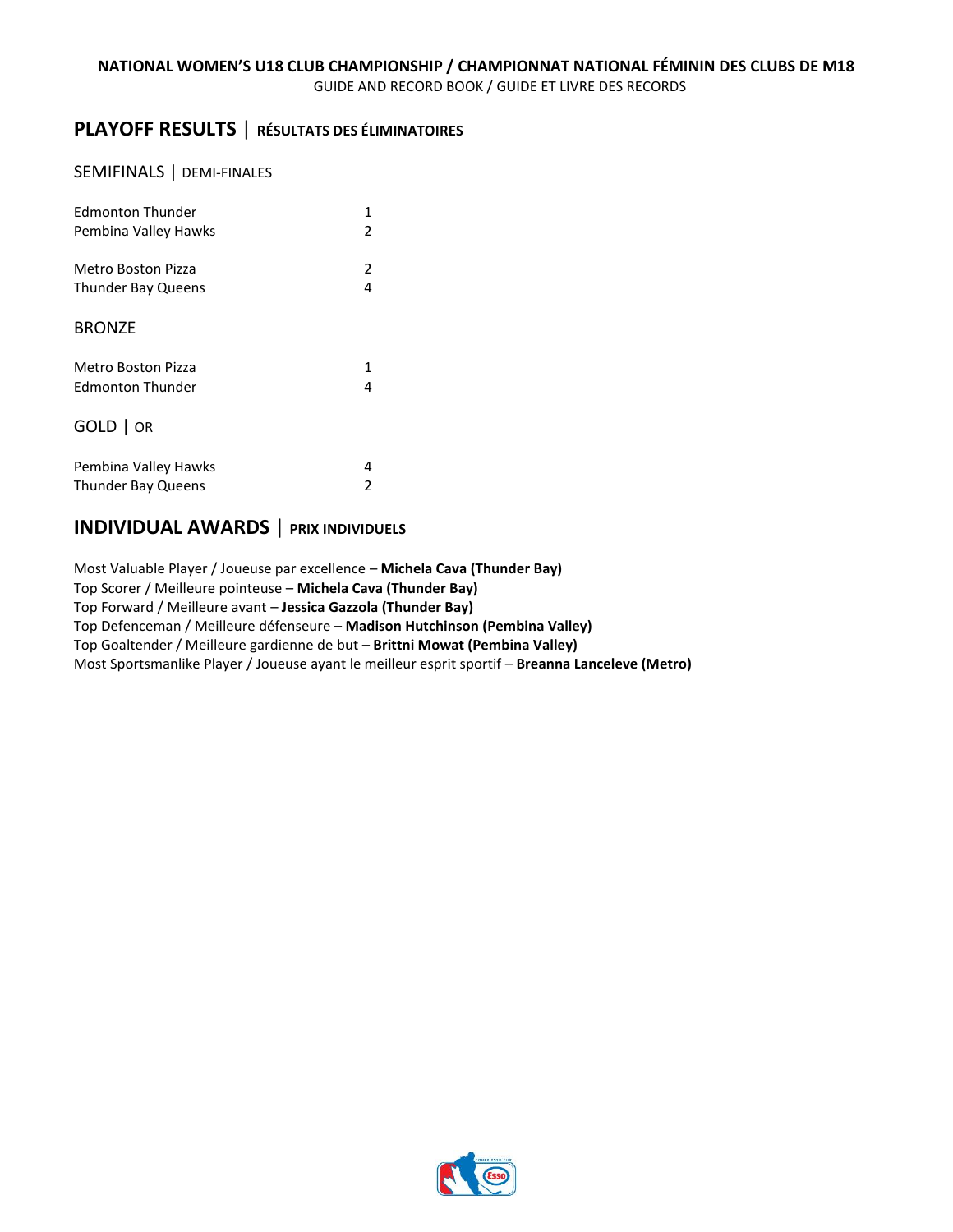# 2011 **ESSO CUP | COUPE ESSO** NATIONAL FEMALE MIDGET CHAMPIONSHIP | CHAMPIONNAT NATIONAL MIDGET FÉMININ

#### ST. ALBERT, ALBERTA

#### **PARTICIPANTS** | **ÉQUIPES PARTICIPANTES**

Pacific Region / Région du Pacifique – **Edmonton Thunder** West Region / Région de l'Ouest – **Notre Dame Hounds** Ontario Region / Région de l'Ontario – **Toronto Aeros** Quebec Region / Région du Québec **– Kodiaks du Lac St-Louis** Atlantic Region / Région de l'Atlantique – **Kings County Kings** Host Team / Équipe hôte – **St. Albert Slash**

# **PRELIMINARY ROUND RESULTS** | **RÉSULTATS DU TOURNOI À LA RONDE**

| Kodiaks du Lac St-Louis   | 5              | St. Albert Slash        | 0            |
|---------------------------|----------------|-------------------------|--------------|
| <b>Kings County Kings</b> | 0              | <b>Edmonton Thunder</b> | 1            |
| Notre Dame Hounds         | 2              | Kings County Kings      | 2            |
| <b>Edmonton Thunder</b>   | $3$ (SO/TB)    | <b>Toronto Aeros</b>    | 9            |
| <b>Toronto Aeros</b>      | 3              | <b>Edmonton Thunder</b> | 2            |
| St. Albert Slash          | $4$ (SO/TB)    | Kodiaks du Lac St-Louis | $\mathbf{1}$ |
| Kodiaks du Lac St-Louis   | 0              | St. Albert Slash        | 3            |
| Notre Dame Hounds         | 6              | Notre Dame Hounds       | $4$ (SO/TB)  |
| <b>Edmonton Thunder</b>   | 4              | <b>Edmonton Thunder</b> | 10           |
| <b>Toronto Aeros</b>      | $\overline{2}$ | Kings County Kings      | 1            |
| <b>Kings County Kings</b> | 0              | Notre Dame Hounds       | 3            |
| St. Albert Slash          | 5              | <b>Toronto Aeros</b>    | 1            |
| <b>Toronto Aeros</b>      | 5              | Kodiaks du Lac St-Louis | 4            |
| Kodiaks du Lac St-Louis   | 1              | St. Albert Slash        | 2            |
| Notre Dame Hounds         | 14             |                         |              |
| <b>Kings County Kings</b> | 2              |                         |              |

|                           | GP | W | <b>OTW</b> | <b>OTL</b> |   | GF        | GA | <b>PTS</b> |
|---------------------------|----|---|------------|------------|---|-----------|----|------------|
|                           | PJ | v | <b>VP</b>  | <b>DP</b>  | D | <b>BP</b> | BC | <b>PTS</b> |
| <b>Edmonton Thunder</b>   |    | 4 |            |            | 0 | 20        | 6  | 14         |
| Notre Dame Hounds         |    | 3 |            |            | 0 | 28        | 8  | 12         |
| <b>Toronto Aeros</b>      |    |   | 0          |            |   | 20        | 14 |            |
| Kodiaks du Lac St-Louis   |    |   | 0          | 0          |   | 11        | 15 | 6          |
| St. Albert Slash          |    |   |            |            |   | 14        | 12 | 6          |
| <b>Kings County Kings</b> |    | 0 | ŋ          |            |   |           | 43 |            |

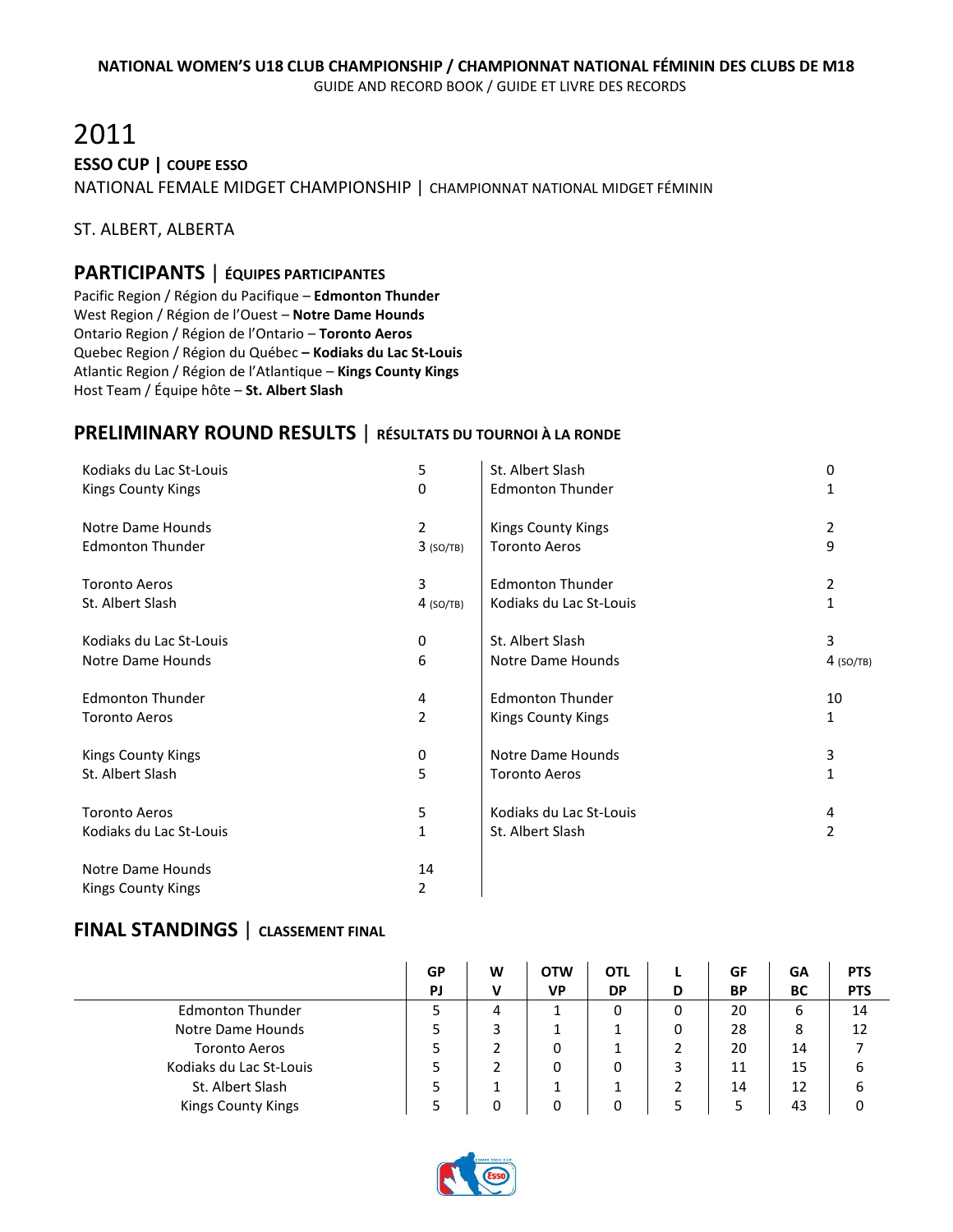# **PLAYOFF RESULTS** | **RÉSULTATS DES ÉLIMINATOIRES**

#### SEMIFINALS | DEMI-FINALES

| <b>Toronto Aeros</b>    | 1 |
|-------------------------|---|
| Notre Dame Hounds       | 5 |
| Kodiaks du Lac St-Louis | 1 |
| Edmonton Thunder        | 4 |
| <b>BRONZE</b>           |   |
| Kodiaks du Lac St-Louis | n |
| <b>Toronto Aeros</b>    | 4 |
| GOLD   OR               |   |
| Notre Dame Hounds       | 5 |
| <b>Edmonton Thunder</b> | 2 |

# **INDIVIDUAL AWARDS** | **PRIX INDIVIDUELS**

Most Valuable Player / Joueuse par excellence – **Morgan Glover (Edmonton)** Top Scorer / Meilleure pointeuse – **Olivia Howe (Notre Dame)** Top Forward / Meilleure avant – **Olivia Howe (Notre Dame)** Top Defenceman / Meilleure défenseure – **Emma Korbs (Toronto)** Top Goaltender / Meilleure gardienne de but – **Morgan Glover (Edmonton)** Most Sportsmanlike Player / Joueuse ayant le meilleur esprit sportif – **Matana Skoye (St. Albert)**

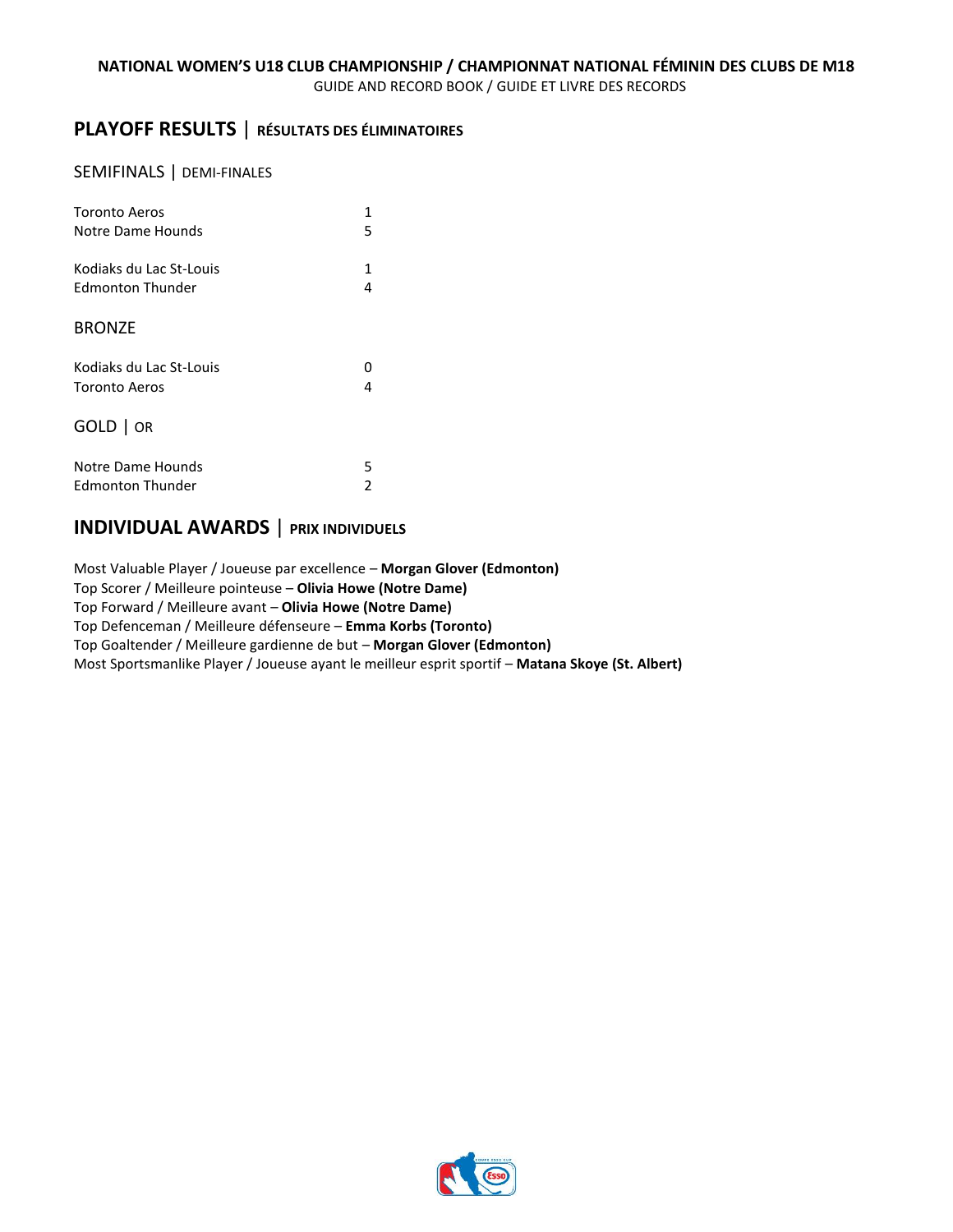# 2010 **ESSO CUP | COUPE ESSO** NATIONAL FEMALE MIDGET CHAMPIONSHIP | CHAMPIONNAT NATIONAL MIDGET FÉMININ

REGINA, SASKATCHEWAN

### **PARTICIPANTS** | **ÉQUIPES PARTICIPANTES**

Pacific Region / Région du Pacifique – **Edmonton Thunder** West Region / Région de l'Ouest – **Notre Dame Hounds** Ontario Region / Région de l'Ontario – **Thunder Bay Queens** Quebec Region / Région du Québec **– Remparts du Richelieu** Atlantic Region / Région de l'Atlantique – **Moncton Rockets** Host Team / Équipe hôte – **Regina Rebels**

# **PRELIMINARY ROUND RESULTS** | **RÉSULTATS DU TOURNOI À LA RONDE**

| Remparts du Richelieu   | 1              | Regina Rebels           | 2              |
|-------------------------|----------------|-------------------------|----------------|
| <b>Moncton Rockets</b>  | 4              | <b>Edmonton Thunder</b> | $1$ (OT/PROL.) |
| Notre Dame Hounds       | 5              | <b>Moncton Rockets</b>  | $\overline{2}$ |
| <b>Edmonton Thunder</b> | $\overline{2}$ | Thunder Bay Queens      | 5              |
| Thunder Bay Queens      | 2              | <b>Edmonton Thunder</b> | 2              |
| Regina Rebels           | 1              | Remparts du Richelieu   | 4              |
| Remparts du Richelieu   | 3              | Regina Rebels           | 2              |
| Notre Dame Hounds       | 5              | Notre Dame Hounds       | 4              |
| <b>Edmonton Thunder</b> | 3              | <b>Edmonton Thunder</b> | 3              |
| Thunder Bay Queens      | $\overline{2}$ | <b>Moncton Rockets</b>  | $2$ (SO/TB)    |
| <b>Moncton Rockets</b>  | 2              | Notre Dame Hounds       | $\overline{2}$ |
| Regina Rebels           | 4              | Thunder Bay Queens      | 5              |
| Thunder Bay Queens      | 5              | Remparts du Richelieu   | 1              |
| Remparts du Richelieu   | $\mathbf{1}$   | Regina Rebels           | 3              |
| Notre Dame Hounds       | 4              |                         |                |
| <b>Moncton Rockets</b>  | $3$ (OT/PROL.) |                         |                |

|                         | GP | W | <b>OTW</b> | <b>OTL</b> |   | GF        | GA | <b>PTS</b> |
|-------------------------|----|---|------------|------------|---|-----------|----|------------|
|                         | PJ | ν | <b>VP</b>  | <b>DP</b>  | D | <b>BP</b> | ВC | <b>PTS</b> |
| Thunder Bay Queens      |    | 4 | 0          | 0          |   | 19        | 9  | 12         |
| Notre Dame Hounds       |    |   |            |            |   | 20        | 15 | 11         |
| Regina Rebels           |    |   |            |            | ∠ | 12        | 10 | 8          |
| <b>Edmonton Thunder</b> |    |   |            |            | ▵ | 11        | 15 | ь          |
| <b>Moncton Rockets</b>  |    |   | 0          |            |   | 13        | 17 |            |
| Remparts du Richelieu   |    |   | n          |            | 4 | 10        | 19 |            |

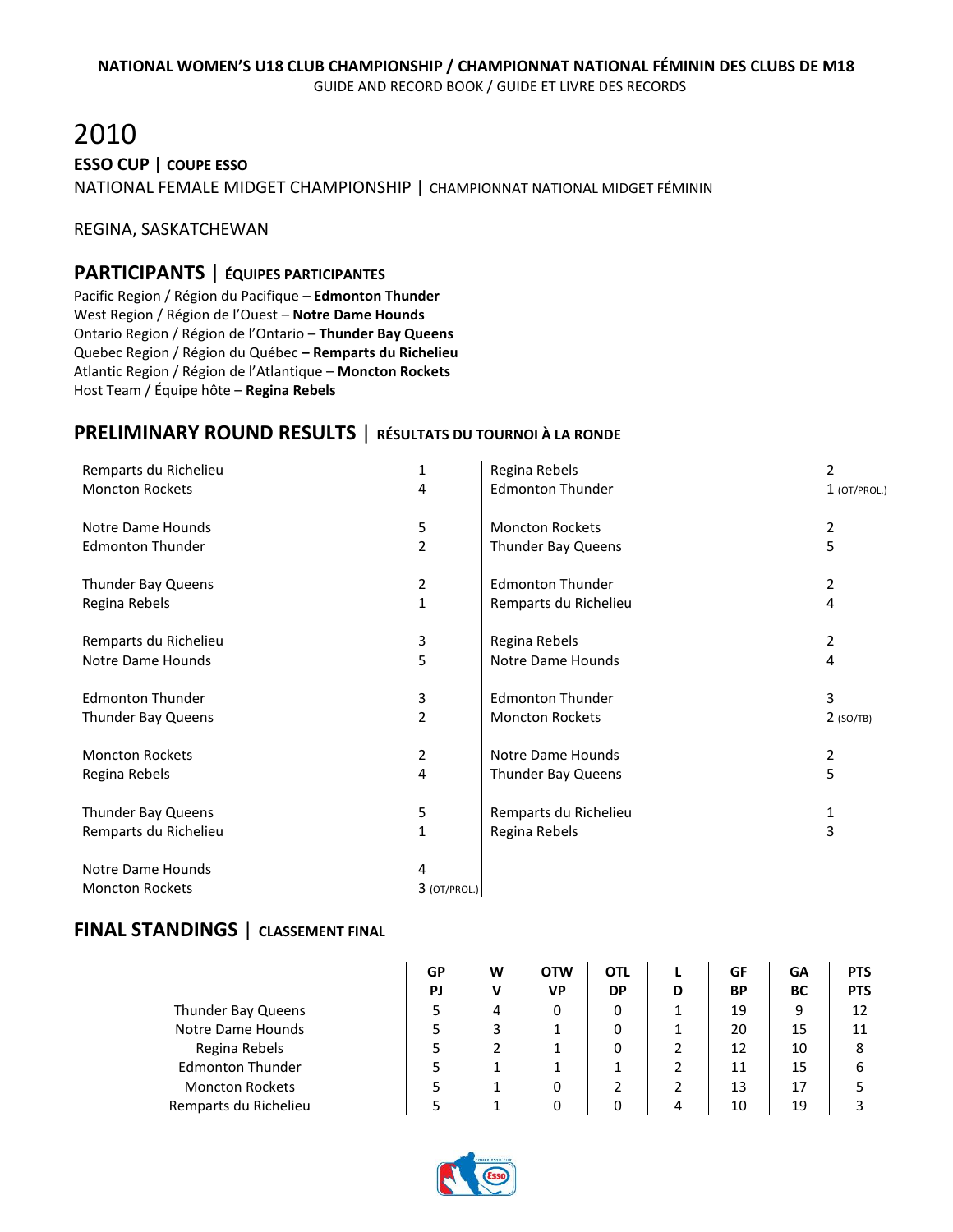# **PLAYOFF RESULTS** | **RÉSULTATS DES ÉLIMINATOIRES**

#### SEMIFINALS | DEMI-FINALES

| <b>Edmonton Thunder</b>   | 1             |
|---------------------------|---------------|
| <b>Thunder Bay Queens</b> | $\mathfrak z$ |
| Regina Rebels             | ი             |
| Notre Dame Hounds         | 5             |
| <b>BRONZE</b>             |               |
| <b>Edmonton Thunder</b>   | 5             |
| Regina Rebels             | 1             |
| GOLD   OR                 |               |
| Notre Dame Hounds         | 3             |
| <b>Thunder Bay Queens</b> | 4             |

# **INDIVIDUAL AWARDS** | **PRIX INDIVIDUELS**

Most Valuable Player / Joueuse par excellence – **Kaitlyn Tougas (Thunder Bay)** Top Scorer / Meilleure pointeuse – **Brienna Gillanders (Notre Dame)** Top Forward / Meilleure avant – **Janik Robichaud (Moncton)** Top Defenceman / Meilleure défenseure – **Riana Magee (Edmonton)** Top Goaltender / Meilleure gardienne de but – **Samantha Langford (Regina)** Most Sportsmanlike Player / Joueuse ayant le meilleur esprit sportif – **Kaitlyn Quarrell (Thunder Bay)**

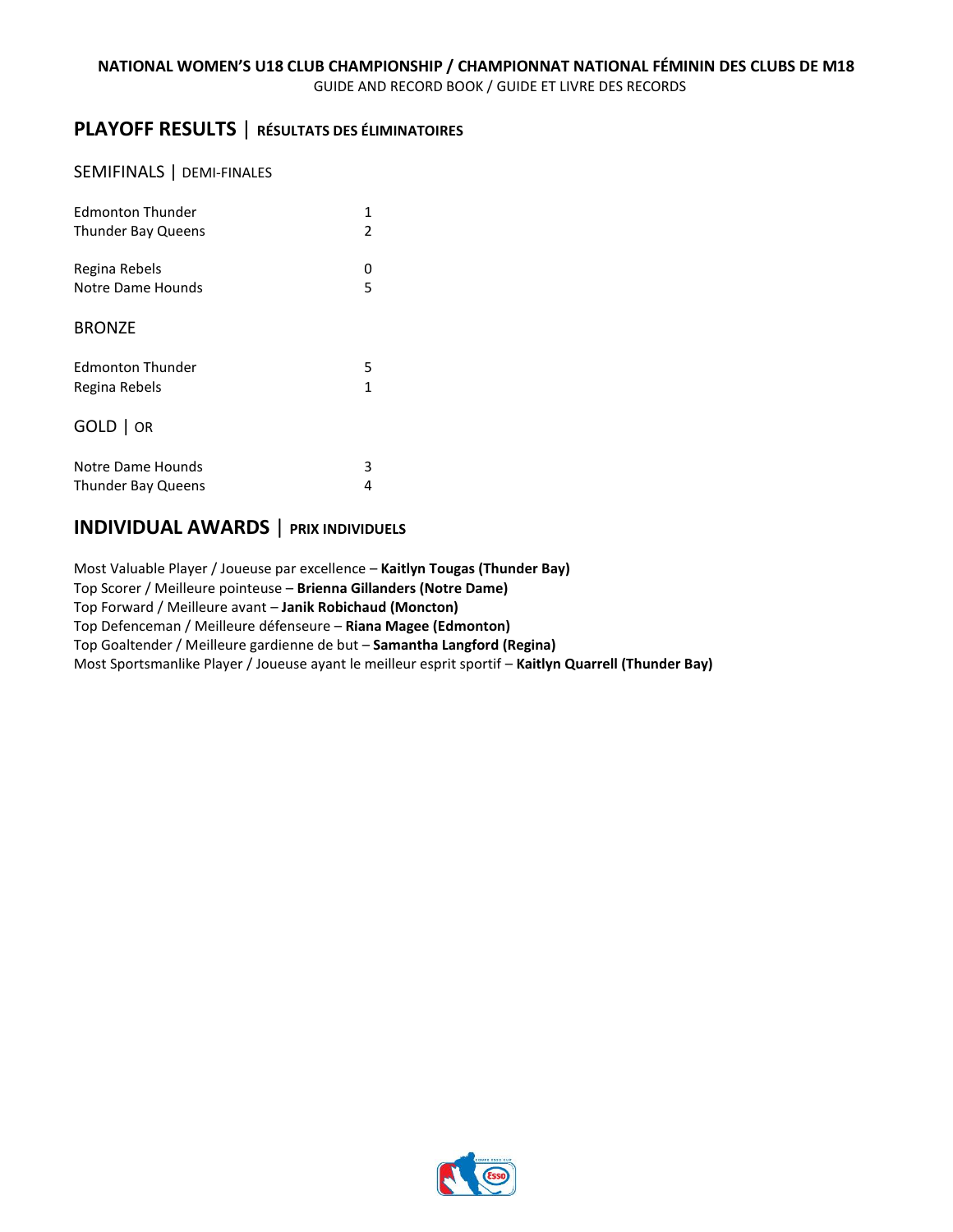# 2009 **ESSO CUP | COUPE ESSO** NATIONAL FEMALE MIDGET CHAMPIONSHIP | CHAMPIONNAT NATIONAL MIDGET FÉMININ

CALGARY, ALBERTA

### **PARTICIPANTS** | **ÉQUIPES PARTICIPANTES**

Pacific Region / Région du Pacifique – **Edmonton Thunder** West Region / Région de l'Ouest – **Westman Wildcats** Ontario Region / Région de l'Ontario – **Scarborough Sharks** Atlantic Region / Région de l'Atlantique – **Northern Stars** Host Team / Équipe hôte – **Calgary Flyers**

# **PRELIMINARY ROUND RESULTS** | **RÉSULTATS DU TOURNOI À LA RONDE**

| Westman Wildcats        | 3 | <b>Calgary Flyers</b>   | 4 |
|-------------------------|---|-------------------------|---|
| <b>Edmonton Thunder</b> | 1 | <b>Edmonton Thunder</b> |   |
| Scarborough Sharks      | 0 | <b>Northern Stars</b>   |   |
| <b>Calgary Flyers</b>   | 6 | Scarborough Sharks      |   |
| <b>Edmonton Thunder</b> | 5 | <b>Calgary Flyers</b>   | 6 |
| Scarborough Sharks      | 1 | <b>Westman Wildcats</b> | 3 |
| <b>Northern Stars</b>   | 1 | Northern Stars          | 0 |
| <b>Calgary Flyers</b>   | 6 | <b>Edmonton Thunder</b> | 5 |
| Westman Wildcats        | 6 | Westman Wildcats        | 3 |
| <b>Northern Stars</b>   | 0 | Scarborough Sharks      |   |

### **FINAL STANDINGS** | **CLASSEMENT FINAL**

|                         | GP | W | <b>OTW</b> | OTL       |   | GF        | GA | <b>PTS</b> |
|-------------------------|----|---|------------|-----------|---|-----------|----|------------|
|                         | PJ | ν | <b>VP</b>  | <b>DP</b> | D | <b>BP</b> | BC | <b>PTS</b> |
| Calgary Flyers          | Δ  | 4 | 0          |           | 0 | 22        | 6  | 12         |
| Westman Wildcats        |    |   | 0          | 0         |   | 13        | 10 | 6          |
| <b>Edmonton Thunder</b> |    |   | 0          | 0         |   | 13        | 8  | 6          |
| Scarborough Sharks      |    |   | 0          | 0         |   | 8         | 14 | 6          |
| Northern Stars          |    |   |            |           | 4 |           | 21 |            |

# **PLAYOFF RESULTS** | **RÉSULTATS DES ÉLIMINATOIRES**

#### SEMIFINALS | DEMI-FINALES

| Westman Wildcats<br>Edmonton Thunder | ર |
|--------------------------------------|---|
| Calgary Flyers<br>Scarborough Sharks |   |

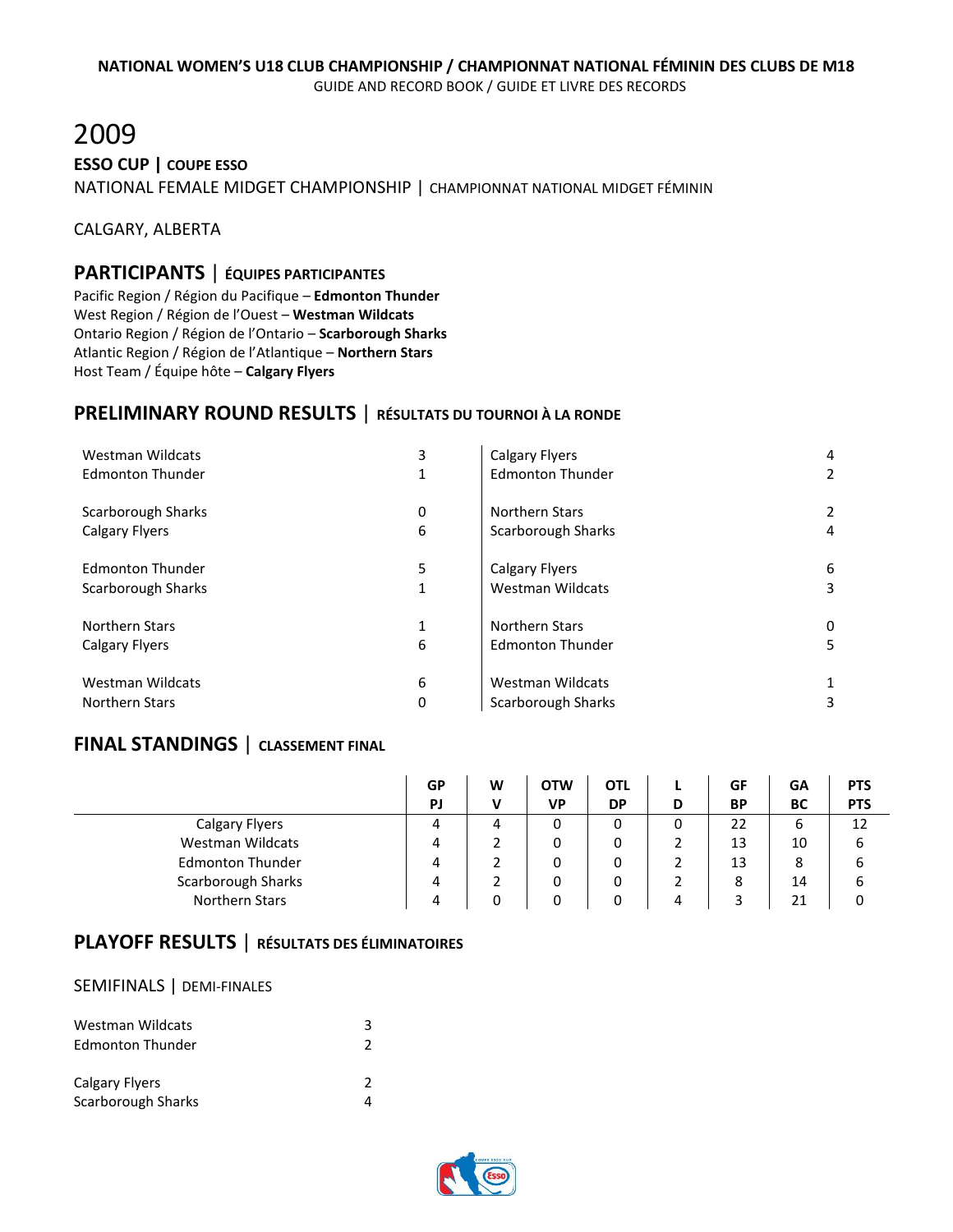#### BRONZE

| Edmonton Thunder      | 2             |
|-----------------------|---------------|
| <b>Calgary Flyers</b> | 3             |
| GOLD   OR             |               |
| Scarborough Sharks    | $\mathcal{P}$ |
| Westman Wildcats      | 5             |

## **INDIVIDUAL AWARDS** | **PRIX INDIVIDUELS**

Most Valuable Player / Joueuse par excellence – **Brittany Styner (Calgary)** Top Forward / Meilleure avant – **Brittany Esposito (Edmonton)** Top Defenceman / Meilleure défenseure – **Brigette Lacquette (Westman)** Top Goaltender / Meilleure gardienne de but – **Emily Blakely (Northern)** Most Sportsmanlike Player / Joueuse ayant le meilleur esprit sportif – **Erin Lally (Calgary)**

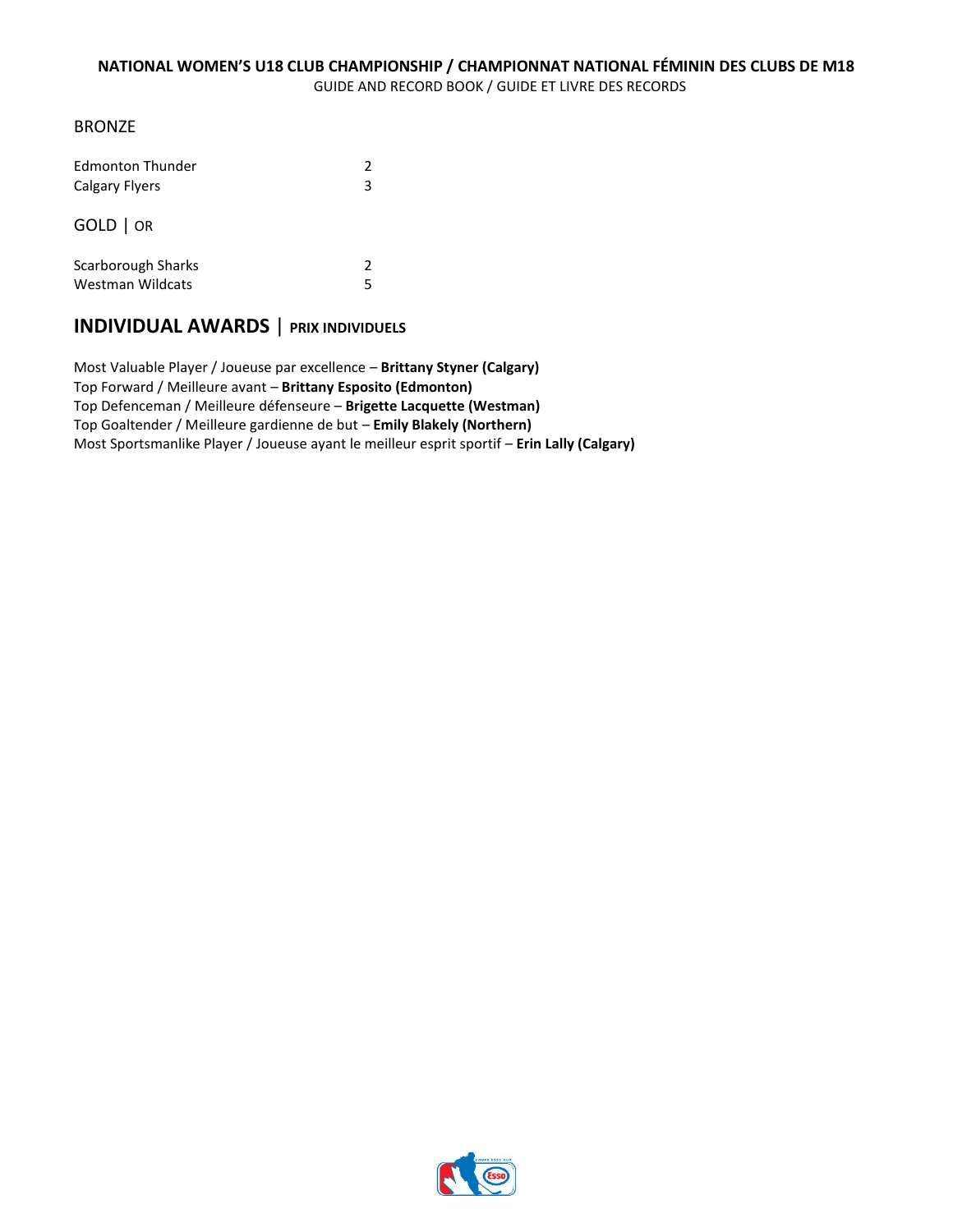## **ALL-TIME INDIVIDUAL RECORDS** | **RECORDS INDIVIDUELS DE TOUS LES TEMPS**

#### **MOST GOALS, ONE YEAR**

#### **PLUS DE BUTS EN UN AN**

- 10 Jessica Gazzola (Thunder Bay, 2012)
- 9 Olivia Howe (Notre Dame, 2011) Sophie Shirley (Saskatoon, 2015) Nicole Kelly (Brantford, 2016)
- 8 Jennifer More (Notre Dame, 2011) Michela Cava (Thunder Bay, 2012) Karli Shell (Sudbury, 2014)

#### **MOST ASSISTS, ONE YEAR**

#### **PLUS D'AIDES EN UN AN**

- 12 Taylor Woods (Notre Dame, 2011)
- 10 Brienna Gillanders (Notre Dame, 2010) Olivia Howe (Notre Dame, 2011) Michela Cava (Thunder Bay, 2012) Valérie Audet (LHFDQ Nord, 2013)

#### **MOST POINTS, ONE YEAR**

#### **PLUS DE POINTS EN UN AN**

- 19 Olivia Howe (Notre Dame, 2011) Taylor Woods (Notre Dame, 2011)
- 18 Michela Cava (Thunder Bay, 2012)
- 17 Brienna Gillanders (Notre Dame, 2010)

#### **MOST PENALTY MINUTES, ONE YEAR**

#### **PLUS DE MINUTES DE PUNITION EN UN AN**

27 - Diane Hitchings (Edmonton, 2015)

#### **MOST POWER PLAY GOALS, ONE YEAR**

- **PLUS DE BUTS EN AVANTAGE NUMÉRIQUE EN UN AN**
- 5 Jennifer More (Notre Dame, 2011)

#### **MOST SHORTHANDED GOALS, ONE YEAR**

#### **PLUS DE BUTS EN DÉSAVANTAGE NUMÉRIQUE EN UN AN**

- 3 Chloé Gendreau (Triolet, 2017)
- 2 Brittany Esposito (Edmonton, 2009) Makenzie McCallum (Pembina Valley, 2017)

#### **MOST GAME-WINNING GOALS, ONE YEAR**

#### **PLUS DE BUTS GAGNANTS EN UN AN**

- 4 Melisa Kingsley (Sudbury, 2015)
- 3 Jillian Langtry (Thunder Bay, 2012) Bailee Bourassa (Weyburn, 2014) Chloé Gendreau (Triolet, 2017) Mackenna Parker (Saskatoon, 2018)
- 2 accomplished 25 times last / 25 occurrences dernière occurrence : Madison Willan (St. Albert, 2019)

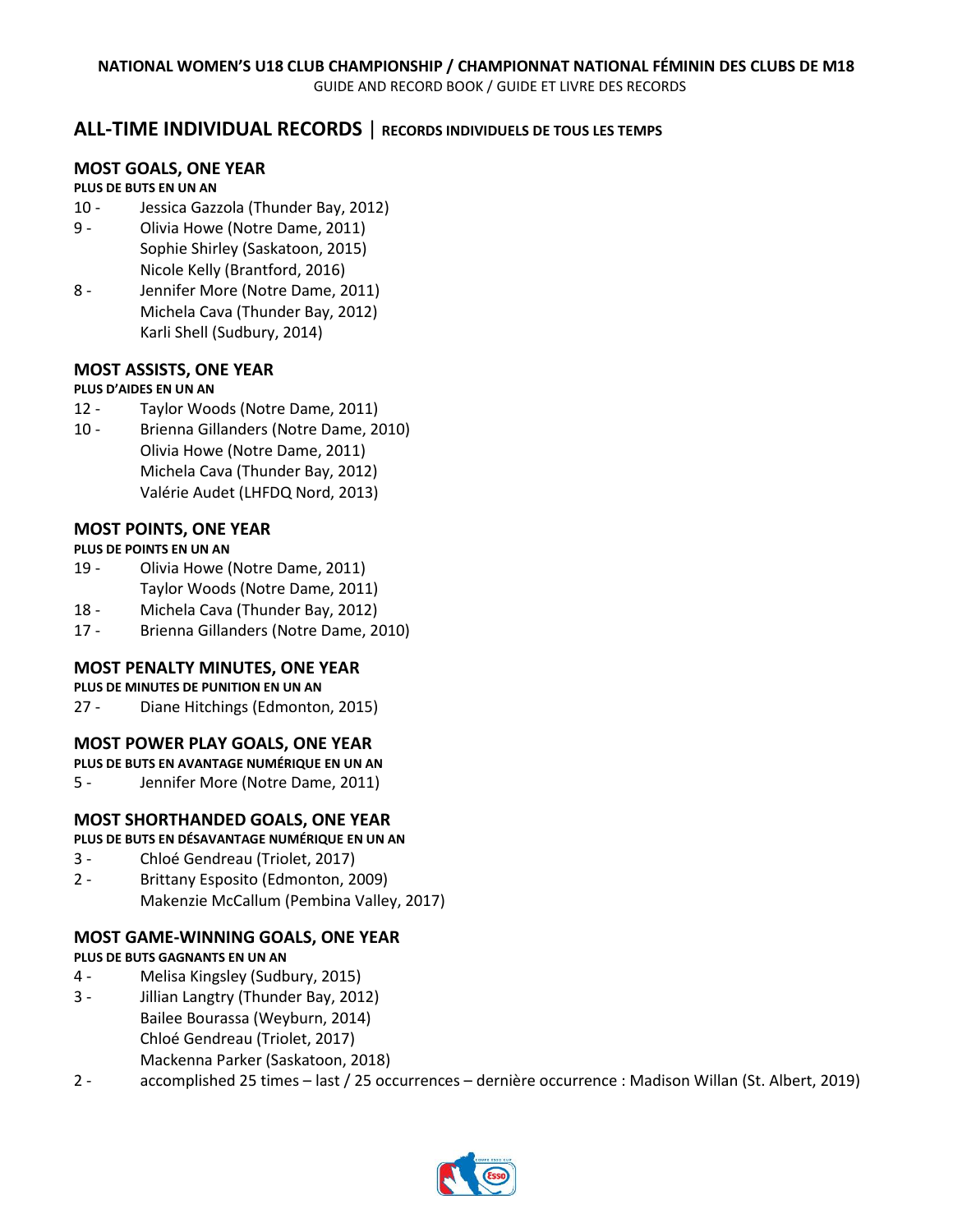#### **MOST GOALS, ONE GAME**

#### **PLUS DE BUTS EN UN MATCH**

- 5 Anna Leschyshyn (Saskatoon Halifax 04/25/2019)
- 4 Taylor Woods (Notre Dame Kings County 04/19/2011) Kate Gallant (Durham West - Mid-Isle – 04/26/2017) 3 - Brittany Esposito (Edmonton - Northern – 04/23/2009) Kaitlyn Quarrell (Thunder Bay - Notre Dame – 04/22/2010) Jennifer More (Notre Dame - Kings County – 04/19/2011) Jessica Sekulic (Edmonton - Kings County – 04/21/2011) Heather Kashman (Edmonton - Kings County – 04/21/2011) Samantha Strassburger (Thunder Bay - Capital District – 04/22/2012) Jessica Gazzola (Thunder Bay - Edmonton – 04/23/2012) Audrey Belzile (LHFDQ Nord - Metro – 04/23/2013) Jade Downie-Landry (LHFDQ Nord - North Bay – 04/24/2013) Faith Steeves (Moncton - Edmonton – 04/22/2014) Chelsea Wilson (Fraser Valley - Sudbury – 04/24/2014) Melisa Kingsley (Sudbury - Red Deer – 04/21/2015) Nicole Kelly (Brantford - Weyburn – 04/18/2016) Chloé Gendreau (Triolet - Mid-Isle – 04/24/2017) Makenzie McCallum (Pembina Valley - Mid-Isle – 04/27/2017) Grace Shirley (Saskatoon - Stoney Creek – 04/21/2019) Ann-Sophie Bédard (Québec - Saskatoon – 04/22/2019) Alyssa Kawa (Stoney Creek - Halifax – 04/22/2019) Madison Gray (Halifax - Québec – 04/23/2019)

#### **MOST ASSISTS, ONE GAME**

#### **PLUS D'AIDES EN UN MATCH**

- 5 Olivia Howe (Notre Dame Kings County 04/19/2011)
- 4 Alison Campbell (Edmonton Kings County 04/21/2011) Taylor Trussler (Brantford - Richelieu – 04/23/2016) Taylor Anker (St. Albert - Metro – 04/23/2018) Emma Potter (Brampton - Lanaudière – 04/25/2018)

#### **MOST POINTS, ONE GAME**

#### **PLUS DE POINTS EN UN MATCH**

- 8 Anna Leschyshyn (5-3) (Saskatoon Halifax 04/25/2019)
- 7 Taylor Woods (4-3) (Notre Dame Kings County 04/19/2011) Olivia Howe (2-5) (Notre Dame - Kings County – 04/19/2011)
- 6 Alison Campbell (2-4) (Edmonton Kings County 04/21/2011)

#### **MOST PENALTY MINUTES, ONE GAME**

#### **PLUS DE MINUTES DE PUNITION EN UN MATCH**

- 25 Abby DeCorby (Saskatoon Québec 04/22/2019)
- 19 Victoria MacIntosh (Metro LHFDQ Nord 04/23/2013)

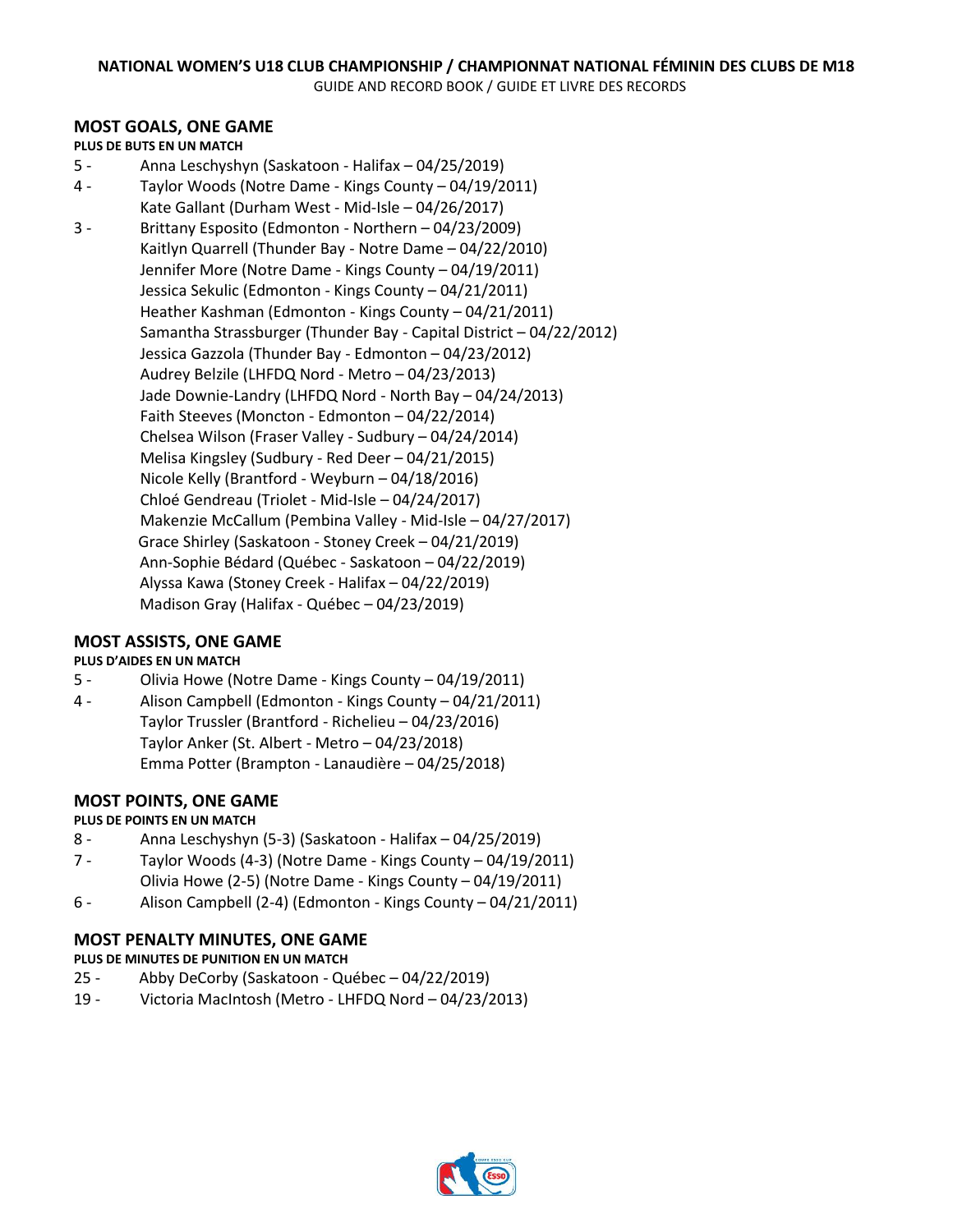GUIDE AND RECORD BOOK / GUIDE ET LIVRE DES RECORDS

#### **MOST POWER PLAY GOALS, ONE GAME**

**PLUS DE BUTS EN AVANTAGE NUMÉRIQUE EN UN MATCH**

- 3 Jade Downie-Landry (LHFDQ Nord North Bay 04/24/2013)
- 2 Kaitlyn Quarrell (Thunder Bay Notre Dame 04/22/2010) Kirsten Reeves (Edmonton - Regina – 04/24/2010) Jennifer More (Notre Dame - Edmonton – 04/23/2011) Audrey Belzile (LHFDQ Nord - Metro – 04/23/2013) Melissa Kingsley (Sudbury - Red Deer – 04/21/2015) Anna Leschyshyn (Saskatoon - Richelieu – 04/18/2016) Alexe Clavelle (Sudbury - Halifax – 04/21/2019) Ann-Sophie Bédard (Québec - Saskatoon – 04/22/2019)

#### **MOST GOALS, ONE PERIOD**

#### **PLUS DE BUTS EN UNE PÉRIODE**

3 - Jessica Gazzola (Thunder Bay - Edmonton – 04/23/2012 – 3rd/3<sup>e</sup> ) Jade Downie-Landry (LHFDQ Nord - North Bay – 04/24/2013 – 3rd/3<sup>e</sup>) Melisa Kingsley (Sudbury - Red Deer - 04/21/2015 - 2nd/2<sup>e</sup>) Kate Gallant (Durham West - Mid-Isle - 04/26/2017 - 2nd/2<sup>e</sup>) Makenzie McCallum (Pembina Valley - Mid-Isle – 04/27/2017 – 1st/1<sup>re</sup>) Anna Leschyshyn (Saskatoon - Halifax - 04/25/2019 - 3rd/3<sup>e</sup>)

#### **MOST ASSISTS, ONE PERIOD**

#### **PLUS D'AIDES EN UNE PÉRIODE**

3 - Olivia Howe (Notre Dame - Kings County  $-04/19/2011-3rd/3^e$ ) Jessica Sekulic (Edmonton - Metro - 04/26/2012 - 1st/1<sup>re</sup>) Valerie Audet (LHFDQ Nord - North Bay - 04/24/2013 - 3rd/3<sup>e</sup>) Paige Rynne (Brantford - Saskatoon - 04/22/2016 - 2nd/2<sup>e</sup>)

#### **MOST POINTS, ONE PERIOD**

#### **PLUS DE POINTS EN UNE PÉRIODE**

- 4 Brienna Gillanders (2-2) (Notre Dame Regina 04/23/2010 1st/1re) Taylor Woods (2-2) (Notre Dame - Regina  $-04/23/2010 - 1$ st/1<sup>re</sup>) Olivia Howe (1-3) (Notre Dame - Kings County  $-04/19/2011-3$ rd/3<sup>e</sup>) Taylor Woods (2-2) (Notre Dame - Kings County – 04/19/2011 – 3rd/3<sup>e</sup>) Michela Cava (2-2) (Thunder Bay - Saguenay-Lac-Saint-Jean - 04/24/2012 - 2nd/2<sup>e</sup>)
- 3 accomplished 29 times last / 29 occurrences dernière occurrence : Anna Leschyshyn (3-0) (Saskatoon Halifax 04/25/2019 3rd/3<sup>e</sup> )

#### **ALL-TIME GOAL SCORING RECORDS** | **RECORDS POUR LE NOMBRE DE BUTS MARQUÉS**

#### **MOST GOALS BY ONE TEAM, ONE GAME**

**PLUS DE BUTS PAR UNE ÉQUIPE EN UN MATCH**

- 14 Notre Dame Kings County (04/19/2011)
- 12 Thunder Bay Capital District (04/22/2012)
- 11 Saskatoon Halifax (04/25/2019)

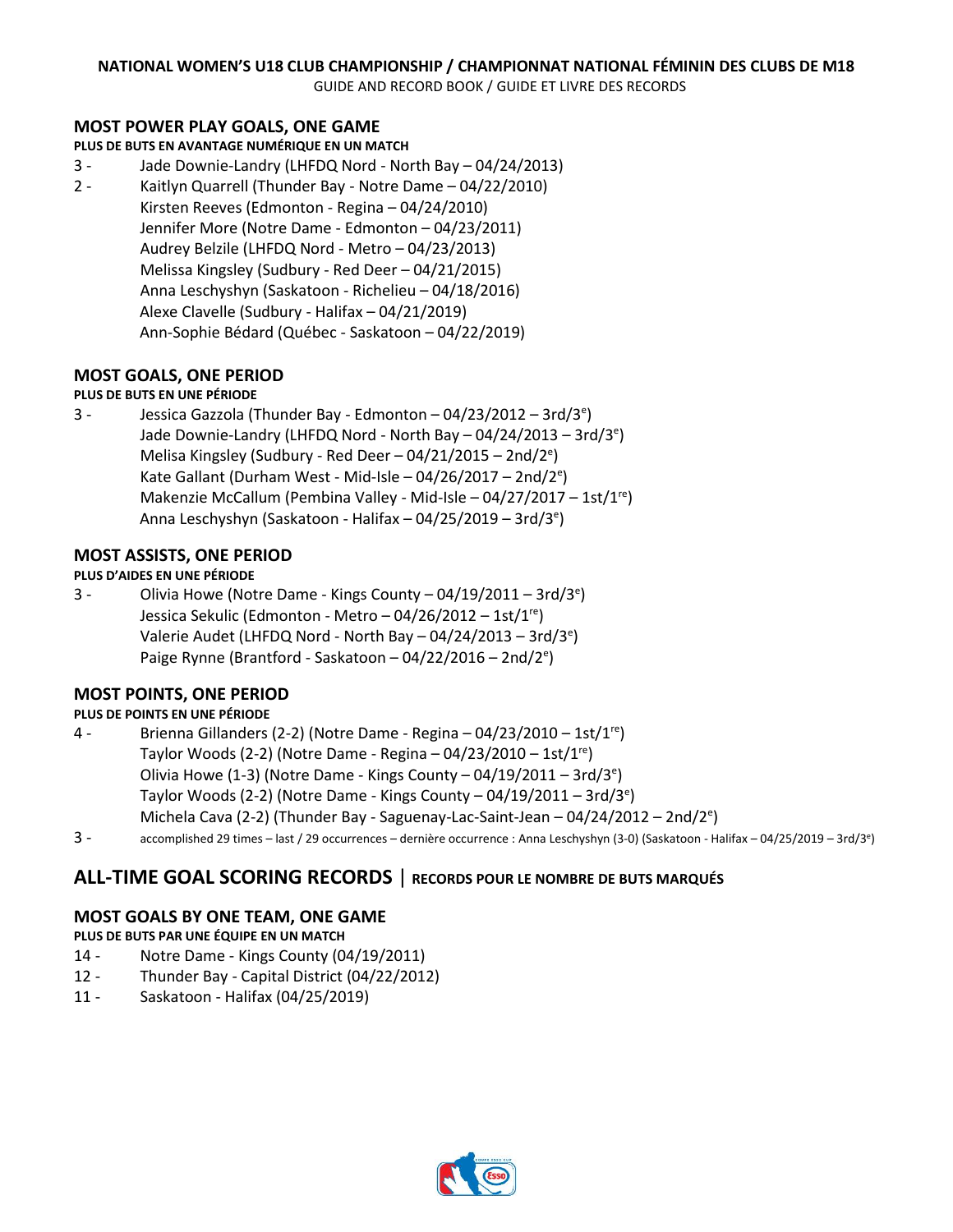GUIDE AND RECORD BOOK / GUIDE ET LIVRE DES RECORDS

#### **MOST GOALS BY BOTH TEAMS, ONE GAME**

**PLUS DE BUTS PAR LES DEUX ÉQUIPES EN UN MATCH**

- 16 Notre Dame (14) Kings County (2) (04/19/2011)
- 13 Thunder Bay (12) Capital District (1) (04/22/2012) Brantford (10) - Richelieu (3) (04/23/2016)
- 12 Saskatoon (11) Halifax (1) (04/25/2019)

#### **MOST GOALS BY ONE TEAM, ONE PERIOD**

**PLUS DE BUTS PAR UNE ÉQUIPE EN UNE PÉRIODE**

- 7 Notre Dame Kings County  $(04/19/2011 3rd/3^e)$
- 6 Saskatoon Halifax (04/25/2019 2nd/2<sup>e</sup>)
- 5 Notre Dame Kings County (04/19/2011 1st/1re) Edmonton - Kings County (04/21/2011 - 2nd/2<sup>e</sup>) Thunder Bay - Capital District (04/22/2012 – 2nd/2<sup>e</sup>) Thunder Bay - Saguenay-Lac-Saint-Jean (04/24/2012 - 2nd/2<sup>e</sup>) LHFDQ Nord - Metro (04/23/2013 – 3rd/3<sup>e</sup>) LHFDQ Nord - North Bay (04/27/2013  $-$  3rd/3<sup>e</sup>) Sudbury - Moncton (04/20/2015 – 3rd/3<sup>e</sup>) Brantford - Richelieu (04/23/2016 - 2nd/2<sup>e</sup>) Durham West - Mid-Isle (04/26/2017 - 2nd/2<sup>e</sup>) St. Albert - Durham West (04/27/2017 – 3rd/3<sup>e</sup>) Pembina Valley - Mid-Isle (04/27/2017 – 1st/1<sup>re</sup>)

#### **MOST GOALS BY BOTH TEAMS, ONE PERIOD**

#### **PLUS DE BUTS PAR LES DEUX ÉQUIPES EN UNE PÉRIODE**

- 8 Notre Dame (7) Kings County (1) (04/19/2011 3rd/3<sup>e</sup>)
- 7 St. Albert (5) Durham West (2) (04/27/2017 3rd/3<sup>e</sup>) Saskatoon (6) - Halifax (1) (04/25/2019 – 2nd/2<sup>e</sup>)
- 6 Thunder Bay (5) Saguenay–Lac-Saint-Jean (1)  $(04/24/2012 2nd/2^e)$ Thunder Bay (5) - Capital District (1) (04/22/2012 – 2nd/2<sup>e</sup>) Thunder Bay (4) - Metro (2) (04/27/2012 – 2nd/2<sup>e</sup>) LHFDQ Nord (5) - North Bay (1) (04/27/2013 - 3rd/3<sup>e</sup>) Québec (4) - Saskatoon (2) (04/22/2019 – 2nd/2<sup>e</sup>)

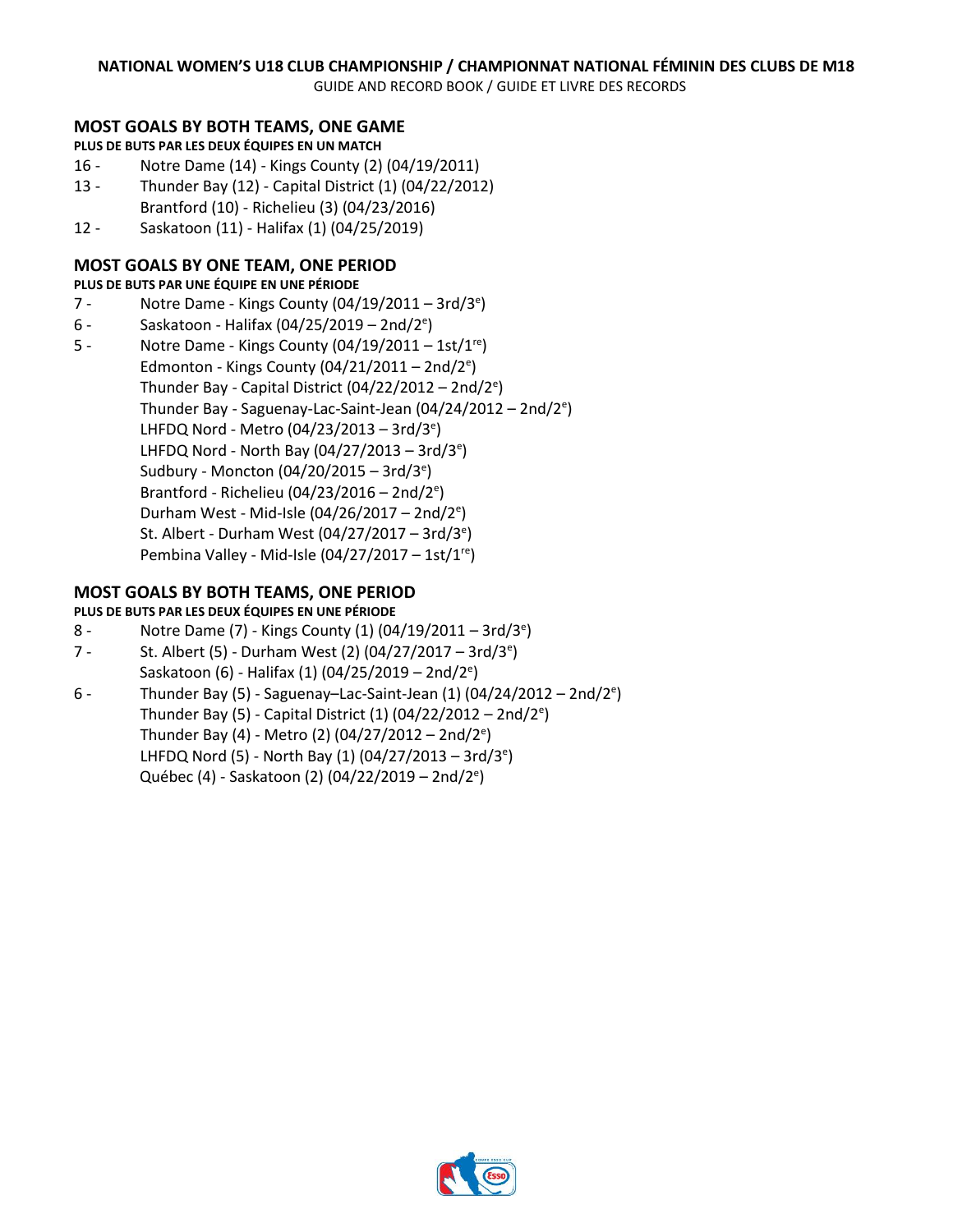#### **MOST POWER PLAY GOALS BY ONE TEAM, ONE GAME**

**PLUS DE BUTS EN AVANTAGE NUMÉRIQUE PAR UNE ÉQUIPE EN UN MATCH**

- 4 Thunder Bay Metro (04/25/2012) Edmonton - Regina (04/24/2013) Québec - Saskatoon (04/22/2019)
- 3 Calgary Scarborough (04/19/2009) Westman - Northern (04/21/2009) Regina - Moncton (04/19/2010) Thunder Bay - Notre Dame (04/22/2010) Thunder Bay - Notre Dame (04/24/2010) Notre Dame - Lac St-Louis (04/18/2011) Notre Dame - Kings County (04/19/2011) Regina - Edmonton (04/24/2013) LHFDQ Nord - North Bay (04/24/2013) LHFDQ Nord - Metro (04/23/2013) Regina - LHFDQ Nord (04/21/2013) Central Plains - Moncton (04/21/2015) Sudbury - Red Deer (04/21/2015) Brantford - Saskatoon (04/22/2016) Saskatoon - Metro (04/25/2018) Lanaudière - Metro (04/26/2018)

#### **MOST POWER PLAY GOALS BY BOTH TEAMS, ONE GAME**

#### **PLUS DE BUTS EN AVANTAGE NUMÉRIQUE PAR LES DEUX ÉQUIPES EN UN MATCH**

- 7 Edmonton (4) Regina (3) (04/24/2013)
- 5 Regina (3) Moncton (2) (04/19/2010) Thunder Bay (3) - Notre Dame (2) (04/24/2010)

#### **MOST POWER PLAY GOALS BY ONE TEAM, ONE PERIOD**

- **PLUS DE BUTS EN AVANTAGE NUMÉRIQUE PAR UNE ÉQUIPE EN UNE PÉRIODE**
- 3 Regina Moncton  $(04/19/2010 1st/1<sup>re</sup>)$ Notre Dame - Kings County  $(04/19/2011 - 1st/1<sup>re</sup>)$ LHFDQ Nord - North Bay (04/24/2013 - 3rd/3<sup>e</sup>) Regina - Edmonton (04/24/2013 - 2nd/2<sup>e</sup>) Lanaudière - Metro (04/26/2018 – 3rd/3<sup>e</sup>) Québec - Saskatoon (04/22/2019 – 2nd/2<sup>e</sup>)

#### **MOST POWER PLAY GOALS BY BOTH TEAMS, ONE PERIOD**

- **PLUS DE BUTS EN AVANTAGE NUMÉRIQUE PAR LES DEUX ÉQUIPES EN UNE PÉRIODE**
- 4 Thunder Bay (2) Notre Dame (2) (04/24/2010 2nd/2<sup>e</sup> ) Edmonton (1) - Regina (3) (04/24/2013 - 2nd/2<sup>e</sup>)
- 3 Calgary (2) Westman (1)  $(04/22/2009 1st/1<sup>re</sup>)$ Regina (3) - Moncton (0) (04/19/2010 – 1st/1<sup>re</sup>) St. Albert (2) - Toronto (1) (04/17/2011 - 2nd/2<sup>e</sup>) Notre Dame (3) - Kings County (0)  $(04/19/2011 - 1st/1<sup>re</sup>)$ LHFDQ Nord (3) - North Bay (0) (04/24/2013 - 3rd/3<sup>e</sup>) Edmonton (0) - Regina (3) (04/24/2013 - 2nd/2<sup>e</sup>) Lanaudière (3) - Metro (0) (04/26/2018 - 3rd/3<sup>e</sup>) Québec (3) - Saskatoon (0) (04/22/2019 – 2nd/2<sup>e</sup>)

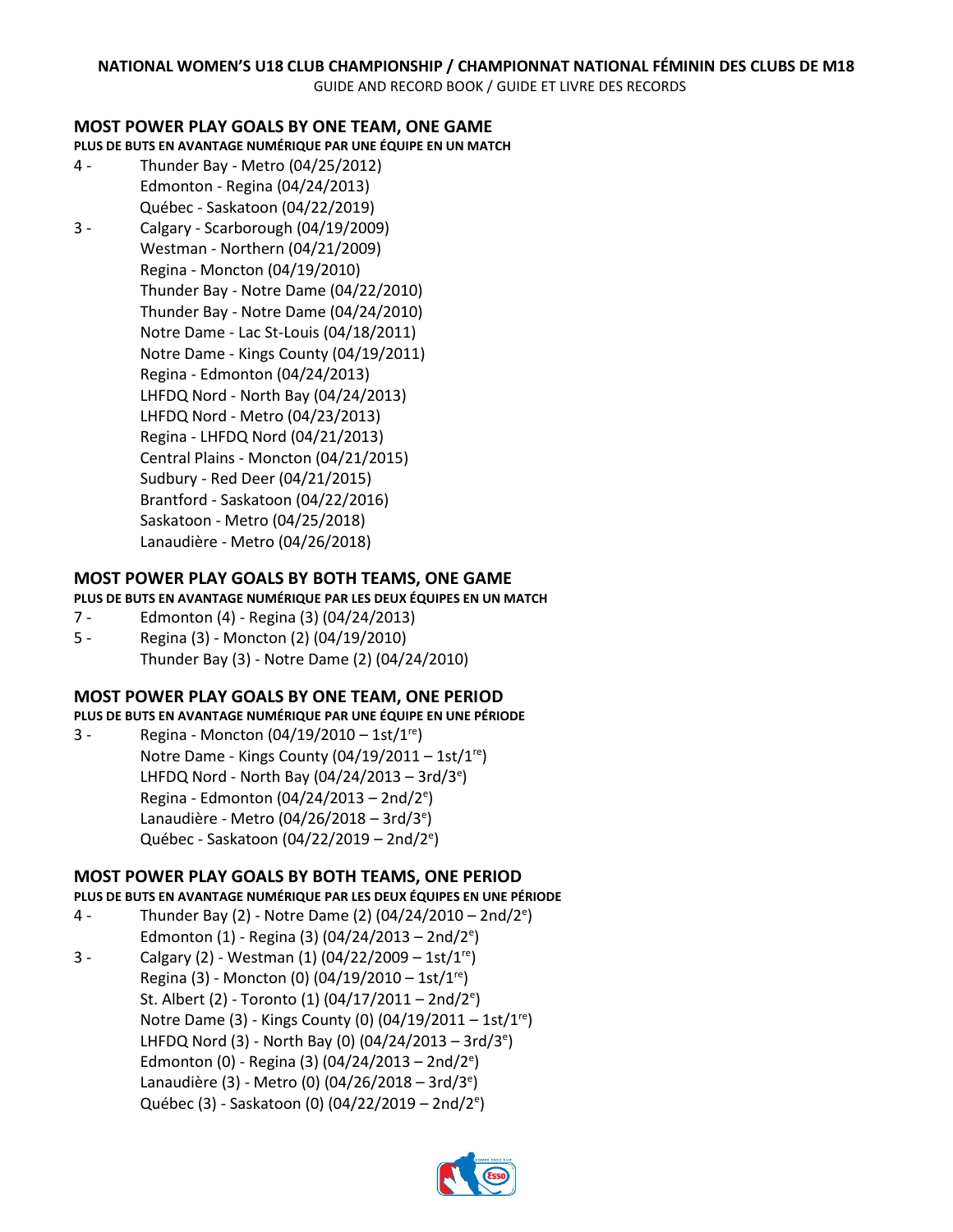### **ALL-TIME GOALTENDING RECORDS** | **RECORDS DE TOUS LES TEMPS DES GARDIENNES DE BUT**

#### **LOWEST GOALS AGAINST AVERAGE, ONE YEAR (MINIMUM 120 MINUTES PLAYED) MEILLEURE MOYENNE DE BUTS ALLOUÉS EN UN AN (AU MOINS 120 MINUTES JOUÉES)**

- 0.19 Camryn Drever (St. Albert, 2017)
- 
- 0.33 Arden Kliewer (Saskatoon, 2018)
- 0.71 Michelle Thibault (Triolet, 2017)

### **MOST WINS, ONE YEAR**

#### **PLUS DE VICTOIRES EN UN AN**

- 6 Jane Kish (Weyburn, 2014)
- 5 Bailey Toupin (Calgary, 2009) Amanda Makela (Thunder Bay, 2010) Tamber Tisdale (Notre Dame, 2010) Morgan Glover (Edmonton, 2011) Samantha Langford (Notre Dame, 2011) Megan Leikkari (Thunder Bay, 2012) Brittni Mowat (Pembina Valley, 2012) Chloe Sanderson (Edmonton, 2013) Danika Ranger (Sudbury, 2015) Emma Verbruggen (Brantford, 2016) Camryn Drever (St. Albert, 2017)

#### **MOST SAVES, ONE GAME**

#### **PLUS D'ARRÊTS EN UN MATCH**

- 57 Maggie Johnston (Mid-Isle Prince Albert 04/25/2017)
- 56 Emma Meanor (Kings County St. Albert 04/18/2011)
- 49 Brianne Waterman (Moncton Edmonton 04/22/2015) Halle Oswald (Pembina Valley - St. Albert – 04/24/2017)

#### **LONGEST SHUTOUT STREAK, ONE YEAR**

#### **PLUS LONGUE PÉRIODE DE TEMPS SANS ALLOUER UN BUT EN UN AN**

247:47 - Camryn Drever (St. Albert, 2017)

157:08 - Brittni Mowat (Pembina Valley, 2012)

#### **ALL-TIME SPEED RECORDS** | **RECORDS DE VITESSE DE TOUS LES TEMPS**

#### **FASTEST GOAL FROM START OF A GAME**

#### **BUT LE PLUS RAPIDE EN DÉBUT DE MATCH**

- 0:14 Amy Boucher (Edmonton Metro 04/22/2013)
- 0:18 Julie Gough (Durham West Prince Albert 04/24/2017)

#### **FASTEST GOAL FROM START OF A PERIOD**

#### **BUT LE PLUS RAPIDE EN DÉBUT DE PÉRIODE**

- 0:08 Amanda Volcko (Metro Edmonton 04/28/2012 2nd/2<sup>e</sup>)
- 0:11 Brianna Keats (Fraser Valley Metro  $-$  04/24/2013  $-$  2nd/2<sup>e</sup>)

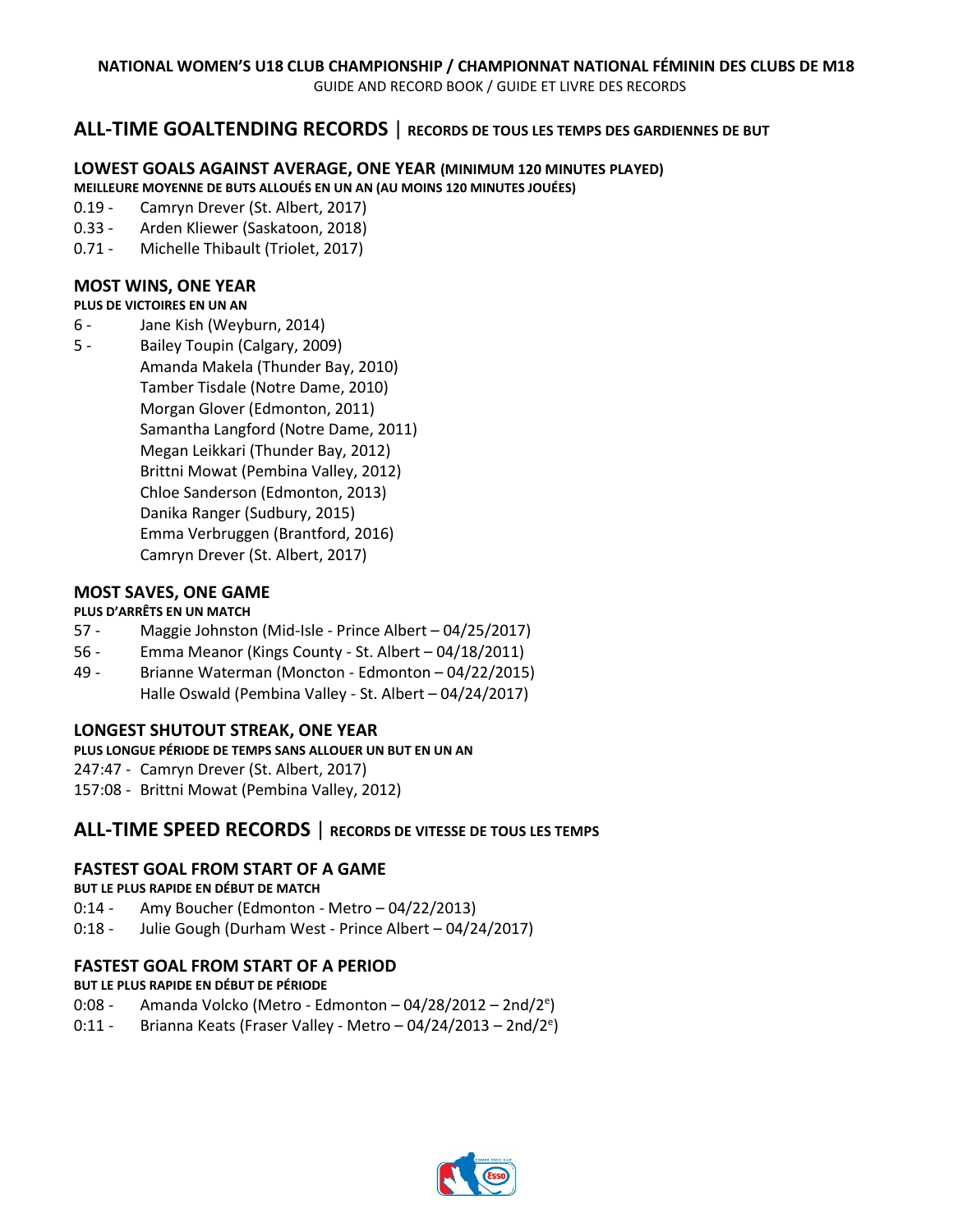GUIDE AND RECORD BOOK / GUIDE ET LIVRE DES RECORDS

#### **FASTEST TWO GOALS, ONE TEAM**

- **DEUX BUTS LES PLUS RAPIDES PAR UNE ÉQUIPE**
- 0:07 Isabelle Lajoie (4:46) & McKenzie Hewett (4:53) (St. Albert Metro 04/23/2018)
- 0:12 Kirsten Martin (14:57) & Brianna Keats (15:09) (Fraser Valley Moncton 04/23/2014)

#### **FASTEST TWO GOALS, ONE PLAYER**

#### **DEUX BUTS LES PLUS RAPIDES PAR UNE JOUEUSE**

- 0:18 Jessica Gazzola (11:46, 12:04) (Thunder Bay Edmonton 04/23/2012)
- 0:27 Samantha Strassburger (5:53, 6:20) (Thunder Bay Capital District 04/22/2012)

#### **FASTEST THREE GOALS, ONE TEAM**

#### **TROIS BUTS LES PLUS RAPIDES PAR UNE ÉQUIPE**

- 1:01 J. Gazzola (12:09), M. Cava (12:27) & S. Strassburger (13:10) (Thunder Bay Saguenay-Lac-Saint-Jean 04/24/2012)
- 1:24 K. Shell (6:58), V. Pitawanakwat (7:22) & K. Lanktree (8:22) (Sudbury Fraser Valley 04/24/2014)

#### **FASTEST THREE GOALS, ONE PLAYER**

**TROIS BUTS LES PLUS RAPIDES PAR UNE JOUEUSE**

- 6:06 Melisa Kingsley (9:12, 13:11, 15:18) (Sudbury Red Deer 04/21/2015)
- 9:08 Jessica Gazzola (2:56, 11:46, 12:04) (Thunder Bay Edmonton 04/23/2012)

#### **FASTEST TWO POWER PLAY GOALS, ONE TEAM**

- **DEUX BUTS LES PLUS RAPIDES EN AVANTAGE NUMÉRIQUE PAR UNE ÉQUIPE**
- 0:39 Chace Sperling (8:50) & Kaitlin Jockims (9:29) (Saskatoon St. Albert 04/23/2019)
- 0:53 Meghane Duchesne-Chalifoux (10:36) & Ann-Frédérik Naud (11:29) (Lanaudière Metro 04/26/2018)

#### **FASTEST POWER PLAY GOAL FROM START OF ADVANTAGE**

#### **BUT LE PLUS RAPIDE EN DÉBUT D'AVANTAGE NUMÉRIQUE**

- 0:03 Brooke Carriere (Brampton Metro 04/24/2018)
- 0:06 Brienna Gillanders (Notre Dame Edmonton 04/18/2010) Brooke Wilgosh (Notre Dame - Toronto – 04/21/2011) Chace Sperling (Saskatoon - St. Albert – 04/23/2019)

#### **FASTEST SHORTHANDED GOAL FROM START OF DISADVANTAGE**

#### **BUT LE PLUS RAPIDE EN DÉBUT DE DÉSAVANTAGE NUMÉRIQUE**

- 0:10 Meagan Vestby (Notre Dame Richelieu 04/19/2010)
- 0:11 Makenzie McCallum (Pembina Valley Mid-Isle 04/27/2017)

# **ALL-TIME SHOTS ON GOAL RECORDS** | **RECORDS DE TOUS LES TEMPS POUR LE NOMBRE DE TIRS AU BUT**

#### **MOST SHOTS ON GOAL BY ONE TEAM, ONE GAME**

**PLUS DE TIRS AU BUT PAR UNE ÉQUIPE EN UN MATCH**

- 63 Prince Albert Mid-Isle (04/25/2017)
- 61 St. Albert Kings County (04/18/2011)
- 60 Sudbury Moncton (04/20/2015)

#### **MOST SHOTS ON GOAL BY ONE TEAM, ONE PERIOD**

#### **PLUS DE TIRS AU BUT PAR UNE ÉQUIPE EN UNE PÉRIODE**

- 31 Durham West Mid-Isle (04/26/2017 2nd/2<sup>e</sup>)
- 27 St. Albert Kings County (04/18/2011 3rd/3<sup>e</sup>)

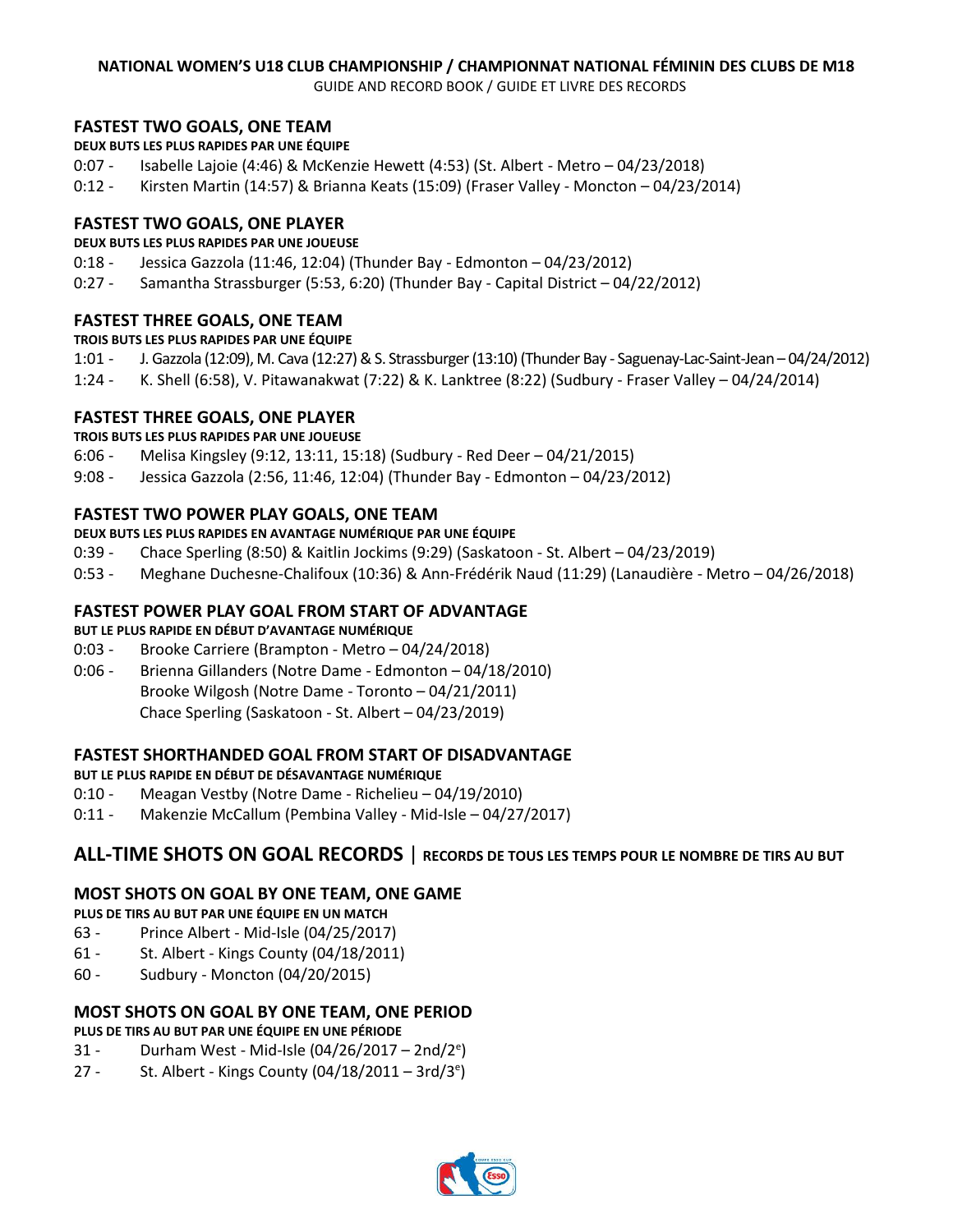GUIDE AND RECORD BOOK / GUIDE ET LIVRE DES RECORDS

#### **MOST SHOTS ON GOAL BY BOTH TEAMS, ONE GAME**

- **PLUS DE TIRS AU BUT PAR LES DEUX ÉQUIPES EN UN MATCH**
- 88 St. Albert (61) Kings County (27) (04/18/2011)
- 87 Triolet (44) Durham West (43) (04/23/2017)

#### **MOST SHOTS ON GOAL BY BOTH TEAMS, ONE PERIOD**

#### **PLUS DE TIRS AU BUT PAR LES DEUX ÉQUIPES EN UNE PÉRIODE**

- 37 St. Albert (27) Kings County (10) (04/18/2011 3rd/3<sup>e</sup>)
- 34 Durham West (31) Mid-Isle (3) (04/26/2017 2nd/2<sup>e</sup>)

#### **FEWEST SHOTS ON GOAL BY ONE TEAM, ONE GAME**

**MOINS DE TIRS AU BUT PAR UNE ÉQUIPE EN UN MATCH**

- 6 Metro Saskatoon (04/25/2018)
- 11 Kings County Edmonton (04/21/2011)

#### **FEWEST SHOTS ON GOAL BY ONE TEAM, ONE PERIOD**

#### **MOINS DE TIRS AU BUT PAR UNE ÉQUIPE EN UNE PÉRIODE**

- 0 Metro Brampton (04/24/2018 2nd/2<sup>e</sup>)
- 1 Kings County Notre Dame  $(04/19/2011 1st/1<sup>re</sup>)$ Capital District - Thunder Bay  $(04/22/2012 - 1st/1<sup>re</sup>)$ Saguenay-Lac-Saint-Jean - Thunder Bay  $(04/24/2012 - 1st/1<sup>re</sup>)$ Moncton - Stoney Creek (04/20/2014 – 1st/1<sup>re</sup>) Moncton - Sudbury (04/21/2014 - 2nd/2<sup>e</sup>) Red Deer - Edmonton (04/20/2015 - 3rd/3<sup>e</sup>)

#### **FEWEST SHOTS ON GOAL BY BOTH TEAMS, ONE GAME**

- **MOINS DE TIRS AU BUT PAR LES DEUX ÉQUIPES EN UN MATCH**
- 33 St. Albert (18) Saskatoon (15) (04/28/2018)
- 36 Red Deer (16) Central Plains (20) (04/23/2015)

#### **FEWEST SHOTS ON GOAL BY BOTH TEAMS, ONE PERIOD**

**MOINS DE TIRS AU BUT PAR LES DEUX ÉQUIPES EN UNE PÉRIODE**

- 6 Lac St-Louis (3) St. Albert (3)  $(04/21/2011 1st/1<sup>re</sup>)$ Saskatoon (4) - Brampton (2) (04/22/2018 – 1st/1<sup>re</sup>)
- 8 Notre Dame (4) Edmonton (4) (04/18/2010 3rd/3<sup>e</sup>) Red Deer (5) - Central Plains (3) (04/23/2015 – 1st/1<sup>re</sup>) Metro (4) - Rocky Mountain (4) (04/18/2016 - 2nd/2<sup>e</sup>) St. Albert (2) - Saskatoon (6) (04/28/2018 – 3rd/3<sup>e</sup>)

### **ALL-TIME PENALTY RECORDS** | **RECORDS DE TOUS LES TEMPS POUR LES PUNITIONS**

#### **MOST PENALTY MINUTES BY ONE TEAM, ONE GAME**

#### **PLUS DE MINUTES DE PUNITION PAR UNE ÉQUIPE EN UN MATCH**

- 43 North Bay LHFDQ Nord (04/24/2013)
- 33 Edmonton Central Plains (04/19/2015)
- 31 Metro vs./c. LHFDQ Nord (04/23/2013)

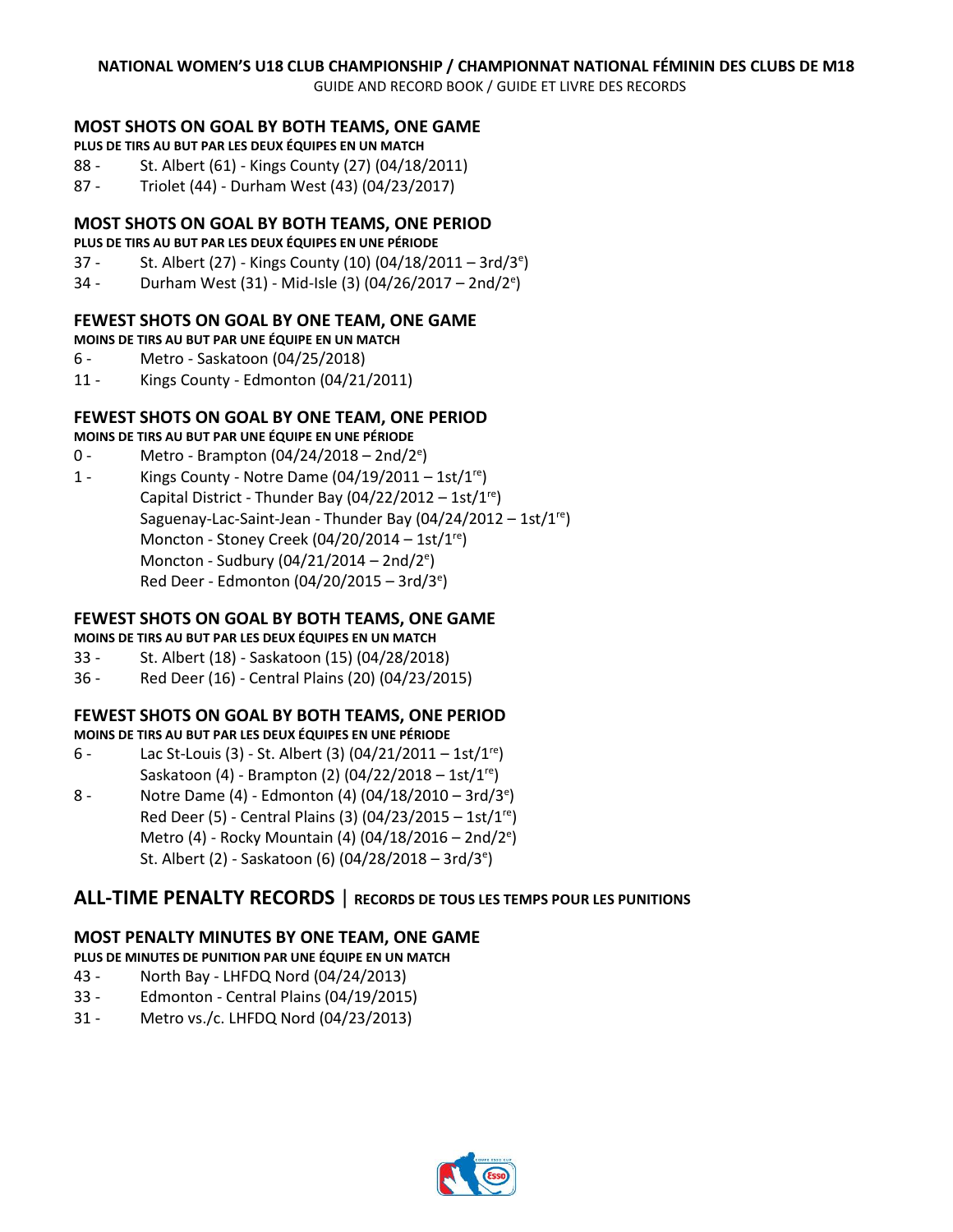GUIDE AND RECORD BOOK / GUIDE ET LIVRE DES RECORDS

#### **MOST PENALTY MINUTES BY BOTH TEAMS, ONE GAME**

**PLUS DE MINUTES DE PUNITION PAR LES DEUX ÉQUIPES EN UN MATCH**

- 51 LHFDQ Nord (8) North Bay (43) (04/24/2013)
- 49 LHFDQ Nord (27) Fraser Valley (22) (04/22/2013)
- Edmonton (33) Central Plains (16) (04/19/2015)
- 46 Scarborough (18) Westman (28) (04/23/2009)

#### **MOST PENALTY MINUTES BY ONE TEAM, ONE PERIOD**

**PLUS DE MINUTES DE PUNITION PAR UNE ÉQUIPE EN UNE PÉRIODE**

- 23 North Bay LHFDQ Nord (04/24/2013 3rd/3<sup>e</sup>)
- 21 LHFDQ Nord Fraser Valley (04/22/2013 3rd/3<sup>e</sup> ) Saskatoon - Québec (04/22/2019 – 2nd/2<sup>e</sup>)
- 19 St. Albert Toronto (04/17/2011 2nd/2<sup>e</sup>) Metro - LHFDQ Nord (04/23/2013 - 3rd/3<sup>e</sup>)

#### **MOST PENALTY MINUTES BY BOTH TEAMS, ONE PERIOD**

**PLUS DE MINUTES DE PUNITION PAR LES DEUX ÉQUIPES EN UNE PÉRIODE**

- 33 LHFDQ Nord (21) Fraser Valley (12) (04/22/2013 3rd/3<sup>e</sup>)
- 27 LHFDQ Nord (4) North Bay (23) (04/24/2013 3rd/3<sup>e</sup>)
- 25 St. Albert (19) Toronto (6) (04/17/2011 2nd/2<sup>e</sup>) Saskatoon (21) - Québec (4) (04/22/2019 – 2nd/2<sup>e</sup>)

#### **FEWEST PENALTY MINUTES BY ONE TEAM, ONE GAME**

#### **MOINS DE MINUTES DE PUNITION PAR UNE ÉQUIPE EN UN MATCH**

- 0 Metro North Bay (04/21/2013) Regina - Fraser Valley (04/23/2013) Stoney Creek - Sudbury (04/26/2014) Rocky Mountain - Weyburn (04/21/2016) Mid-Isle - Pembina Valley (04/27/2017) Pembina Valley - Triolet (04/28/2017) St. Albert - Brampton (04/27/2018) Brampton - Lanaudière (04/28/2018)
- 2 Metro Regina (04/25/2013) North Bay - Edmonton (04/26/2013) Regina - Edmonton (04/27/2013) LHFDQ Nord - North Bay (04/27/2013) Stoney Creek - Weyburn (04/23/2014) Red Deer - Sudbury (04/25/2015) Weyburn - Rocky Mountain (04/21/2016) Mid-Isle - Durham West (04/26/2017) Durham West - Pembina Valley (04/29/2017) Triolet - St. Albert (04/29/2017) St. Albert - Saskatoon (04/24/2018) Brampton - St. Albert (04/26/2018) Brampton - St. Albert (04/27/2018) Lanaudière - Brampton (04/28/2018) Saskatoon - St. Albert (04/28/2018) Sudbury - Stoney Creek (04/23/2019) Stoney Creek - St. Albert (04/25/2019)

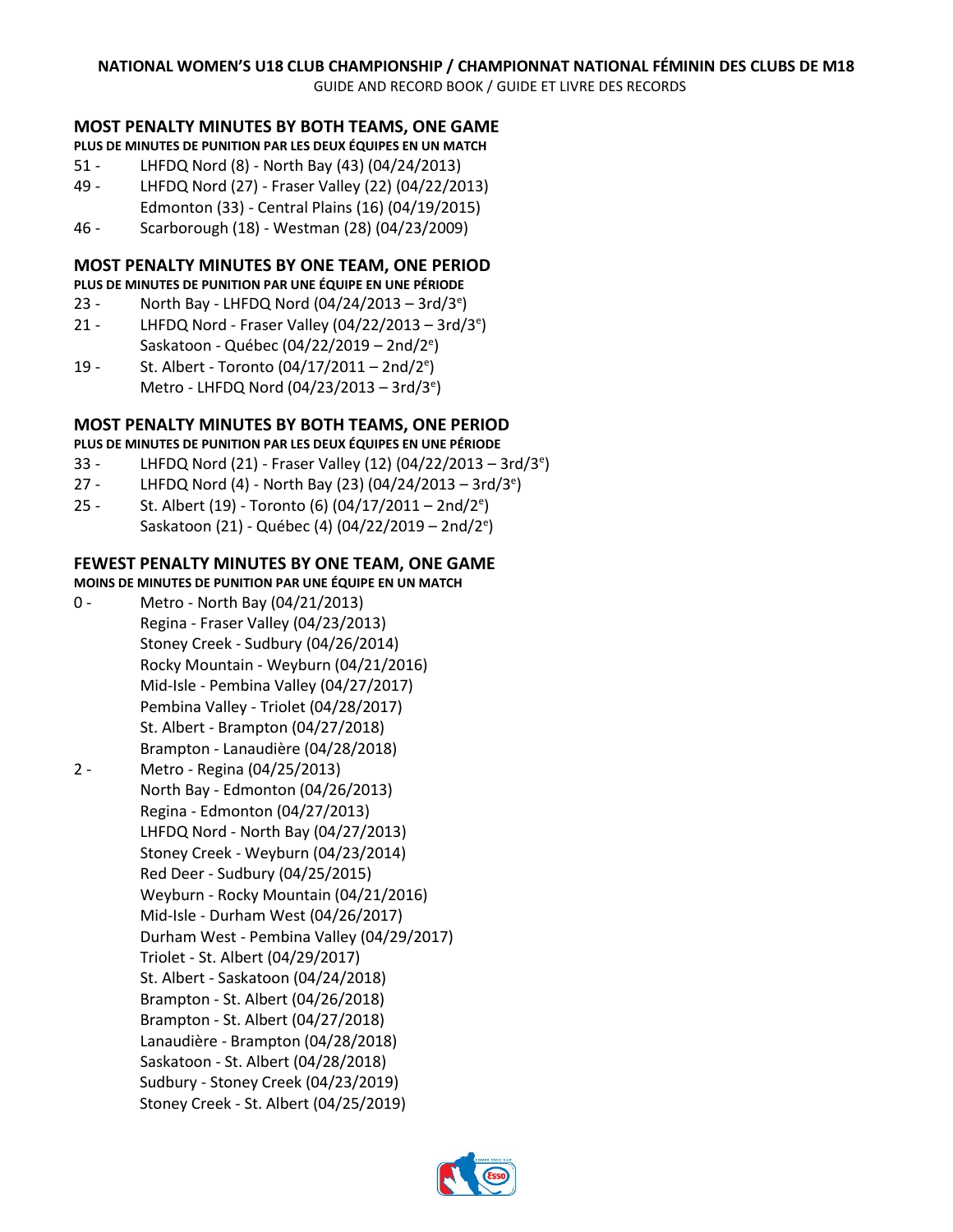GUIDE AND RECORD BOOK / GUIDE ET LIVRE DES RECORDS

#### **FEWEST PENALTY MINUTES BY BOTH TEAMS, ONE GAME**

**MOINS DE MINUTES DE PUNITION PAR LES DEUX ÉQUIPES EN UN MATCH**

- 2 St. Albert (0) Brampton (2) (04/27/2018) Lanaudiere (2) - Brampton (0) (04/28/2018)
- 4 Pembina Valley (4) Mid-Isle (0) (04/27/2017)

# **OVERTIME AT THE ESSO CUP** | **PROLONGATION À LA COUPE ESSO**

| PRE/PRÉL.     | 04/20/2010 | Meagan Vestby (1:04)       |
|---------------|------------|----------------------------|
| PRE/PRÉL.     | 04/20/2010 | Brooklyn Moskowy (1:20)    |
| PRE/PRÉL.     | 04/22/2010 | Shootout/Tirs de barrage   |
| PRE/PRÉL.     | 04/17/2011 | Shootout/Tirs de barrage   |
| PRE/PRÉL.     | 04/17/2011 | Shootout/Tirs de barrage   |
| PRE/PRÉL.     | 04/20/2011 | Shootout/Tirs de barrage   |
| PRE/PRÉL.     | 04/22/2012 | Shootout/Tirs de barrage   |
| PRE/PRÉL.     | 04/25/2012 | Shootout/Tirs de barrage   |
| PRE/PRÉL.     | 04/22/2013 | Shootout/Tirs de barrage   |
| PRE/PRÉL.     | 04/23/2013 | Shootout/Tirs de barrage   |
| PRE/PRÉL.     | 04/24/2013 | Amy Boucher (3:05)         |
| PRE/PRÉL.     | 04/24/2014 | Alexandra Poznikoff (4:21) |
| SF/DF         | 04/25/2014 | Shootout/Tirs de barrage   |
| PRE/PRÉL.     | 04/19/2015 | Shootout/Tirs de barrage   |
| PRE/PRÉL.     | 04/23/2015 | Shootout/Tirs de barrage   |
| SF/DF         | 04/24/2015 | Shootout/Tirs de barrage   |
| PRE/PRÉL.     | 04/20/2016 | Sarah Hornoi (3:36)        |
| PRE/PRÉL.     | 04/21/2016 | Shootout/Tirs de barrage   |
| PRE/PRÉL.     | 04/21/2016 | Shootout/Tirs de barrage   |
| SF/DF         | 04/22/2016 | Shootout/Tirs de barrage   |
| GOLD/OR       | 04/29/2017 | Tyra Meropoulis (14:41)    |
| PRE/PRÉL.     | 04/22/2018 | Shootout/Tirs de barrage   |
| PRE/PRÉL.     | 04/23/2018 | Shootout/Tirs de barrage   |
| PRE/PRÉL.     | 04/24/2018 | Shootout/Tirs de barrage   |
| SF/DF         | 04/27/2018 | Shootout/Tirs de barrage   |
| PRE/PRÉL.     | 04/22/2019 | Madison Laberge (3:59)     |
| SF/DF         | 04/26/2019 | Madison Willan (2:46)      |
| <b>BRONZE</b> | 04/27/2019 | Shootout/Tirs de barrage   |
|               |            |                            |

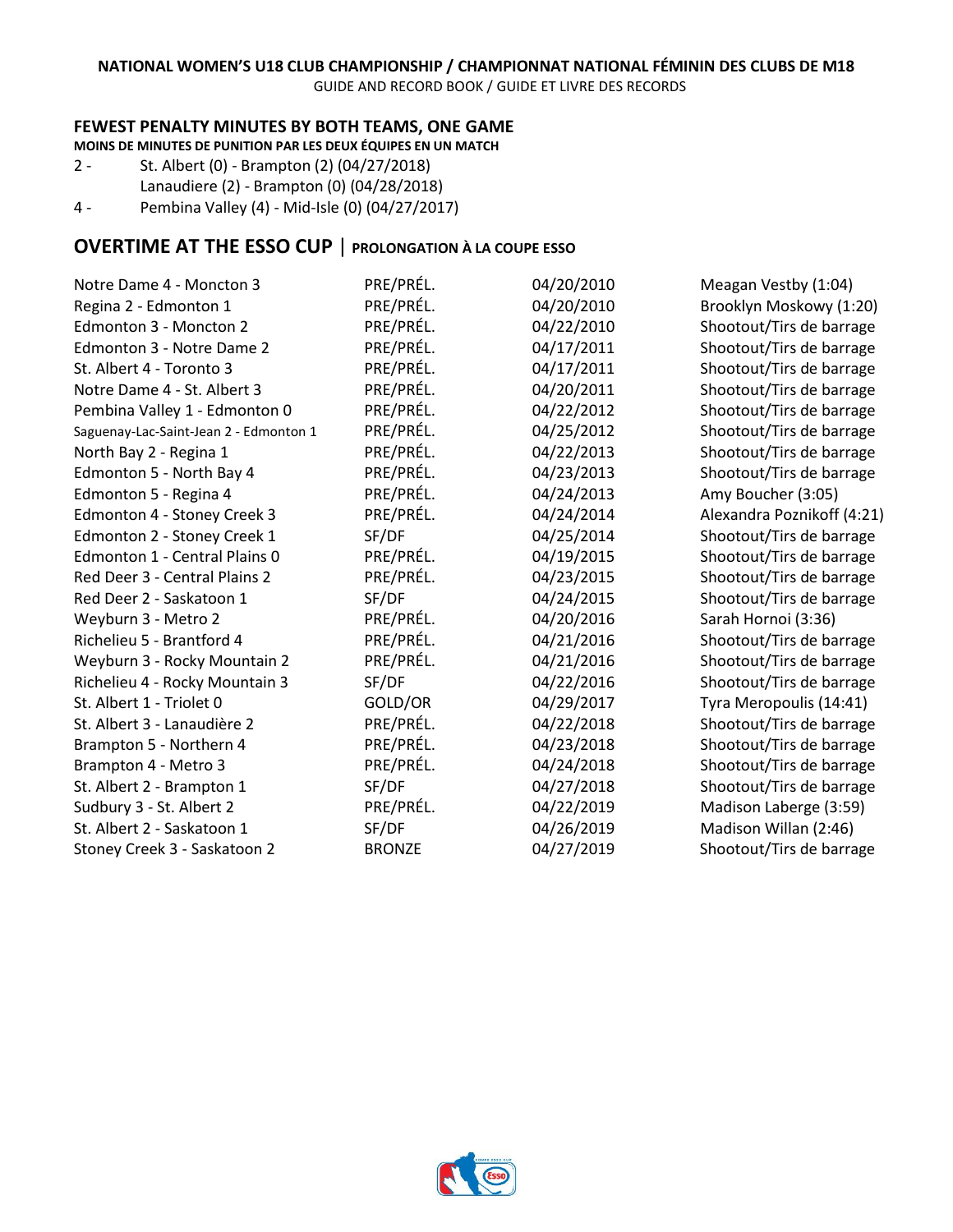#### **NATIONAL WOMEN'S U18 CLUB CHAMPIONSHIP / CHAMPIONNAT NATIONAL FÉMININ DES CLUBS DE M18** GUIDE AND RECORD BOOK / GUIDE ET LIVRE DES RECORDS

# **ALL-TIME STANDINGS** | **CLASSEMENT DE TOUS LES TEMPS**

|                                  | App.           | <b>GP</b>  | W                       | <b>OTW</b>       | <b>OTL</b>     | L                       | <b>GF</b> | <b>GA</b> | Win % |
|----------------------------------|----------------|------------|-------------------------|------------------|----------------|-------------------------|-----------|-----------|-------|
|                                  | Part.          | PJ         | $\overline{\mathsf{V}}$ | <b>VP</b>        | <b>DP</b>      | D                       | <b>BP</b> | <b>BP</b> | %V    |
| <b>Edmonton Thunder</b>          | 7              | 46         | 18                      | 7                | 3              | 18                      | 123       | 102       | .544  |
| St. Albert Slash                 | 4              | 26         | 14                      | 5                | $\overline{2}$ | 5                       | 82        | 43        | .731  |
| Saskatoon Stars                  | $\overline{4}$ | 28         | 18                      | $\mathbf 0$      | 3              | 7                       | 95        | 57        | .643  |
| <b>Sudbury Lady Wolves</b>       | 3              | 21         | 14                      | $\mathbf{1}$     | 0              | 6                       | 70        | 40        | .714  |
| <b>Thunder Bay Queens</b>        | $\overline{2}$ | 14         | 12                      | 0                | 0              | $\overline{2}$          | 67        | 28        | .857  |
| <b>Notre Dame Hounds</b>         | $\overline{2}$ | 14         | 9                       | $\overline{2}$   | $\mathbf{1}$   | $\overline{2}$          | 66        | 30        | .786  |
| Pembina Valley Hawks             | $\overline{2}$ | 14         | 8                       | $\mathbf{1}$     | 0              | 5                       | 36        | 23        | .643  |
| <b>Weyburn Gold Wings</b>        | $\overline{2}$ | 12         | 6                       | $\overline{2}$   | 0              | 4                       | 30        | 26        | .667  |
| <b>Stoney Creek Sabres</b>       | $\overline{2}$ | 14         | 7                       | $\mathbf{1}$     | $\overline{2}$ | 4                       | 46        | 32        | .571  |
| <b>Regina Rebels</b>             | $\overline{2}$ | 14         | 5                       | $\mathbf{1}$     | $\overline{2}$ | 6                       | 33        | 38        | .429  |
| <b>Calgary Flyers</b>            | $\mathbf{1}$   | 6          | 5                       | 0                | 0              | $\mathbf{1}$            | 27        | 12        | .833  |
| <b>Brantford Ice Cats</b>        | $\mathbf{1}$   | 7          | 5                       | $\mathbf 0$      | $\mathbf{1}$   | $\mathbf{1}$            | 30        | 14        | .714  |
| <b>LHFDQ Nord</b>                | $\mathbf{1}$   | 7          | 5                       | $\mathbf 0$      | 0              | $\overline{2}$          | 31        | 16        | .714  |
| <b>Westman Wildcats</b>          | $\mathbf{1}$   | 6          | 4                       | 0                | $\mathbf 0$    | $\overline{2}$          | 21        | 14        | .667  |
| <b>Rocky Mountain Raiders</b>    | $\mathbf{1}$   | 7          | 4                       | 0                | $\overline{2}$ | $\mathbf{1}$            | 16        | 13        | .571  |
| Harfangs du Triolet              | $\mathbf{1}$   | 7          | 4                       | $\mathbf 0$      | $\mathbf{1}$   | $\overline{2}$          | 16        | 11        | .571  |
| North Bay Ice Boltz              | $\mathbf{1}$   | 7          | 3                       | $\mathbf{1}$     | $\mathbf{1}$   | $\overline{2}$          | 18        | 15        | .571  |
| <b>Red Deer Chiefs</b>           | $\mathbf 1$    | 7          | $\overline{2}$          | $\overline{2}$   | 0              | 3                       | 16        | 16        | .571  |
| Express du Richelieu             | $\mathbf{1}$   | 7          | $\overline{\mathbf{c}}$ | $\overline{2}$   | 0              | 3                       | 22        | 27        | .571  |
| <b>Scarborough Sharks</b>        | $\mathbf{1}$   | 6          | 3                       | $\mathbf 0$      | $\mathbf 0$    | 3                       | 14        | 21        | .500  |
| <b>Toronto Aeros</b>             | $\mathbf{1}$   | 7          | 3                       | 0                | $\mathbf{1}$   | 3                       | 25        | 19        | .429  |
| Pionnières de Lanaudière         | $\mathbf{1}$   | 7          | 3                       | $\mathbf 0$      | $\mathbf{1}$   | 3                       | 14        | 23        | .429  |
| Durham West Lightning            | $\mathbf{1}$   | 7          | 3                       | 0                | 0              | 4                       | 22        | 19        | .429  |
| <b>Metro Boston Pizza</b>        | 4              | 22         | 3                       | 0                | $\overline{2}$ | 17                      | 30        | 76        | .136  |
| <b>Brampton Canadettes</b>       | $\mathbf{1}$   | 7          | $\mathbf 1$             | 2                | $\mathbf{1}$   | 3                       | 21        | 24        | .429  |
| <b>Prince Albert Bears</b>       | $\mathbf{1}$   | 5          | 2                       | $\mathbf 0$      | 0              | 3                       | 11        | 14        | .400  |
| <b>Central Plains Capitals</b>   | $\mathbf{1}$   | 7          | 2                       | 0                | $\overline{2}$ | 3                       | 15        | 17        | .286  |
| Kodiaks du Lac St-Louis          | $\mathbf{1}$   | 7          | $\overline{2}$          | 0                | 0              | 5                       | 12        | 23        | .286  |
| <b>Fraser Valley Phantom</b>     | 2              | 10         | 2                       | 0                | 0              | 8                       | 19        | 31        | .200  |
| <b>Moncton Rockets</b>           | 3              | 15         | $\overline{2}$          | 0                | $\overline{2}$ | 11                      | 29        | 74        | .133  |
| Northern Selects                 | $\mathbf{1}$   | 5          | $\mathbf 1$             | $\mathbf 0$      | $\mathbf{1}$   | 3                       | 12        | 19        | .200  |
| As de Québec                     | 1              | 5          | 1                       | $\mathbf 0$      | $\mathbf 0$    | 4                       | 16        | 20        | .200  |
| Remparts du Richelieu            | $\mathbf{1}$   | 5          | $\mathbf 1$             | $\boldsymbol{0}$ | 0              | 4                       | 10        | 19        | .200  |
| <b>Capital District Cyclones</b> | $\mathbf{1}$   | 5          | $\mathbf{1}$            | $\boldsymbol{0}$ | $\mathbf 0$    | $\overline{\mathbf{4}}$ | 8         | 27        | .200  |
| <b>Halifax Fire</b>              | $\mathbf{1}$   | 5          | $\mathbf{1}$            | $\boldsymbol{0}$ | $\mathbf 0$    | $\overline{\mathbf{r}}$ | 11        | 34        | .200  |
| Rebelles du Saguenay-Lac-St-Jean | $\mathbf{1}$   | 5          | 0                       | $\mathbf{1}$     | $\mathbf 0$    | 4                       | 6         | 21        | .200  |
| <b>Northern Stars</b>            | $\mathbf{1}$   | $\sqrt{4}$ | 0                       | $\boldsymbol{0}$ | $\mathbf 0$    | 4                       | 3         | 21        | .000  |
| Mid-Isle Wildcats                | 1              | 5          | 0                       | $\boldsymbol{0}$ | $\mathbf 0$    | 5                       | 4         | 30        | .000  |
| <b>Kings County Kings</b>        | $\overline{1}$ | 5          | $\mathbf 0$             | $\pmb{0}$        | $\mathbf 0$    | 5                       | 5         | 43        | .000  |

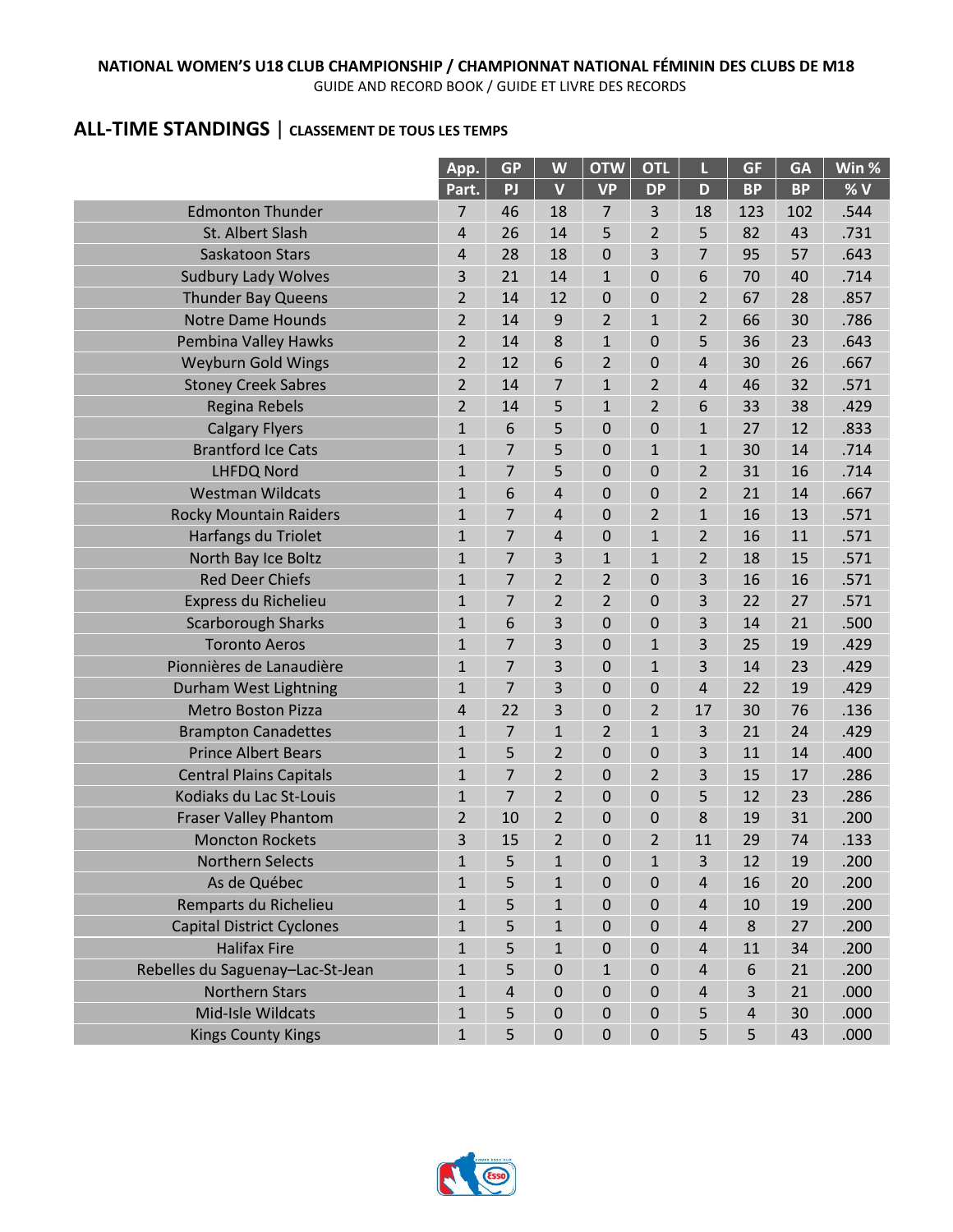# **ATLANTIC REGION REPRESENTATIVES** | **REPRÉSENTANTES DE LA RÉGION DE L'ATLANTIQUE**

| Year  | <b>Team</b>               | <b>GP</b>      | W              | <b>OTW</b>                            | <b>OTL</b>     |                | <b>GF</b>      | <b>GA</b> | <b>Result</b>            |
|-------|---------------------------|----------------|----------------|---------------------------------------|----------------|----------------|----------------|-----------|--------------------------|
| Année | Équipe                    | PJ             |                | <b>VP</b>                             | <b>DP</b>      | D              | <b>BP</b>      | <b>BC</b> | <b>Résultat</b>          |
| 2021  |                           |                |                | tournament cancelled / tournoi annulé |                |                |                |           |                          |
| 2020  |                           |                |                | tournament cancelled / tournoi annulé |                |                |                |           |                          |
| 2019  | <b>Halifax Fire</b>       | 5              | $\mathbf{1}$   | 0                                     | $\Omega$       | 4              | 11             | 34        | 5th/ $5^e$ Place         |
| 2018  | Northern Selects          | 5              | $\mathbf{1}$   | 0                                     | $\mathbf{1}$   | 3              | 12             | 19        | 5th/5 <sup>e</sup> Place |
| 2017  | Mid-Isle Wildcats         | 5              | $\Omega$       | $\Omega$                              | $\Omega$       | 5              | $\overline{4}$ | 30        | 6th/6 <sup>e</sup> Place |
| 2016  | Metro Boston Pizza        | 5              | $\mathbf{1}$   | 0                                     | $\mathbf{1}$   | 3              | 5              | 10        | 6th/6 <sup>e</sup> Place |
| 2015  | <b>Moncton Rockets</b>    | 5              | $\Omega$       | 0                                     | $\Omega$       | 5              | 5              | 30        | 6th/6 <sup>e</sup> Place |
| 2014  | <b>Moncton Rockets</b>    | 5              | $\mathbf{1}$   | 0                                     | $\Omega$       | 4              | 11             | 27        | 6th/6 <sup>e</sup> Place |
| 2013  | <b>Metro Boston Pizza</b> | 5              | $\Omega$       | $\Omega$                              | $\Omega$       | 5              | 4              | 20        | 6th/6 <sup>e</sup> Place |
| 2012  | Metro Boston Pizza        | 7              | $\mathfrak{p}$ | $\Omega$                              | $\Omega$       | 5.             | 16             | 22        | 4th/4 <sup>e</sup> Place |
| 2011  | <b>Kings County Kings</b> | 5              | $\Omega$       | $\Omega$                              | $\Omega$       | 5.             | 5              | 43        | 6th/6 <sup>e</sup> Place |
| 2010  | <b>Moncton Rockets</b>    | 5              | $\mathbf{1}$   | 0                                     | $\overline{2}$ | $\overline{2}$ | 13             | 17        | 5th/5 <sup>e</sup> Place |
| 2009  | <b>Northern Stars</b>     | $\overline{4}$ | $\Omega$       | $\Omega$                              | $\Omega$       | 4              | 3              | 21        | 5th/5 <sup>e</sup> Place |

# **ONTARIO REGION REPRESENTATIVES** | **REPRÉSENTANTES DE LA RÉGION DE L'ONTARIO**

| Year  | <b>Team</b>                | <b>GP</b>      | W            | <b>OTW</b>                            | <b>OTL</b>   |                | <b>GF</b> | <b>GA</b> | <b>Result</b>   |
|-------|----------------------------|----------------|--------------|---------------------------------------|--------------|----------------|-----------|-----------|-----------------|
| Année | <b>Équipe</b>              | <b>P</b>       | $\mathbf v$  | <b>VP</b>                             | <b>DP</b>    | D              | <b>BP</b> | <b>BC</b> | <b>Résultat</b> |
| 2021  |                            |                |              | tournament cancelled / tournoi annulé |              |                |           |           |                 |
| 2020  |                            |                |              | tournament cancelled / tournoi annulé |              |                |           |           |                 |
| 2019  | <b>Stoney Creek Sabres</b> |                | 3            | $\mathbf{I}$                          | $\Omega$     | 3              | 24        | 19        | <b>Bronze</b>   |
| 2018  | <b>Brampton Canadettes</b> | 7              | $\mathbf{1}$ | $\overline{2}$                        | $\mathbf{1}$ | 3              | 21        | 24        | $4th/4e$ Place  |
| 2017  | Durham West Lightning      | 7              | 3            | $\Omega$                              | $\Omega$     | 4              | 22        | 19        | <b>Bronze</b>   |
| 2016  | <b>Brantford Ice Cats</b>  | $\overline{7}$ | 5            | $\mathbf{0}$                          | $\mathbf{1}$ | 1              | 30        | 14        | Gold/Or         |
| 2015  | <b>Sudbury Lady Wolves</b> | $\overline{7}$ | 6            | $\bf{0}$                              | $\mathbf 0$  | 1              | 27        | 11        | Gold/Or         |
| 2014  | <b>Sudbury Lady Wolves</b> | 7              | 4            | $\Omega$                              | $\Omega$     | 3              | 19        | 15        | <b>Bronze</b>   |
| 2013  | North Bay Ice Boltz        | 7              | 3            | 1                                     | $\mathbf{1}$ | $\overline{2}$ | 18        | 15        | Silver/Argent   |
| 2012  | <b>Thunder Bay Queens</b>  | 7              | 6            | $\Omega$                              | $\Omega$     | $\mathbf{1}$   | 42        | 15        | Silver/Argent   |
| 2011  | <b>Toronto Aeros</b>       | 7              | 3            | $\Omega$                              | $\mathbf{1}$ | 3              | 25        | 19        | <b>Bronze</b>   |
| 2010  | <b>Thunder Bay Queens</b>  | 7              | 6            | $\bf{0}$                              | $\mathbf 0$  | $\mathbf{1}$   | 25        | 13        | Gold/Or         |
| 2009  | <b>Scarborough Sharks</b>  | 6              | 3            | $\Omega$                              | $\Omega$     | 3              | 14        | 21        | Silver/Argent   |

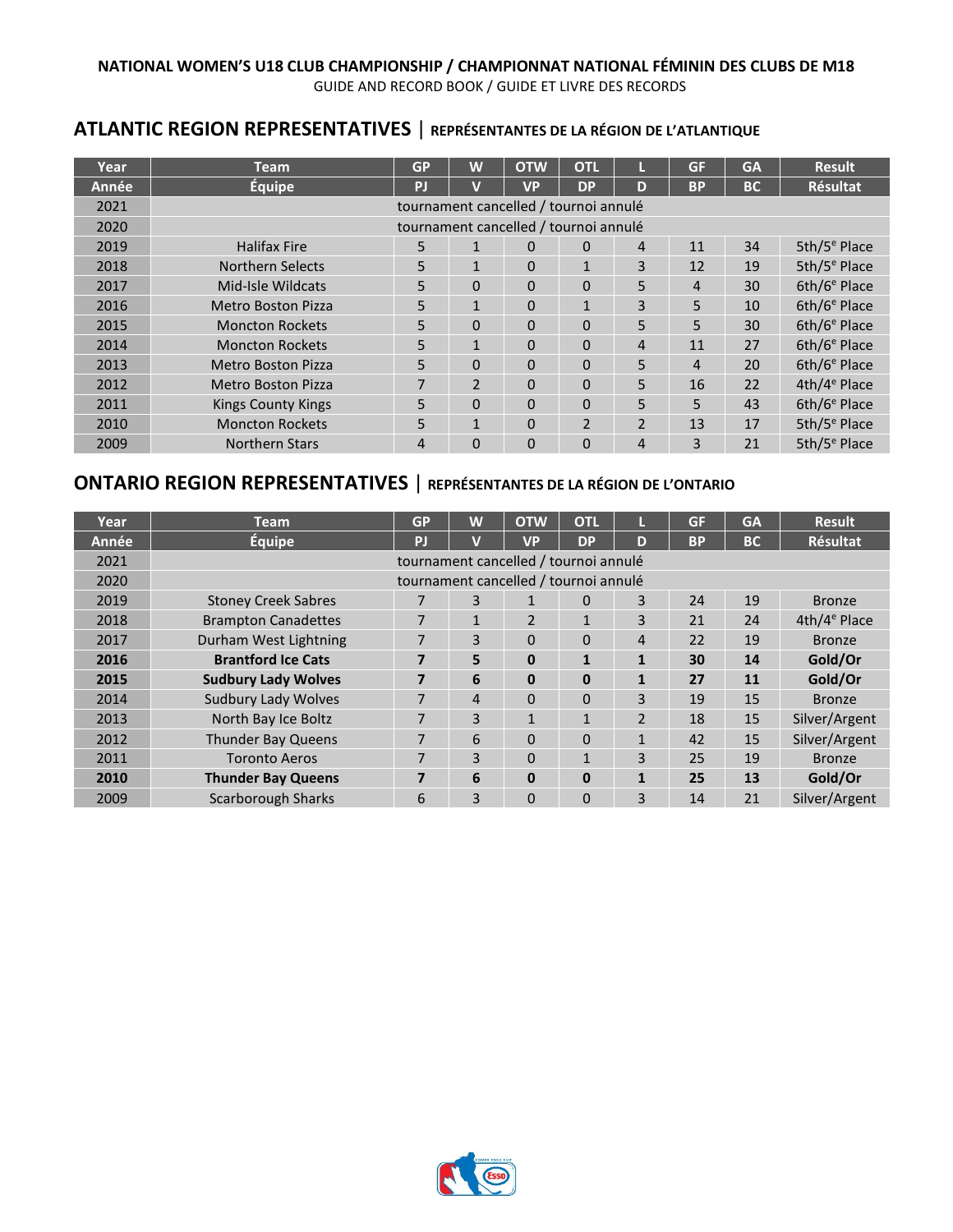# **PACIFIC REGION REPRESENTATIVES** | **REPRÉSENTANTES DE LA RÉGION DU PACIFIQUE**

| Year         | <b>Team</b>                   | <b>GP</b>      | W              | <b>OTW</b>                            | <b>OTL</b>     |                | <b>GF</b> | <b>GA</b> | <b>Result</b>            |
|--------------|-------------------------------|----------------|----------------|---------------------------------------|----------------|----------------|-----------|-----------|--------------------------|
| <b>Année</b> | <b>Équipe</b>                 | PJ             | $\mathbf v$    | <b>VP</b>                             | <b>DP</b>      | D              | <b>BP</b> | <b>BC</b> | <b>Résultat</b>          |
| 2021         |                               |                |                | tournament cancelled / tournoi annulé |                |                |           |           |                          |
| 2020         |                               |                |                | tournament cancelled / tournoi annulé |                |                |           |           |                          |
| 2019         | <b>St. Albert Slash</b>       | 7              | 3              | 1                                     | 1              | $\overline{2}$ | 17        | 13        | Gold/Or                  |
| 2018         | <b>St. Albert Slash</b>       | $\overline{7}$ | 4              | $\overline{2}$                        | $\bf{0}$       | $\mathbf{1}$   | 26        | 11        | Gold/Or                  |
| 2017         | <b>St. Albert Slash</b>       | 7              | 6              | $\mathbf{1}$                          | $\bf{0}$       | $\bf{0}$       | 25        | 7         | Gold/Or                  |
| 2016         | <b>Rocky Mountain Raiders</b> | 7              | 4              | 0                                     | $\overline{2}$ | $\mathbf{1}$   | 16        | 13        | <b>Bronze</b>            |
| 2015         | <b>Edmonton Thunder</b>       | 5              | $\mathbf{1}$   | $\mathbf{1}$                          | $\Omega$       | $\overline{3}$ | 9         | 10        | 5th/5 <sup>e</sup> Place |
| 2014         | <b>Edmonton Thunder</b>       | 7              | $\mathbf{1}$   | $\mathfrak{p}$                        | $\Omega$       | 4              | 16        | 18        | Silver/Argent            |
| 2014         | Fraser Valley Phantom         | 5              | $\mathbf{1}$   | 0                                     | 0              | $\overline{4}$ | 12        | 15        | 5th/5 <sup>e</sup> Place |
| 2013         | <b>Edmonton Thunder</b>       | 7              | 4              | $\mathcal{P}$                         | $\Omega$       | $\mathbf 1$    | 23        | 18        | <b>Bronze</b>            |
| 2012         | <b>Edmonton Thunder</b>       | 7              | 3              | $\Omega$                              | $\overline{2}$ | $\overline{2}$ | 15        | 12        | <b>Bronze</b>            |
| 2011         | <b>Edmonton Thunder</b>       | 7              | 5              | $\mathbf{1}$                          | $\Omega$       | $\mathbf{1}$   | 26        | 12        | Silver/Argent            |
| 2010         | <b>Edmonton Thunder</b>       | 7              | $\overline{2}$ | 1                                     | $\mathbf{1}$   | $\overline{3}$ | 17        | 18        | <b>Bronze</b>            |
| 2009         | <b>Edmonton Thunder</b>       | 6              | $\overline{2}$ | 0                                     | 0              | 4              | 17        | 14        | 4th/4 <sup>e</sup> Place |

# **QUEBEC REGION REPRESENTATIVES** | **REPRÉSENTANTES DE LA RÉGION DU QUÉBEC**

| Year  | <b>Team</b>                           | <b>GP</b> | W              | <b>OTW</b>                            | <b>OTL</b>     |                | <b>GF</b> | <b>GA</b> | <b>Result</b>            |
|-------|---------------------------------------|-----------|----------------|---------------------------------------|----------------|----------------|-----------|-----------|--------------------------|
| Année | <b>Équipe</b>                         | PI        |                | <b>VP</b>                             | <b>DP</b>      | D              | <b>BP</b> | <b>BC</b> | <b>Résultat</b>          |
| 2021  |                                       |           |                | tournament cancelled / tournoi annulé |                |                |           |           |                          |
| 2020  | tournament cancelled / tournoi annulé |           |                |                                       |                |                |           |           |                          |
| 2019  | As de Québec                          | 5         |                | $\Omega$                              | $\Omega$       | 4              | 16        | 20        | 6th/6 <sup>e</sup> Place |
| 2018  | Pionnières de Lanaudière              |           | 3              | $\Omega$                              | 1              | 3              | 14        | 23        | <b>Bronze</b>            |
| 2017  | Harfangs du Triolet                   | 7         | 4              | $\Omega$                              | 1              | $\mathfrak{p}$ | 16        | 11        | Silver/Argent            |
| 2016  | Express du Richelieu                  | 7         | $\overline{2}$ | $\overline{2}$                        | $\overline{0}$ | 3              | 22        | 27        | Silver/Argent            |
| 2013  | <b>LHFDQ Nord</b>                     | 7         | 5              | $\bf{0}$                              | 0              | 2              | 31        | 16        | Gold/Or                  |
| 2012  | Rebelles du Saguenay-Lac-St-Jean      | 5         | $\overline{0}$ | 1                                     | 0              | 4              | 6         | 21        | 6th/6 <sup>e</sup> Place |
| 2011  | Kodiaks du Lac St-Louis               | 7         | $\mathfrak{p}$ | $\Omega$                              | 0              | 5              | 12        | 23        | 4th/4 <sup>e</sup> Place |
| 2010  | Remparts du Richelieu                 | 5         | 1              | $\Omega$                              | 0              | 4              | 10        | 19        | 6th/6 <sup>e</sup> Place |

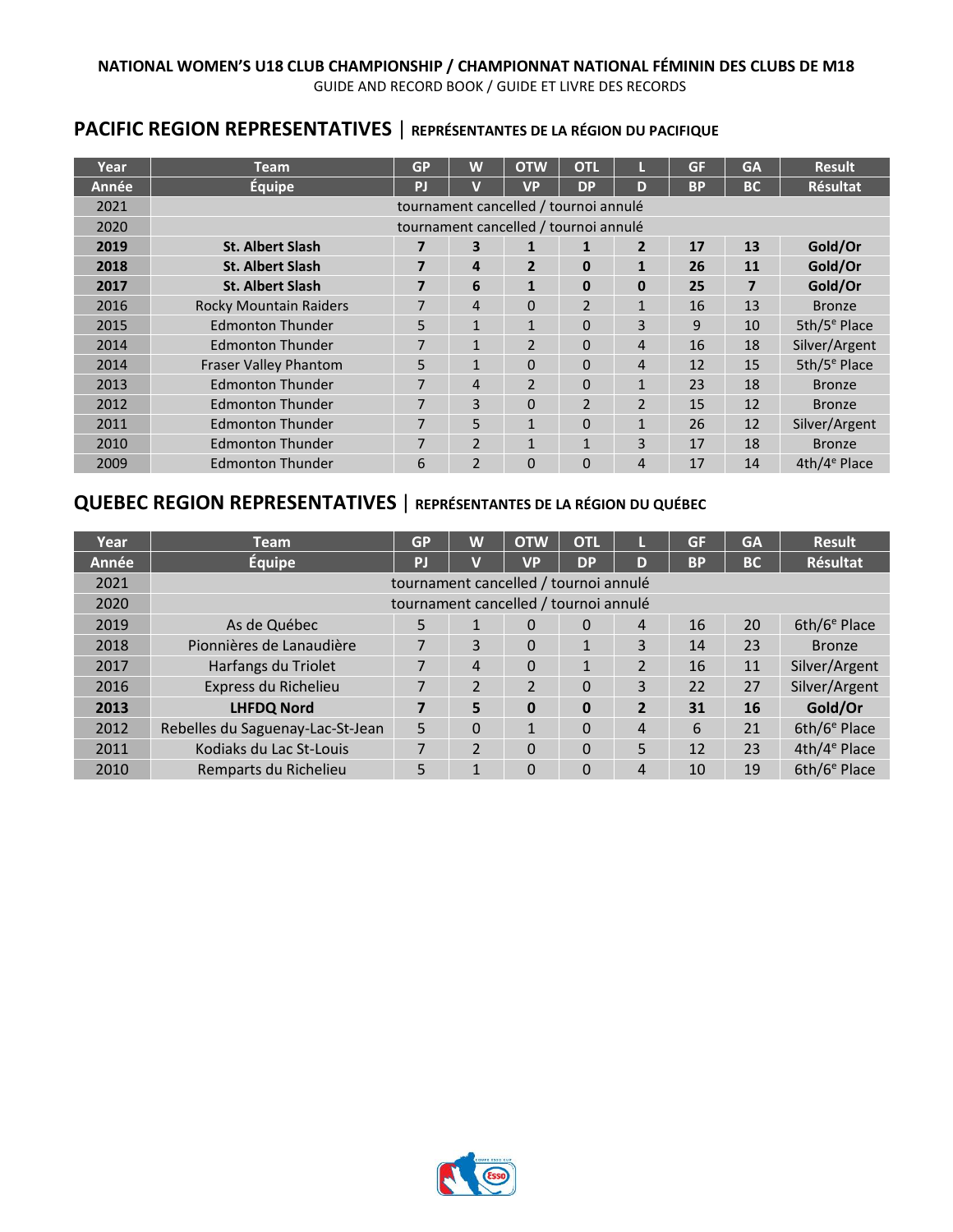# **WEST REGION REPRESENTATIVES** | **REPRÉSENTANTES DE LA RÉGION DE L'OUEST**

| Year  | <b>Team</b>                    | <b>GP</b> | W              | <b>OTW</b>                            | <b>OTL</b>               |                | <b>GF</b> | <b>GA</b> | <b>Result</b>            |
|-------|--------------------------------|-----------|----------------|---------------------------------------|--------------------------|----------------|-----------|-----------|--------------------------|
| Année | <b>Équipe</b>                  | PJ        | $\mathbf v$    | <b>VP</b>                             | <b>DP</b>                | D              | <b>BP</b> | <b>BC</b> | <b>Résultat</b>          |
| 2021  |                                |           |                | tournament cancelled / tournoi annulé |                          |                |           |           |                          |
| 2020  |                                |           |                | tournament cancelled / tournoi annulé |                          |                |           |           |                          |
| 2019  | Saskatoon Stars                |           | 4              | $\Omega$                              | $\overline{2}$           | $\mathbf{1}$   | 29        | 21        | 4th/4 <sup>e</sup> Place |
| 2018  | Saskatoon Stars                | 7         | 6              | 0                                     | $\Omega$                 | 1              | 29        | 6         | Silver/Argent            |
| 2017  | <b>Prince Albert Bears</b>     | 5         | $\overline{2}$ | $\Omega$                              | $\Omega$                 | 3              | 11        | 14        | 5th/5 <sup>e</sup> Place |
| 2016  | Saskatoon Stars                | 7         | 3              | $\Omega$                              | $\Omega$                 | 4              | 11        | 16        | 4th/4 <sup>e</sup> Place |
| 2015  | Saskatoon Stars                | 7         | 5              | $\Omega$                              | 1                        | $\mathbf{1}$   | 26        | 14        | <b>Bronze</b>            |
| 2015  | <b>Central Plains Capitals</b> | 7         | $\mathcal{P}$  | $\Omega$                              | $\overline{\phantom{a}}$ | 3              | 15        | 17        | 4th/4 <sup>e</sup> Place |
| 2014  | <b>Weyburn Gold Wings</b>      | 7         | 6              | $\mathbf{0}$                          | $\bf{0}$                 | $\mathbf{1}$   | 19        | 11        | Gold/Or                  |
| 2013  | Regina Rebels                  | 7         | 3              | $\Omega$                              | $\overline{2}$           | $\overline{2}$ | 20        | 18        | 4th/4 <sup>e</sup> Place |
| 2012  | <b>Pembina Valley Hawks</b>    | 7         | 5              | $\mathbf{1}$                          | 0                        | 1              | 21        | 11        | Gold/Or                  |
| 2011  | <b>Notre Dame Hounds</b>       | 7         | 5              | $\mathbf{1}$                          | $\mathbf{1}$             | $\mathbf{0}$   | 38        | 11        | Gold/Or                  |
| 2010  | Notre Dame Hounds              | 7         | 4              | $\mathbf{1}$                          | 0                        | $\overline{2}$ | 28        | 19        | Silver/Argent            |
| 2009  | <b>Westman Wildcats</b>        | 6         | 4              | $\mathbf{0}$                          | 0                        | $\overline{2}$ | 21        | 14        | Gold/Or                  |

# **HOST TEAMS** | **ÉQUIPES HÔTES**

| Year  | <b>Team</b>                      | <b>GP</b>                             | W              | <b>OTW</b>     | <b>OTL</b>    |                | <b>GF</b> | <b>GA</b> | <b>Result</b>            |
|-------|----------------------------------|---------------------------------------|----------------|----------------|---------------|----------------|-----------|-----------|--------------------------|
| Année | <b>Équipe</b>                    | PJ                                    | V              | <b>VP</b>      | <b>DP</b>     | D              | <b>BP</b> | <b>BC</b> | <b>Résultat</b>          |
| 2021  |                                  | tournament cancelled / tournoi annulé |                |                |               |                |           |           |                          |
| 2020  |                                  | tournament cancelled / tournoi annulé |                |                |               |                |           |           |                          |
| 2019  | <b>Sudbury Lady Wolves</b>       |                                       | 4              |                | 0             | 2              | 24        | 14        | Silver/Argent            |
| 2018  | <b>Metro Boston Pizza</b>        | 5                                     | $\Omega$       | $\Omega$       | $\mathbf{1}$  | 4              | 5         | 24        | 6th/6 <sup>e</sup> Place |
| 2017  | Pembina Valley Hawks             | 7                                     | 3              | $\Omega$       | $\Omega$      | 4              | 15        | 12        | 4th/4 <sup>e</sup> Place |
| 2016  | <b>Weyburn Gold Wings</b>        | 5                                     | $\Omega$       | $\overline{2}$ | $\Omega$      | 3              | 11        | 15        | 5th/5 <sup>e</sup> Place |
| 2015  | <b>Red Deer Chiefs</b>           | 7                                     | $\overline{2}$ | $\overline{2}$ | 0             | 3              | 16        | 16        | Silver/Argent            |
| 2014  | <b>Stoney Creek Sabres</b>       | $\overline{7}$                        | $\overline{4}$ | $\Omega$       | $\mathcal{P}$ | $\mathbf{1}$   | 22        | 13        | 4th/4 <sup>e</sup> Place |
| 2013  | <b>Fraser Valley Phantom</b>     | 5                                     | $\mathbf{1}$   | $\Omega$       | $\Omega$      | $\overline{4}$ | 7         | 16        | 5th/5 <sup>e</sup> Place |
| 2012  | <b>Capital District Cyclones</b> | 5                                     | $\mathbf{1}$   | $\Omega$       | 0             | 4              | 8         | 27        | 5th/5 <sup>e</sup> Place |
| 2011  | St. Albert Slash                 | 5                                     | 1              | $\mathbf{1}$   | 1             | $\overline{2}$ | 14        | 12        | 5th/5 <sup>e</sup> Place |
| 2010  | Regina Rebels                    | 7                                     | $\mathcal{P}$  | $\mathbf{1}$   | $\Omega$      | $\overline{4}$ | 13        | 20        | 4th/4 <sup>e</sup> Place |
| 2009  | <b>Calgary Flyers</b>            | 6                                     | 5              | 0              | 0             | $\mathbf{1}$   | 27        | 12        | <b>Bronze</b>            |

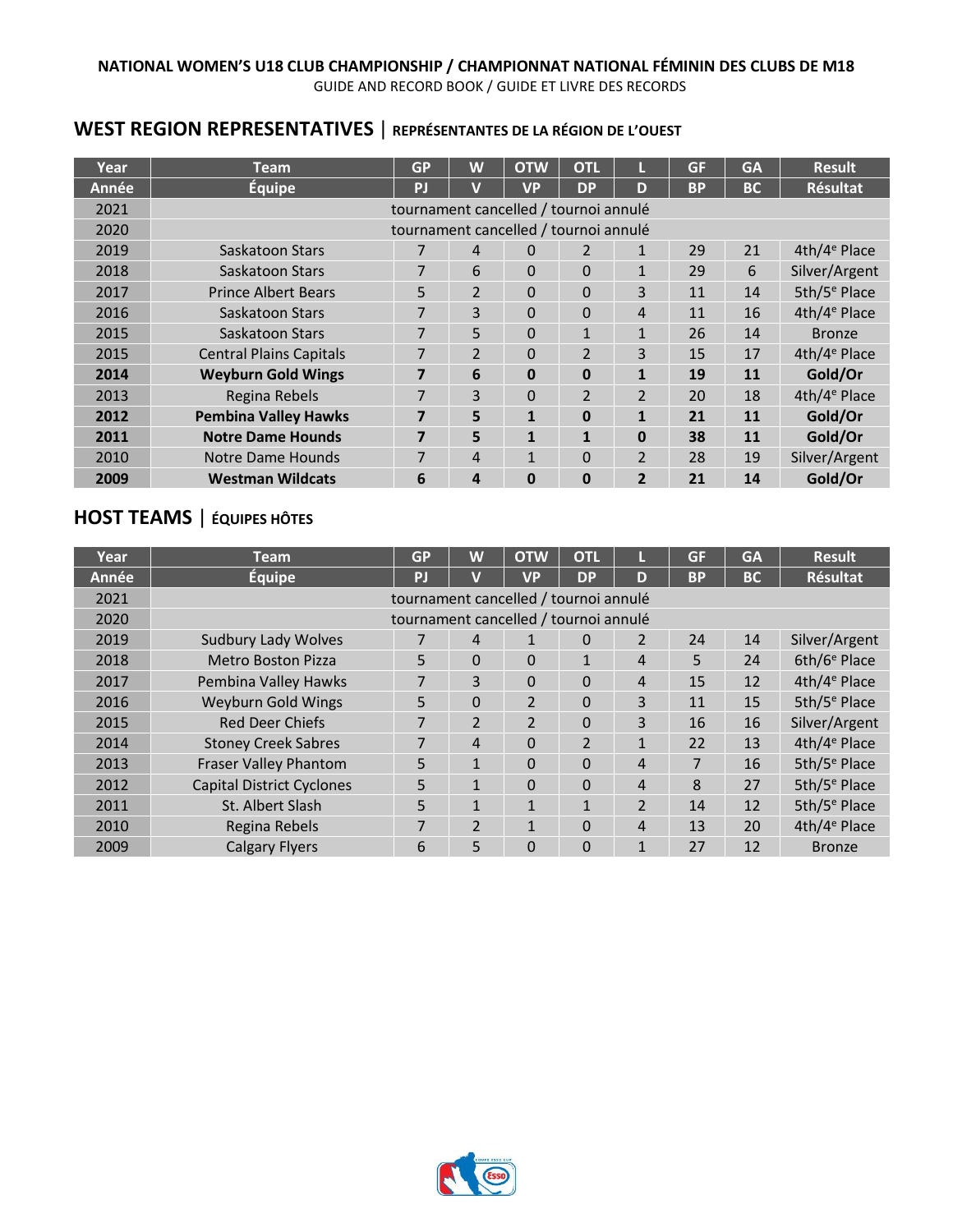# **AWARD WINNERS** | **LAURÉATES DES PRIX**

### MOST VALUABLE PLAYER JOUEUSE PAR EXCELLENCE

| Year  | <b>Winner</b>          | <b>Team</b>                           |
|-------|------------------------|---------------------------------------|
| Année | Lauréate               | <b>Équipe</b>                         |
| 2021  |                        | tournament cancelled / tournoi annulé |
| 2020  |                        | tournament cancelled / tournoi annulé |
| 2019  | Mireille Kingsley      | <b>Sudbury Lady Wolves</b>            |
| 2018  | Mackenna Parker        | Saskatoon Stars                       |
| 2017  | <b>Halle Oswald</b>    | Pembina Valley Hawks                  |
| 2016  | Nicole Kelly           | <b>Brantford Ice Cats</b>             |
| 2015  | Sophie Shirley         | Saskatoon Stars                       |
| 2014  | Alexandra Poznikoff    | <b>Edmonton Thunder</b>               |
| 2013  | Mikaeli Cavell         | <b>Edmonton Thunder</b>               |
| 2012  | Michela Cava           | <b>Thunder Bay Queens</b>             |
| 2011  | Morgan Glover          | <b>Edmonton Thunder</b>               |
| 2010  | Kaitlyn Tougas         | <b>Thunder Bay Queens</b>             |
| 2009  | <b>Brittany Styner</b> | <b>Calgary Flyers</b>                 |

# TOP SCORER MEILLEURE POINTEUSE

| <b>Year</b> | <b>Winner</b>                         | <b>Team</b>                           |  |  |  |  |  |
|-------------|---------------------------------------|---------------------------------------|--|--|--|--|--|
| Année       | Lauréate                              | <b>Équipe</b>                         |  |  |  |  |  |
| 2021        | tournament cancelled / tournoi annulé |                                       |  |  |  |  |  |
| 2020        |                                       | tournament cancelled / tournoi annulé |  |  |  |  |  |
| 2019        | Anna Leschyshyn                       | Saskatoon Stars                       |  |  |  |  |  |
| 2018        | Mackenna Parker                       | Saskatoon Stars                       |  |  |  |  |  |
| 2017        | Kate Gallant                          | Durham West Lightning                 |  |  |  |  |  |
| 2016        | Nicole Kelly                          | <b>Brantford Ice Cats</b>             |  |  |  |  |  |
| 2015        | Sophie Shirley                        | Saskatoon Stars                       |  |  |  |  |  |
| 2014        | Karli Shell                           | <b>Sudbury Lady Wolves</b>            |  |  |  |  |  |
| 2013        | Valérie Audet                         | LHFDQ Nord                            |  |  |  |  |  |
| 2012        | Michela Cava                          | <b>Thunder Bay Queens</b>             |  |  |  |  |  |
| 2011        | Olivia Howe                           | <b>Notre Dame Hounds</b>              |  |  |  |  |  |
| 2010        | <b>Brienna Gillanders</b>             | Notre Dame Hounds                     |  |  |  |  |  |
| 2009        | not awarded / non décerné             |                                       |  |  |  |  |  |

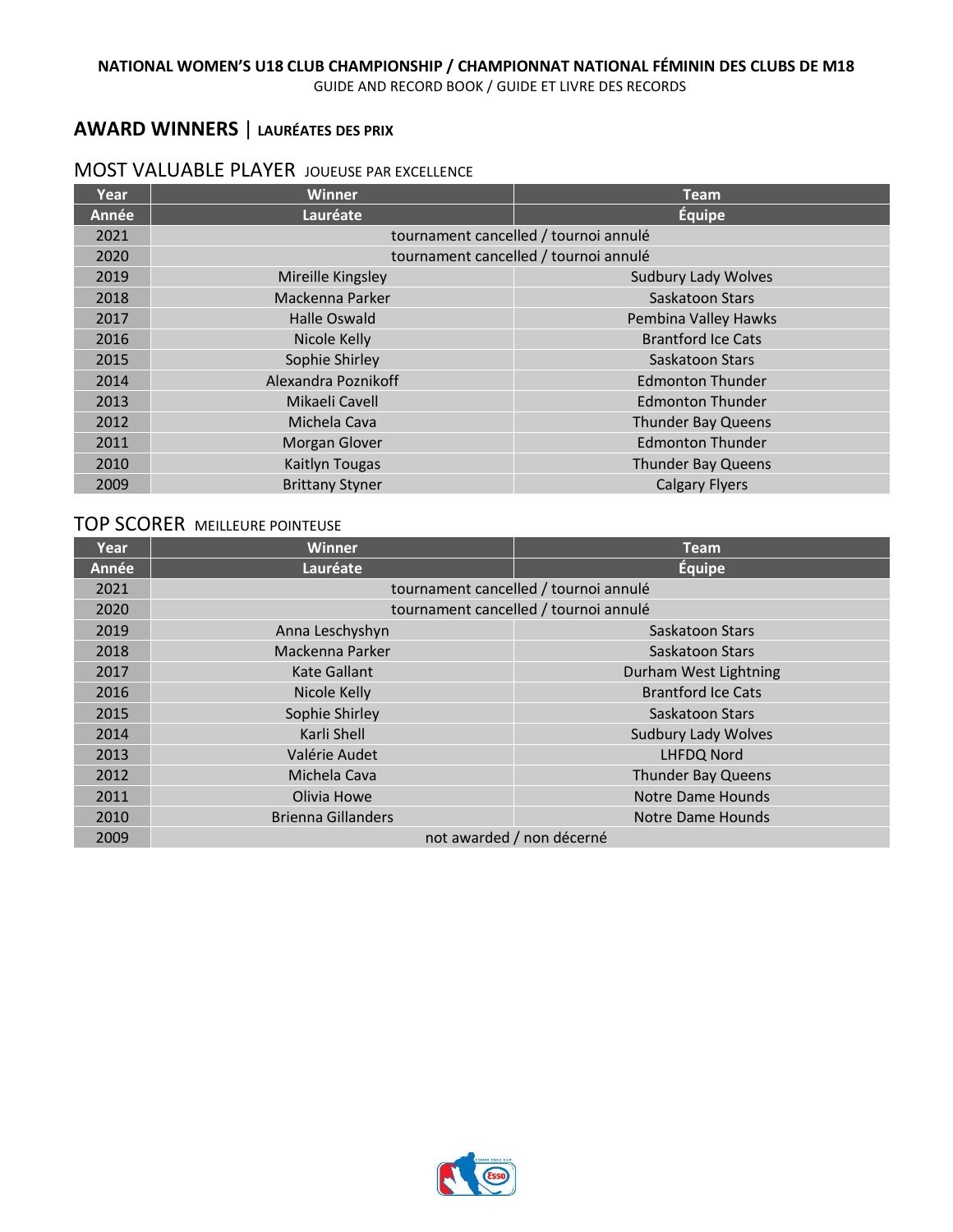GUIDE AND RECORD BOOK / GUIDE ET LIVRE DES RECORDS

# TOP FORWARD MEILLEURE AVANT

| Year  | <b>Winner</b>                         | <b>Team</b>                           |  |  |  |  |  |
|-------|---------------------------------------|---------------------------------------|--|--|--|--|--|
| Année | Lauréate                              | <b>Équipe</b>                         |  |  |  |  |  |
| 2021  | tournament cancelled / tournoi annulé |                                       |  |  |  |  |  |
| 2020  |                                       | tournament cancelled / tournoi annulé |  |  |  |  |  |
| 2019  | Alyssa Kawa                           | <b>Stoney Creek Sabres</b>            |  |  |  |  |  |
| 2018  | <b>McKenzie Hewett</b>                | St. Albert Slash                      |  |  |  |  |  |
| 2017  | Chloé Gendreau                        | Harfangs du Triolet                   |  |  |  |  |  |
| 2016  | Nicole Kelly                          | <b>Brantford Ice Cats</b>             |  |  |  |  |  |
| 2015  | Karli Shell                           | Sudbury Lady Wolves                   |  |  |  |  |  |
| 2014  | Karli Shell                           | <b>Sudbury Lady Wolves</b>            |  |  |  |  |  |
| 2013  | Jade Downie-Landry                    | <b>LHFDQ Nord</b>                     |  |  |  |  |  |
| 2012  | Jessica Gazzola                       | <b>Thunder Bay Queens</b>             |  |  |  |  |  |
| 2011  | Olivia Howe                           | <b>Notre Dame Hounds</b>              |  |  |  |  |  |
| 2010  | Janik Robichaud                       | <b>Moncton Rockets</b>                |  |  |  |  |  |
| 2009  | <b>Brittany Esposito</b>              | <b>Edmonton Thunder</b>               |  |  |  |  |  |

# TOP DEFENCEMAN MEILLEURE DÉFENSEURE

| <b>Year</b> | <b>Winner</b>                         | <b>Team</b>                    |  |  |  |  |  |
|-------------|---------------------------------------|--------------------------------|--|--|--|--|--|
| Année       | Lauréate                              | <b>Équipe</b>                  |  |  |  |  |  |
| 2021        | tournament cancelled / tournoi annulé |                                |  |  |  |  |  |
| 2020        | tournament cancelled / tournoi annulé |                                |  |  |  |  |  |
| 2019        | <b>Ashley Messier</b>                 | Saskatoon Stars                |  |  |  |  |  |
| 2018        | <b>Ashley Messier</b>                 | Saskatoon Stars                |  |  |  |  |  |
| 2017        | Katelyn Heppner                       | Pembina Valley Hawks           |  |  |  |  |  |
| 2016        | Paige Cohoon                          | <b>Brantford Ice Cats</b>      |  |  |  |  |  |
| 2015        | Tamara McVannel                       | <b>Central Plains Capitals</b> |  |  |  |  |  |
| 2014        | Jessica Healey                        | <b>Edmonton Thunder</b>        |  |  |  |  |  |
| 2013        | Corie Jacobson                        | North Bay Ice Boltz            |  |  |  |  |  |
| 2012        | <b>Madison Hutchinson</b>             | Pembina Valley Hawks           |  |  |  |  |  |
| 2011        | Emma Korbs                            | <b>Toronto Aeros</b>           |  |  |  |  |  |
| 2010        | Riana Magee                           | <b>Edmonton Thunder</b>        |  |  |  |  |  |
| 2009        | <b>Brigette Lacquette</b>             | <b>Westman Wildcats</b>        |  |  |  |  |  |